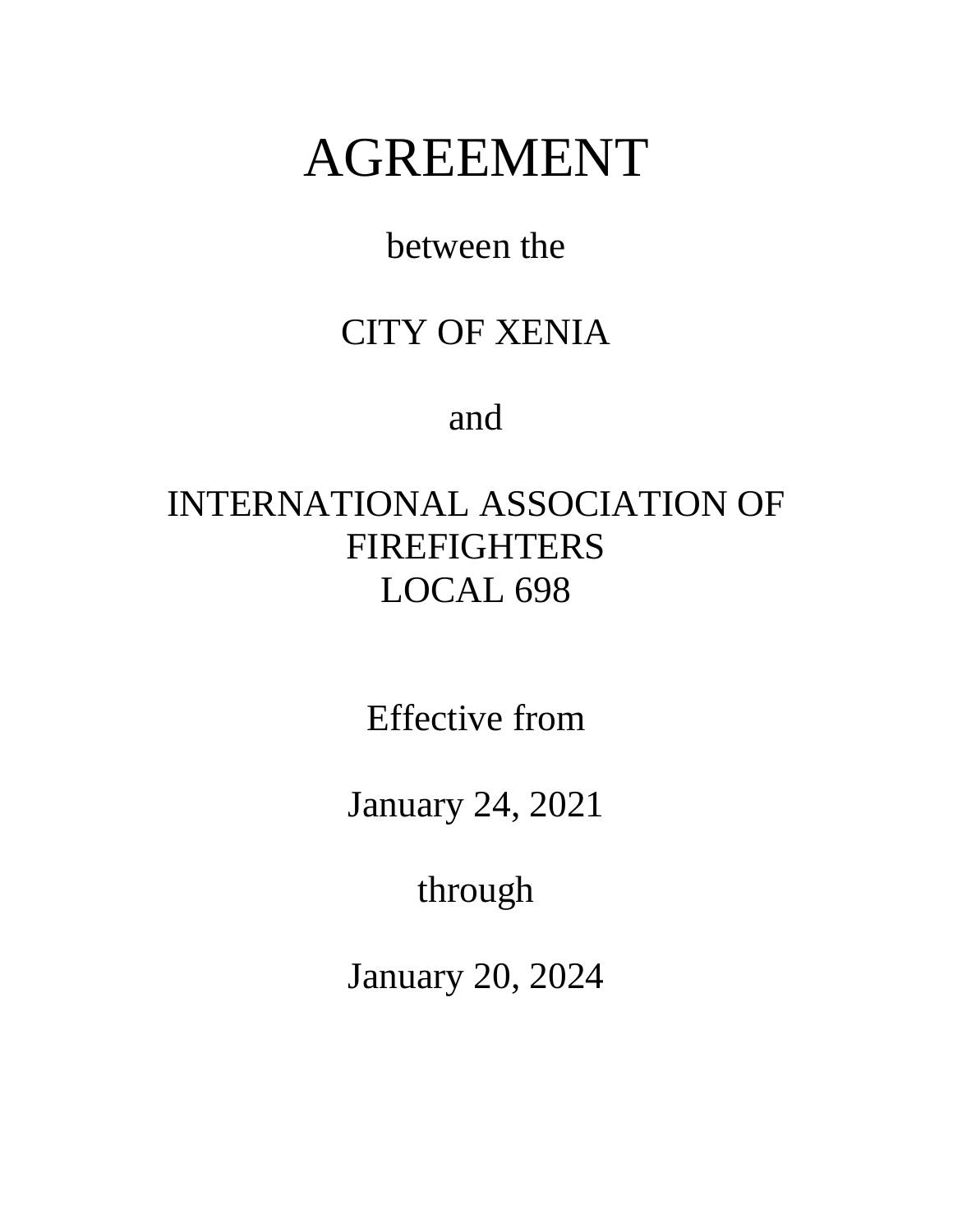# **INDEX**

| Article         | Topic                                         | Page           |
|-----------------|-----------------------------------------------|----------------|
| 1               | Legal Reference                               | $\overline{2}$ |
| $\mathbf 2$     | Recognition                                   | 3              |
| 3               | Nondiscrimination                             | $\overline{4}$ |
| 4               | Management Rights and Responsibilities        | 5              |
| 5               | <b>Wage Rates</b>                             | $\overline{7}$ |
| $6\phantom{1}6$ | Promotions, Demotions, Layoff, Merit          | 9              |
| $\overline{7}$  | Plus Rating                                   | 10             |
| 8               | Retirement                                    | 11             |
| 9               | Sick Leave                                    | 12             |
| 10              | <b>Group Insurance Benefits</b>               | 17             |
| 11              | Vacations                                     | 19             |
| 12              | Holidays                                      | 23             |
| 13              | Injury Leave                                  | 25             |
| 14              | <b>Court Time</b>                             | 28             |
| 15              | Hours of Employment                           | 29             |
| 16              | Overtime Pay                                  | 32             |
| 17              | Residency                                     | 34             |
| 18              | Emergency Recall                              | 35             |
| 19              | Travel, Conference and Training Expenses      | 36             |
| 20              | <b>Education Reimbursement</b>                | 37             |
| 21              | <b>Uniforms</b>                               | 38             |
| 22              | <b>Grievance Procedure</b>                    | 40             |
| 23              | <b>Association Business</b>                   | 42             |
| 24              | Labor-Management Committee                    | 43             |
| 25              | <b>Fitness for Duty Testing</b>               | 44             |
| 26              | No Strike or Lockout                          | 45             |
| 27              | Training                                      | 46             |
| 28              | Separability                                  | 47             |
| 29              | Entire Agreement, Waiver of Bargaining Clause | 48             |
| 30              | <b>Personnel Files</b>                        | 49             |
| 31              | Attendance                                    | 50             |
| 32              | <b>Discipline</b>                             | 52             |
| 33              | Personal Leave                                | 53             |
| 34              | Waiver in Case of Emergency                   | 54             |
| 35              | Duration                                      | 55             |
|                 |                                               |                |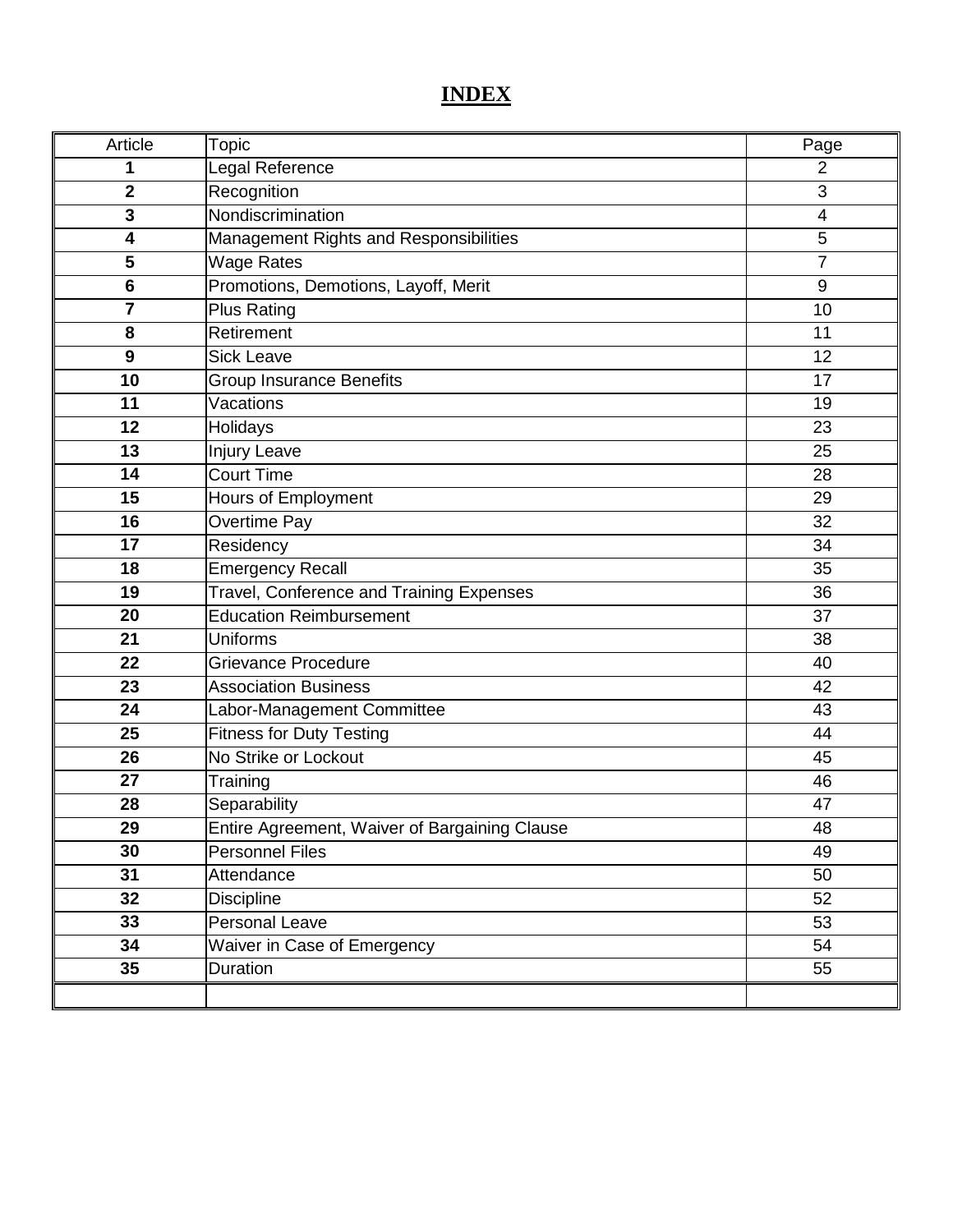#### **AGREEMENT**

This Agreement made and entered into at Xenia, Ohio, by and between the City of Xenia, Ohio, hereinafter referred to as "Management," and the International Association of Firefighters Local 698, hereinafter referred to as the "Association."

# **WITNESSETH**

The parties hereto entering into this Agreement for the purpose of promoting cooperation and continuous harmonious relations between the Management, its firefighters, and Fire Lieutenants, Fire Captains and their representative, the Association, in consideration of the promises, obligations and undertakings of each party as herein contained, agree as follows: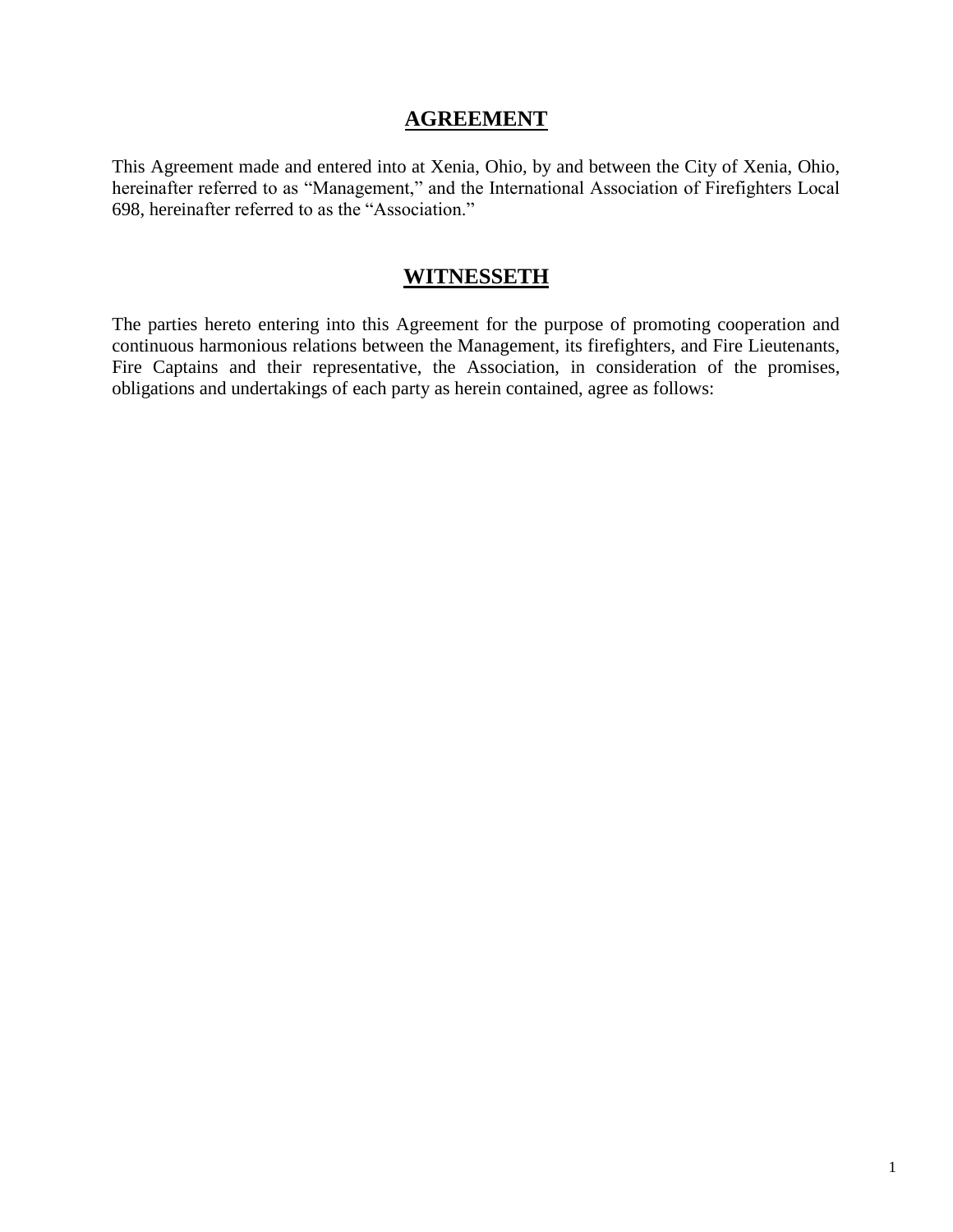#### **ARTICLE 1 - LEGAL REFERENCE**

**Section 1.** Nothing contained in this Agreement will alter the authority conferred by law, ordinance, resolution or Civil Service Rules and Regulations, upon any City official or in any way abridge or reduce such authority. This Agreement will be construed as requiring City officials to follow the terms contained herein, to the extent that they are applicable, in the exercise of authority conferred upon them by law.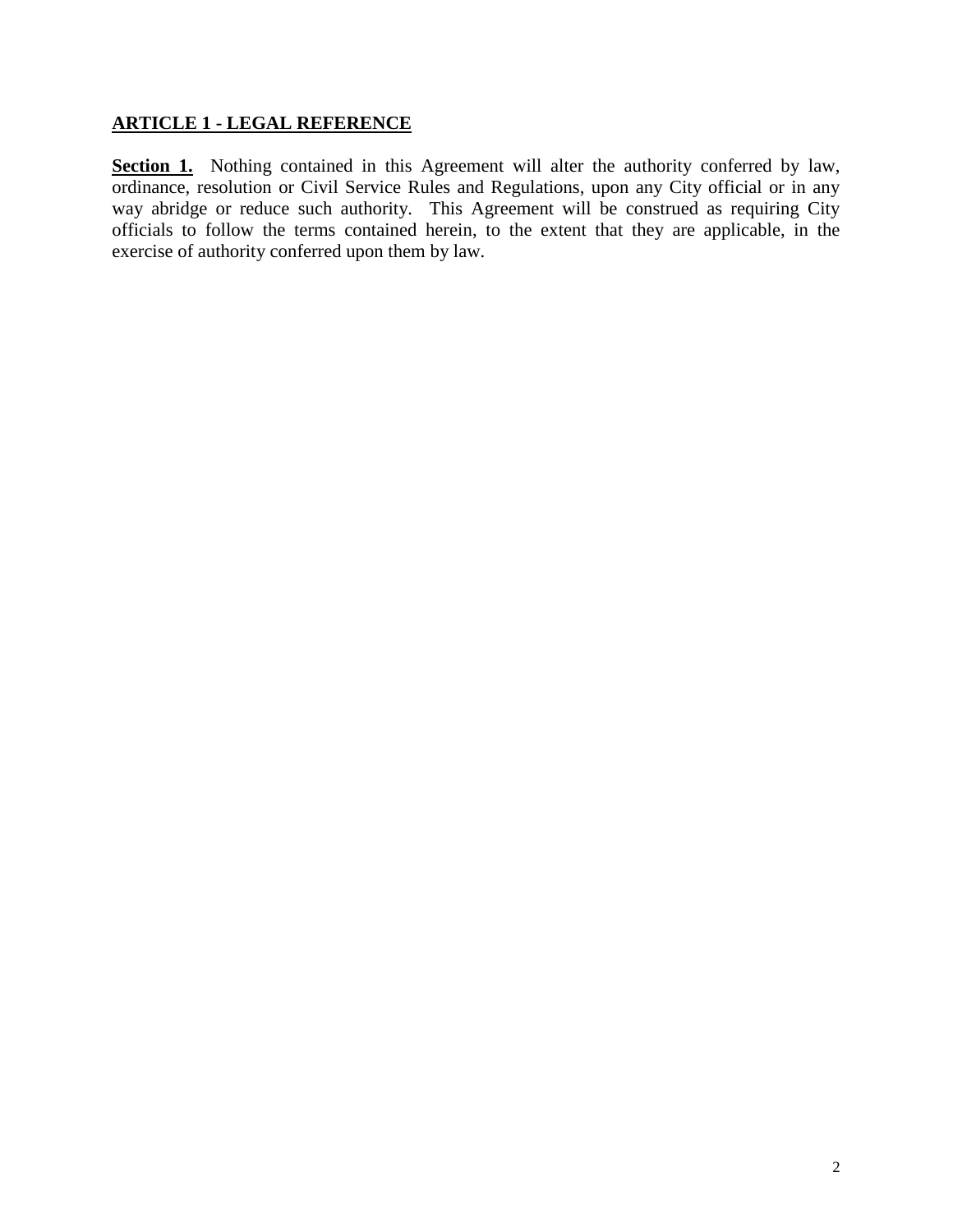#### **ARTICLE 2 - RECOGNITION**

**Section 1 - Bargaining Rights.** The Association is hereby recognized as the exclusive bargaining representative for the bargaining unit as herein defined as to the following subjects:

- A. Wages,
- B. Hours,
- C. Fringe Benefits, and
- D. Working Conditions

**Section 2 - Definition of Bargaining Unit.** The bargaining unit will consist of all full-time City of Xenia, Ohio, uniformed Fire Division personnel in the rank of Firefighter, Fire Lieutenant and Fire Captain (or other ranks/titles used to designate line supervisors assigned to the operations platoons) and excluding the positions of Fire Chief, Deputy Fire Chief and any individual who is assigned as Acting Fire Chief in the absence of the Fire Chief. The term "member," "bargaining unit member," or "employee," wherever it appears in this Agreement, means member of the bargaining unit as described in this Section.

**Section 3 - Dues Deduction.** The Director of Finance is hereby authorized and directed, after receiving a voluntary individual written request, signed by a member of the I.A.F.F. Local 698, to deduct each month from such member's pay, an amount determined by the I.A.F.F. Local 698 constitution and by-laws. Such request for withholding of association dues may be revoked by the member's giving written notice of such revocation to the Director of Finance at least ten days prior to the expiration of the current agreement with the Association. The Director of Finance will forward the dues so withheld to the Association each month. The Association will hold the City harmless for any payments made by the City during the term of the voluntary dues deduction, and for the costs of defense of any litigation arising there from.

**Section 4 – Fair Share.** Any member of the bargaining unit who is not a member of the IAFF Local 698 will be required to pay, through a payroll deduction, an amount equal to Local 698 Union dues. These funds will be sent to a charity of the Local 698 choice. This amount will be deducted from the employees' pay, just as the dues are collected from member checks by the City. The funds collected by the City will be sent by check or other deposit methods to the charitable fund on a monthly basis.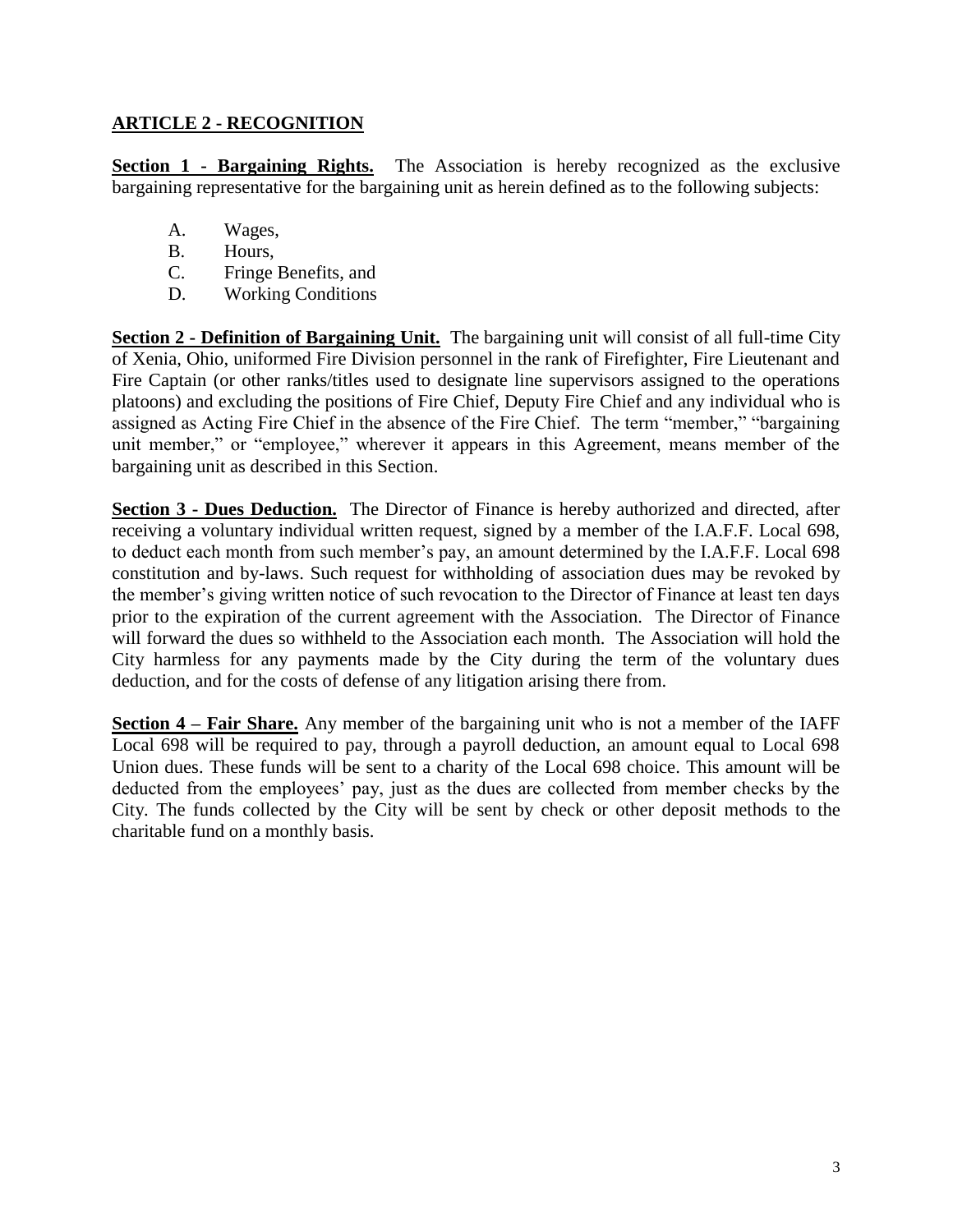#### **ARTICLE 3 - NONDISCRIMINATION**

**Section 1 - Non-Discrimination.** The parties hereto agree that neither will discriminate against any bargaining unit member because of membership nor non-membership in the Association, or the participation in activities herein prescribed, nor discriminate against any member of the Association for any action involving his or her assigned duties on behalf of the Department of Safety, City of Xenia.

**Section 2 - Compliance.** The City, the Union and each member will fully comply with all applicable laws, constitutional provisions or ordinances forbidding discrimination on account of race, color, religion, disability, sex, national origin, ancestry, age or political affiliation.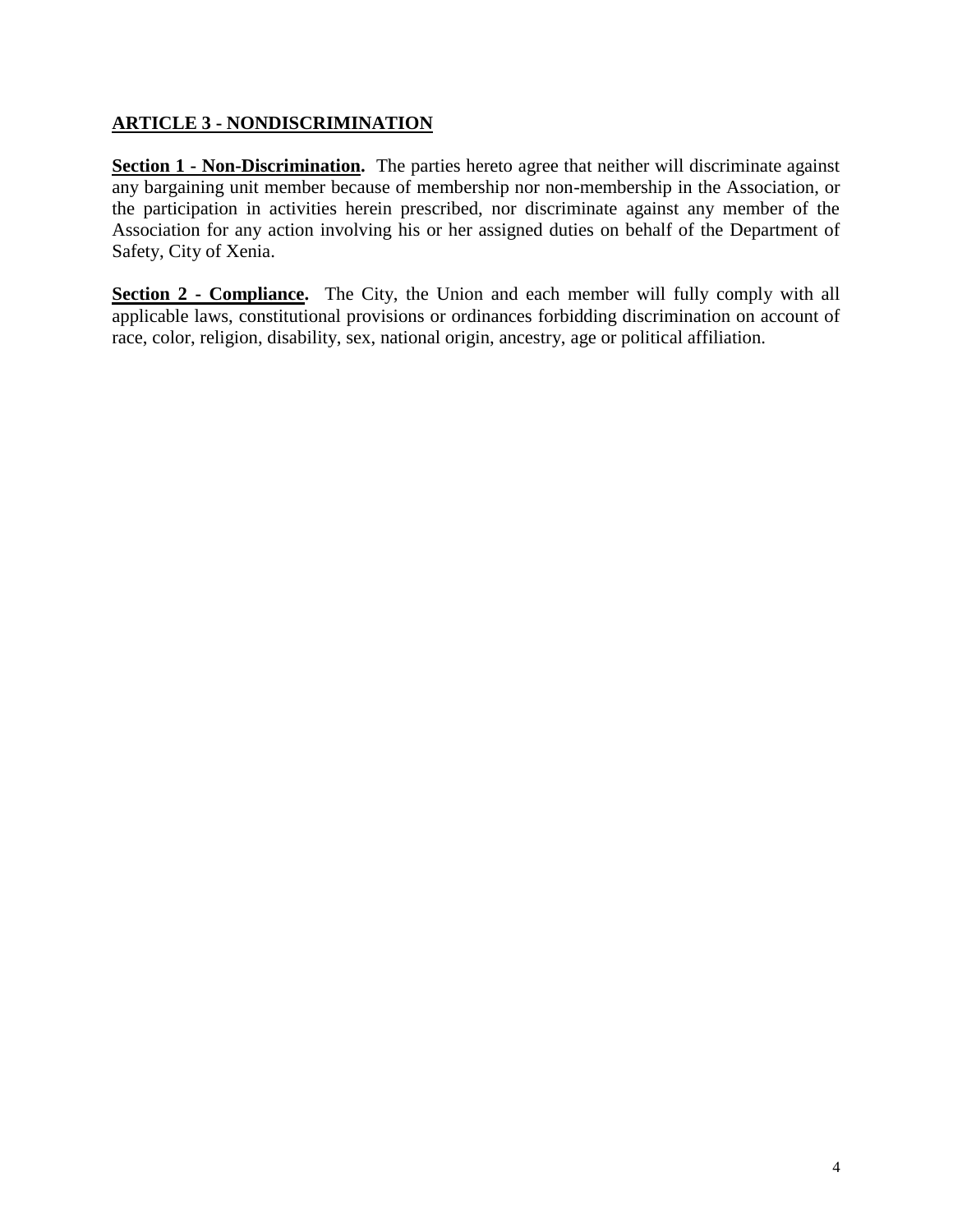#### **ARTICLE 4 - MANAGEMENT RIGHTS AND RESPONSIBILITIES**

**Section 1.** Except to the extent expressly modified by a specific provision of this Agreement, the City of Xenia reserves and retains solely and exclusively all of its statutory and common law rights to manage the operation of the Fire Division of the City of Xenia, Ohio, as such rights existed prior to the execution of this or any other previous agreement with the Association or any other organization.

The sole and exclusive rights of the City of Xenia, Ohio, which is not abridged by this Agreement, will include but not be limited to:

its right to establish or continue policies, practices or procedures for the conduct of the Fire Division and its services to the citizens of Xenia, and, from time to time, to change or abolish such practices or procedures;

the right to determine and from time to time re-determine the number, locations and relocation and types of its employees or to discontinue any performance by employees of the City of Xenia;

to determine the number of hours per day or week any operation of the Fire Division may be carried on;

to select and determine the number and types of employees required;

to assign such work in accordance with the requirements determined by the Fire Division and City Management authorities;

to establish training programs and upgrading requirements for employees and/or to transfer, promote, or demote employees or to lay off, terminate, or otherwise relieve from duty for lack of work or other legitimate reasons;

to continue, alter, make and enforce reasonable rules for the maintenance of discipline;

to suspend, discharge, or otherwise discipline employees for just cause and otherwise to take such measures as the City and/or Management may determine to be necessary for the orderly and efficient operation of the Fire Division for the City of Xenia, Ohio, provided, however, nothing herein will prevent an employee from presenting his or her grievance for alleged violation of any article or specific term of this Agreement, and none of the management rights contained herein will be exercised in a capricious or discriminatory manner against any employee or group of employees;

**Section 2 - Privatization.** No work presently performed by Union members and which would result in the displacement of employees from their classification will be undertaken by the City. The City retains the right to hire temporary or part-time employees.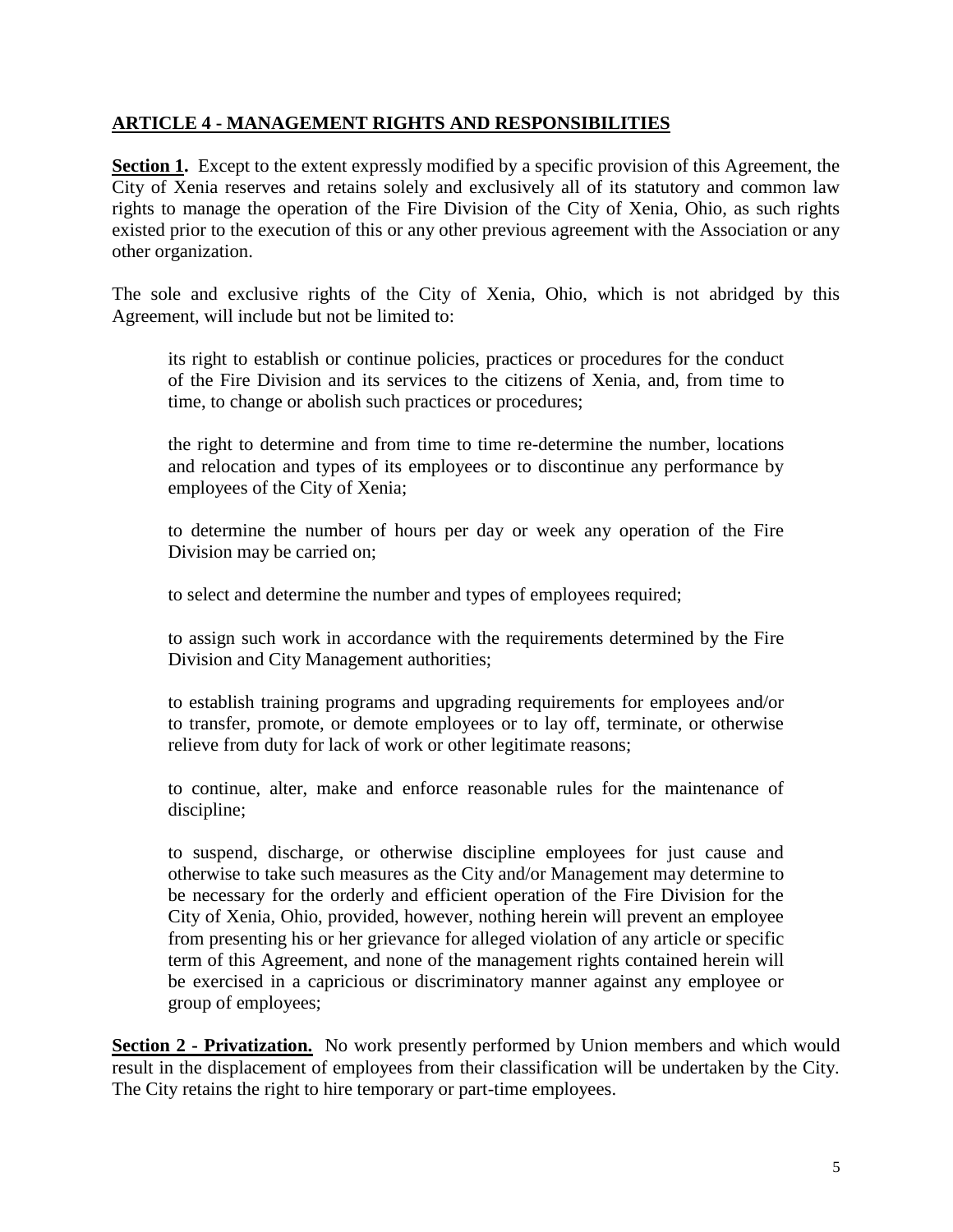Section 3. The reference to Fire Chief in this Agreement also applies to an officer designated by the Fire Chief to act in his or her place.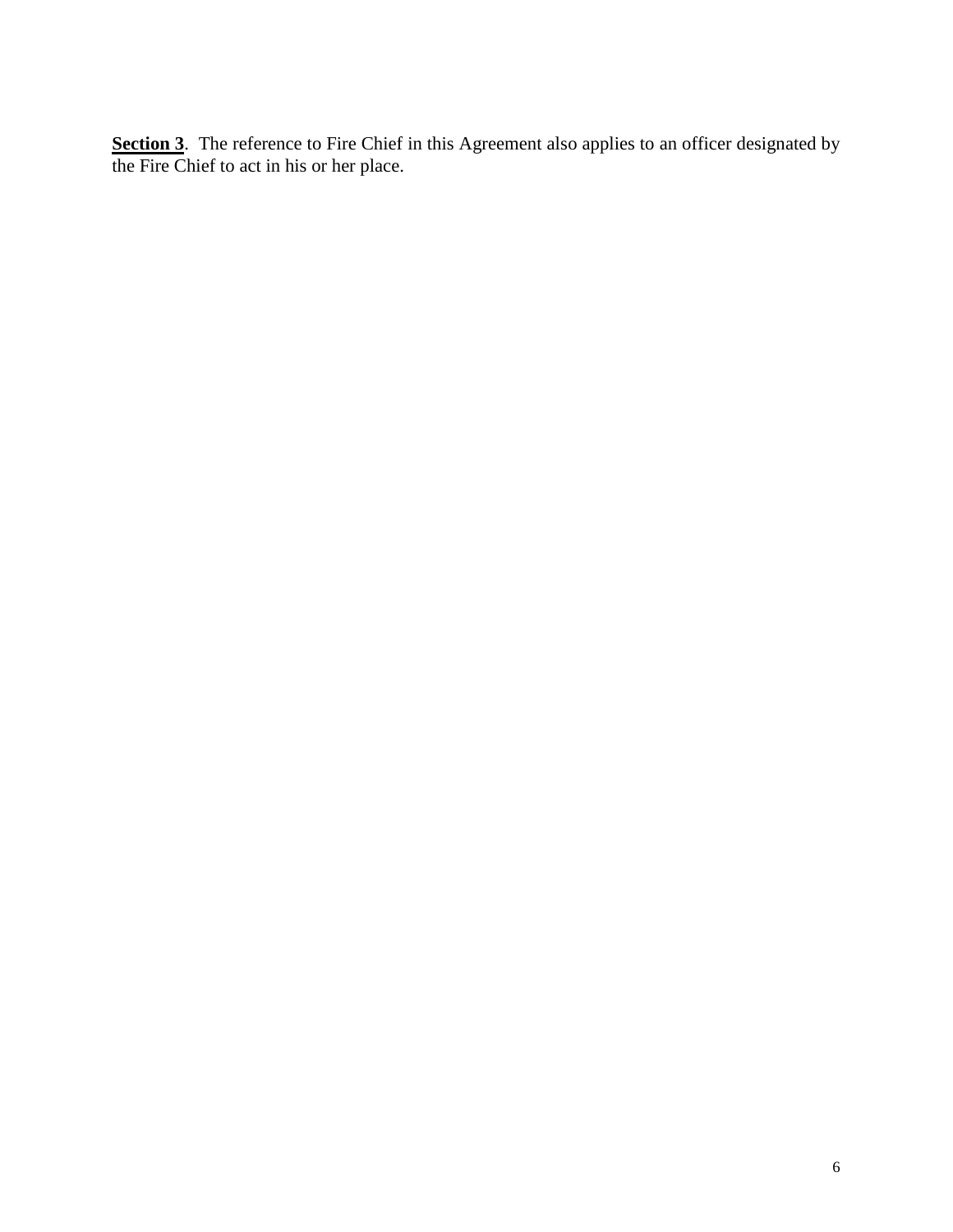# **ARTICLE 5 - WAGE RATES**

Section 1. Firefighters (Range 315), Fire Lieutenants (Range 324), and Fire Captains (Range 327) will be paid in accordance with the following pay plan:

|           | Basic Pay Schedule from January 24, 2021 at 0700 to January 22, 2022 at 0700 (2.5%) |             |             |             |             |             |
|-----------|-------------------------------------------------------------------------------------|-------------|-------------|-------------|-------------|-------------|
| Range No. |                                                                                     | A           | B           | C           | D           | Ε           |
| 315       | 28-Day Salary                                                                       | \$4,447.14  | \$4,736.21  | \$5,044.06  | \$5,371.92  | \$5,721.10  |
|           | Annually                                                                            | \$57,812.85 | \$61,570.69 | \$65,572.78 | \$69,835.01 | \$74,374.29 |
| 324       | 28-Day Salary                                                                       | \$6,007.15  | \$6,307.51  | \$6,622.89  |             |             |
|           | Annually                                                                            | \$78,093.00 | \$81,997.65 | \$86,097.53 |             |             |
| 327       | 28-Day Salary                                                                       | \$6,954.03  | \$7,301.73  | \$7,666.82  |             |             |
|           | Annually                                                                            | \$90,402.41 | \$94,922.53 | \$99,668.66 |             |             |
|           |                                                                                     |             |             |             |             |             |

|           | Basic Pay Schedule from January 23, 2022 at 0700 to January 21, 2023 at 0700 (2.25%) |             |             |              |             |             |
|-----------|--------------------------------------------------------------------------------------|-------------|-------------|--------------|-------------|-------------|
| Range No. |                                                                                      | A           | B           | C            | D           | E           |
| 315       | 28-Day Salary                                                                        | \$4,547.20  | \$4,842.77  | \$5,157.55   | \$5,492.79  | \$5,849.82  |
|           | Annually                                                                             | \$59,113.64 | \$62,956.03 | \$67,048.17  | \$71,406.30 | \$76,047.71 |
| 324       | 28-Day Salary                                                                        | \$6,142.31  | \$6,449.43  | \$6,771.90   |             |             |
|           | Annually                                                                             | \$79,850.09 | \$83,842.60 | \$88,034.72  |             |             |
| 327       | 28-Day Salary                                                                        | \$7,110.50  | \$7,466.02  | \$7,839.32   |             |             |
|           | Annually                                                                             | \$92,436.46 | \$97,058.29 | \$101,911.20 |             |             |

|           | Basic Pay Schedule from January 22, 2023 at 0700 to January 20, 2024 at 0700 (2.25%) |             |             |              |             |             |
|-----------|--------------------------------------------------------------------------------------|-------------|-------------|--------------|-------------|-------------|
| Range No. |                                                                                      | A           | B           | C            | D           | E           |
| 315       | 28-Day Salary                                                                        | \$4,649.52  | \$4,951.73  | \$5,273.60   | \$5,616.38  | \$5,981.44  |
|           | Annually                                                                             | \$60,443.70 | \$64,372.54 | \$68,556.75  | \$73,012.94 | \$77,758.78 |
| 324       | 28-Day Salary                                                                        | \$6,280.52  | \$6,594.54  | \$6,924.27   |             |             |
|           | Annually                                                                             | \$81,646.72 | \$85,729.06 | \$90,015.50  |             |             |
| 327       | 28-Day Salary                                                                        | \$7,270.48  | \$7,634.01  | \$8,015.71   |             |             |
|           | Annually                                                                             | \$94,516.28 | \$99,242.10 | \$104,204.20 |             |             |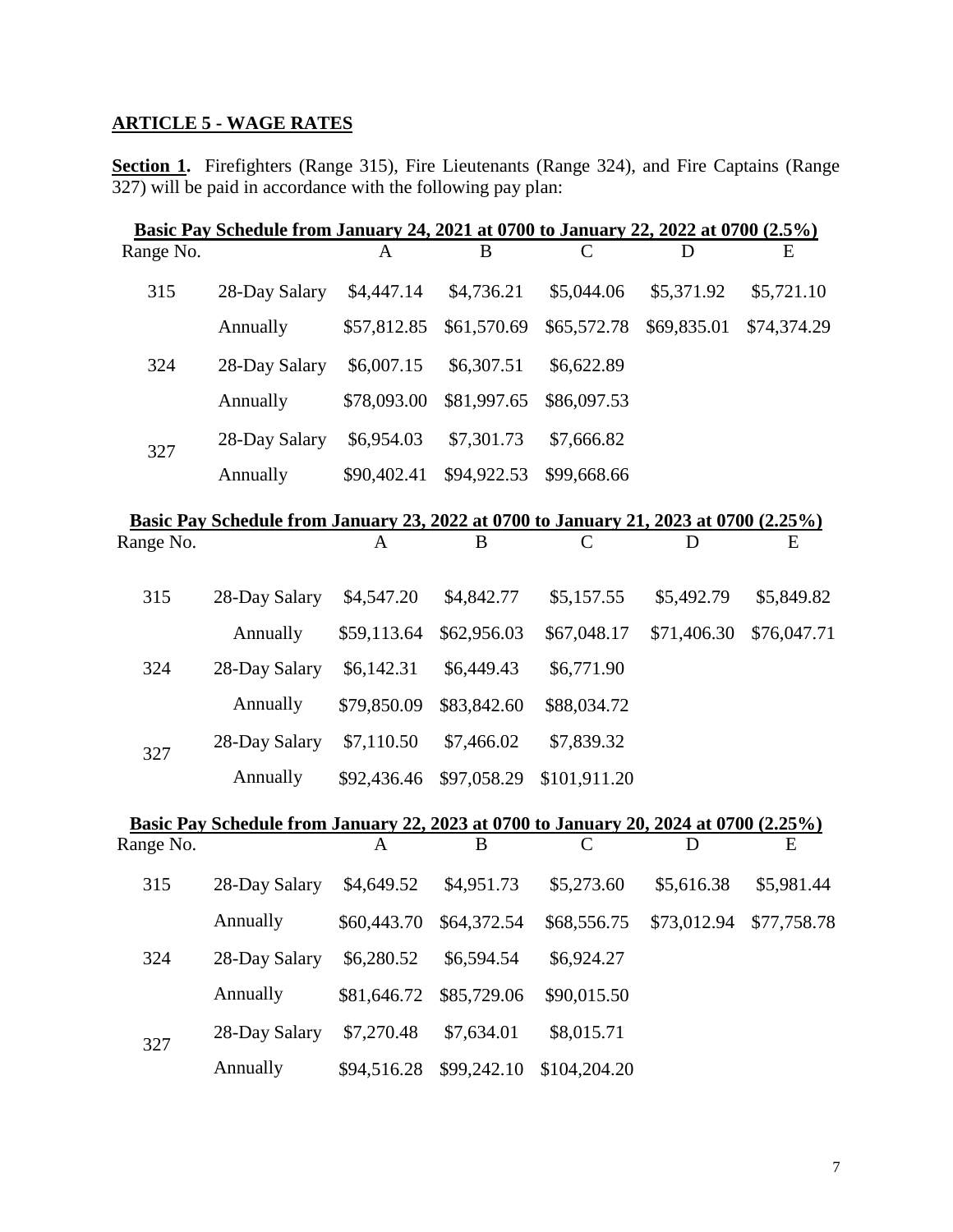In 2021 we equalized the percentages between steps of each rank.

Each step represents 12 months of employment. Lateral entry employees coming from full-time service will begin at the closest comparable step that does not result in a reduction in base wage.

**Section 2.** The 28-day salary will be the salary used for normal pay purposes. The annual amount shown is the 28-day salary times 13 and computed for benchmark purposes only. Compensation for overtime, call in, jury duty, holidays, and other premium pay will be as specified in Articles and Sections of this Agreement.

**Section 3.** The City will compensate members twice in the 28-day period. Each payment will be for one-half the 28-day salary and include compensation for special work hours such as vacation, overtime, sick leave, plus rate, or premium pay.

**Section 4.** If the member is for some reason in a non-pay status during the 28-day period, the Director of Finance will make necessary adjustments in compensation, either on the first or second payment as listed in Section 3. If the member is compensated for any hours not worked, the member will, within the seven calendar days of written notice by the Director of Finance, make necessary repayments to the City. If repayments are not made, the Director of Finance is authorized to deduct the amount due the City from subsequent check(s) due the member, including terminal pay.

**Section 5.** Any person hired as a permanent firefighter and does not have level two fire certification will start at \$2000.00 below base firefighter pay. Any person hired as a permanent firefighter who does not have Paramedic certification will start at \$4000.00 below base pay. If the individual has neither certification they will start \$6000.00 below base pay. When documentation can be provided to show the appropriate certification, the base pay will be adjusted to compensate the reduced amount relative to that certification per Article 6.

**Section 6.** Steps A through E will reflect annual increments, provided the member receives a satisfactory performance evaluation and has obtained/maintained required certifications. Employees who have not obtained all required certifications (FF Level II and Paramedic) at the end of the 1-year anniversary will advance to "B" step provided they receive a satisfactory evaluation. The employee will still be paid consistent with Section 5 until all certifications are obtained, but may not advance past "B" step.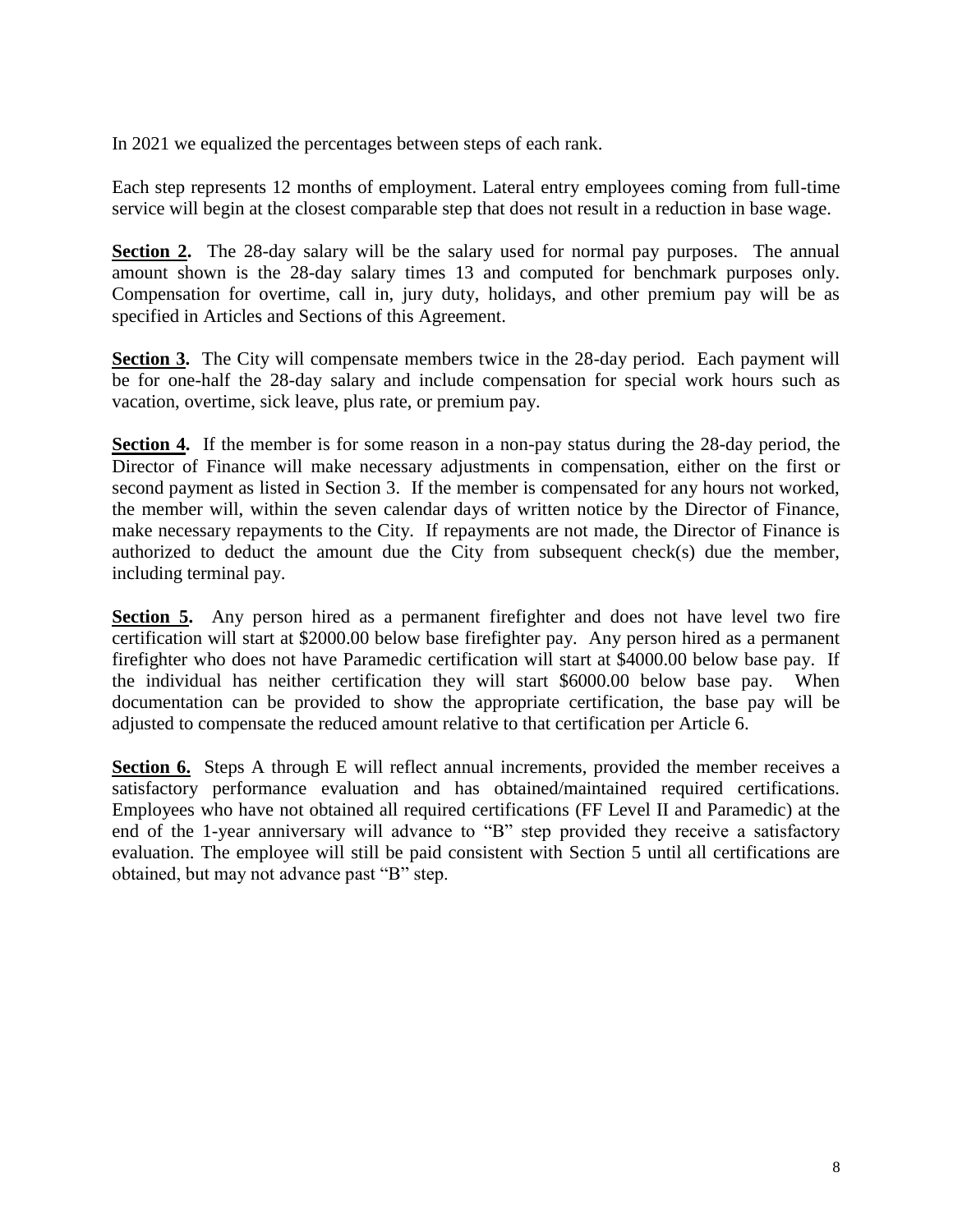#### **ARTICLE 6 - PROMOTIONS, DEMOTIONS, LAYOFF, MERIT**

When an employee is promoted or demoted to a different grade or position, his or her salary or wage will be adjusted to that salary or wage step in the pay range for such grades. When an employee changes from one position to another, his or her salary or wage in the new position will be determined in the same manner. In assigning or reassigning any employee to a greater classification other than as a promotion, the Civil Service Commission will assign such employee to such appropriate step in the new range or grade as the Commission will deem equitable upon recommendation to the City Manager. This provision will not apply to plus rating assignments under Article 7, which assignments will not require action by the Civil Service Commission. All salary or wage changes will become effective on such subsequent date as the Civil Service Commission certifies.

**Section 1 - Merit.** Pursuant to Article XV, Section 10 of the Constitution of the State of Ohio and the Charter of the City, merit employment will prevail in all cases. Seniority is one factor in the determination of merit, but in no case will any provision of this Article or any other Articles of the Contract be deemed to supersede the application of merit employment. Any abuse of discretion in the application of merit in layoffs, callbacks or promotions will be appealable to the Civil Service Commission.

**Section 2 - Promotions.** In the event of vacancies, a notice will be posted advising employees of the vacancy. The filling of the vacancies will be administered in accordance with Rules and Regulations of the Civil Service Commission.

**Section 3 - Layoff Procedure.** Layoffs will be made according to Civil Service Rules and Regulations, Rule 20.

**Section 4 - Recall.** Employees who are laid off will be placed on a recall list for a period of twenty-four (24) months.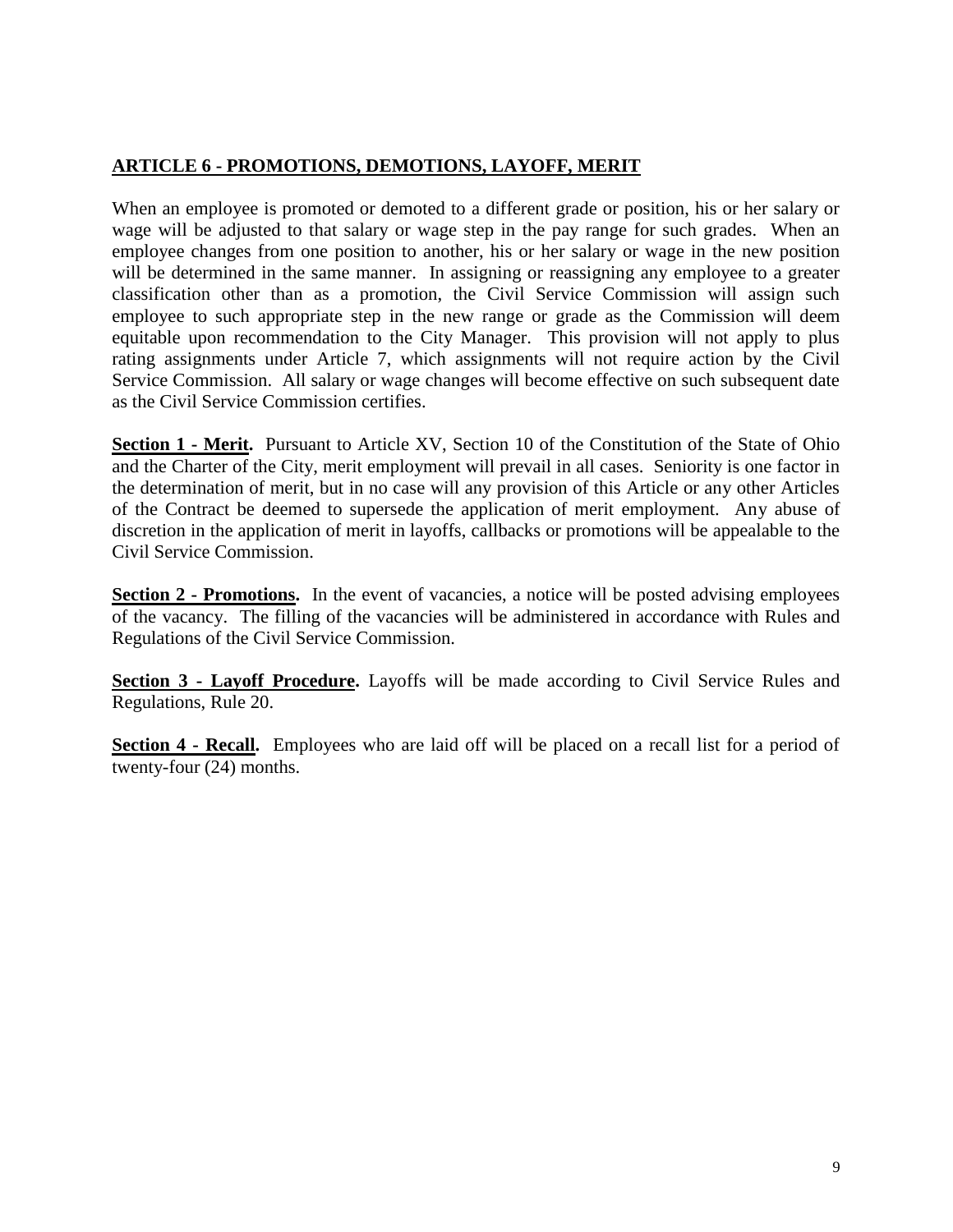#### **ARTICLE 7 - PLUS RATING**

**Section 1 - Definition.** Bargaining unit members required to work and substantially perform the job duties in a higher job classification on a temporary basis will be paid at the higher rate any time they are required to work and substantially perform the job duties in the higher classification in a work day, except those duties incidental to the duties set forth in the description of duties of the regular classification.

**Section 2 - Training Purposes.** Members may be assigned to a higher classification without plus rating for purposes of training, while under direct supervision and working with an instructor.

**Section 3 - Acting Officer.** Plus rating will be made from the most recent promotion eligibility list certified by the Civil Service Commission. Assignments will be made in order of position on the list. If no one from the on duty shift meets the criteria for plus rating then any member from the officer eligibility list who is working an assigned extra shift (i.e. overtime or trade) may act as an officer. Personnel on the eligibility list working an extra shift will not count towards any officer minimums established in the overtime policy. Seniority will not be used as a basis for plus rating unless no one meets the above criteria.

**Section 4 - Method of Payment.** Members required to work and substantially perform the duties in a higher classification on a temporary basis will be paid for such time at a flat rate of \$1.50 per hour above the member's base rate for the duration of serving in that position.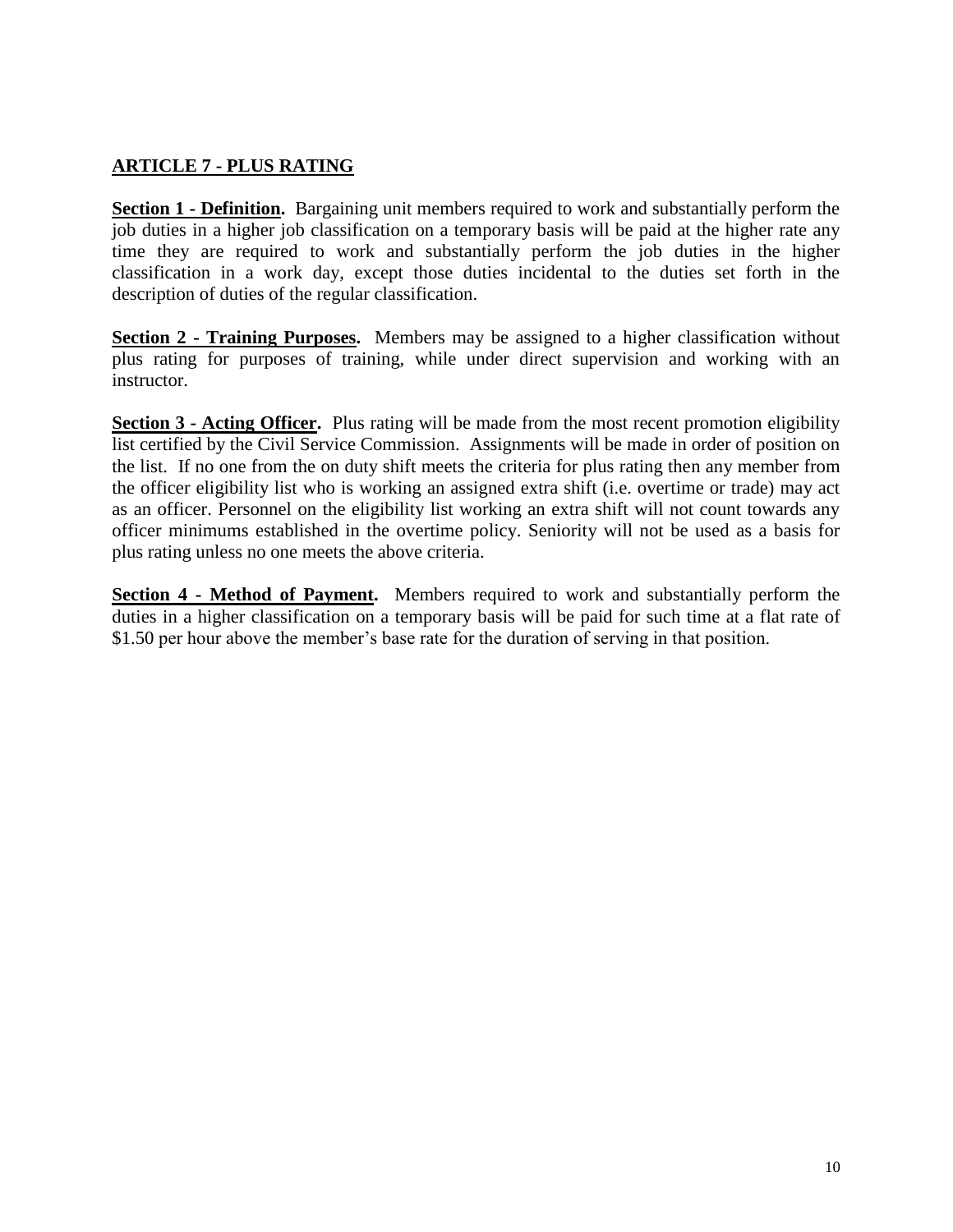# **ARTICLE 8 - RETIREMENT**

Retirement of bargaining unit members will be subject to the provisions of the Police and Firemen's Pension Board of Ohio.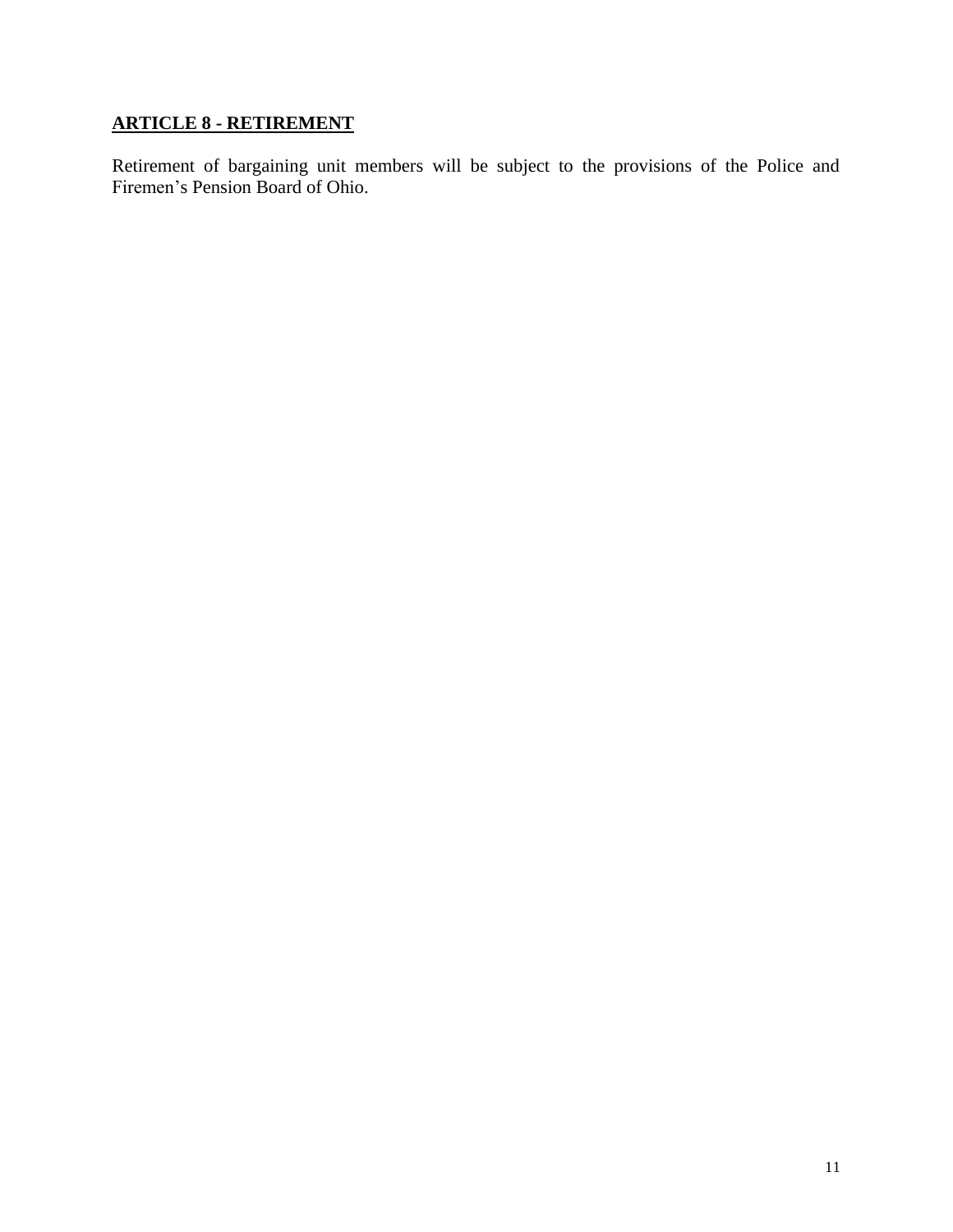#### **ARTICLE 9 - SICK LEAVE**

**Section 1 - Accumulation**. Each full-time member will be entitled to accumulate sick leave at a rate of 0.13235 credits per hour for each regularly scheduled work hour up to 2720 hours. The maximum sick leave accrued hours for computation of terminal pay will be 4,200 hours (see Article 9, Section 6).

The normal total annual sick leave accrual will average 360 work hours (0.13235 times 2720 for the duration of the contract the average scheduled hours a member works during a given year). Unscheduled overtime hours and off-duty time spent in training and instruction will not be used in computing sick leave accrual.

**Section 2 - Permissible Uses**. Members may use sick leave for absence due to the member's illness, injury, doctor or dentist appointments, or exposure to contagious disease that could be communicated to other employees, and absence due to serious illness or injury or death in the employee's immediate family. Use of said leave will be on an hour-for-hour basis. Sick leave uses for routine medical/dental appointments are subject to approval of the Fire Chief or designee. Members will make every effort to schedule such appointments on their days off.

Interpretation of immediate family in terms of serious illness, or injury is generally determined to be the spouse, parents, (either natural, step, foster or in-law), children (natural, step, adopted or foster), other relatives living in the employee's household, and any person acting as the employee's spouse living in the employee's household. However, the Chief is authorized to evaluate the individual employee's family relationship in determining what other family members might be considered to be immediate family because of the closeness of their relationship.

For purposes of bereavement leave the immediate family shall include spouse, parent, parent-inlaw, step-parent, child, step-child, brother, sister, grandparent, grandchild, half-brother, halfsister, grandparent-in-law, brother-in-law, sister-in-law, son-in-law, daughter-in-law and others living in the employee's household, or any person for whom an employee serves as legal guardian.

Upon the death of a qualifying family member up to three (3) work days of bereavement leave shall be granted by the City. The Chief may extend such leave up to a total of five (5) work days. The Chief may require verification for the use of bereavement leave. Bereavement leave days shall be deducted from accrued sick leave days.

**Section 3 - Notification.** Each member will notify or cause the duty supervisor at Fire Station 31, Fire Station 32 or dispatch (in that order) to be notified of his or her absence not later than one hour prior to the regular starting time of his or her working day.

**Section 4 - Usage/Abuse**. When an employee uses sick time, it shall count as an occurrence as outlined in Article 31, Attendance, of this agreement. If the Chief or his/her designee suspects that an employee is abusing sick time, the employee, with a union official, shall take part in a counseling session to discuss the suspected abuse or misuse. Subsequent steps will be in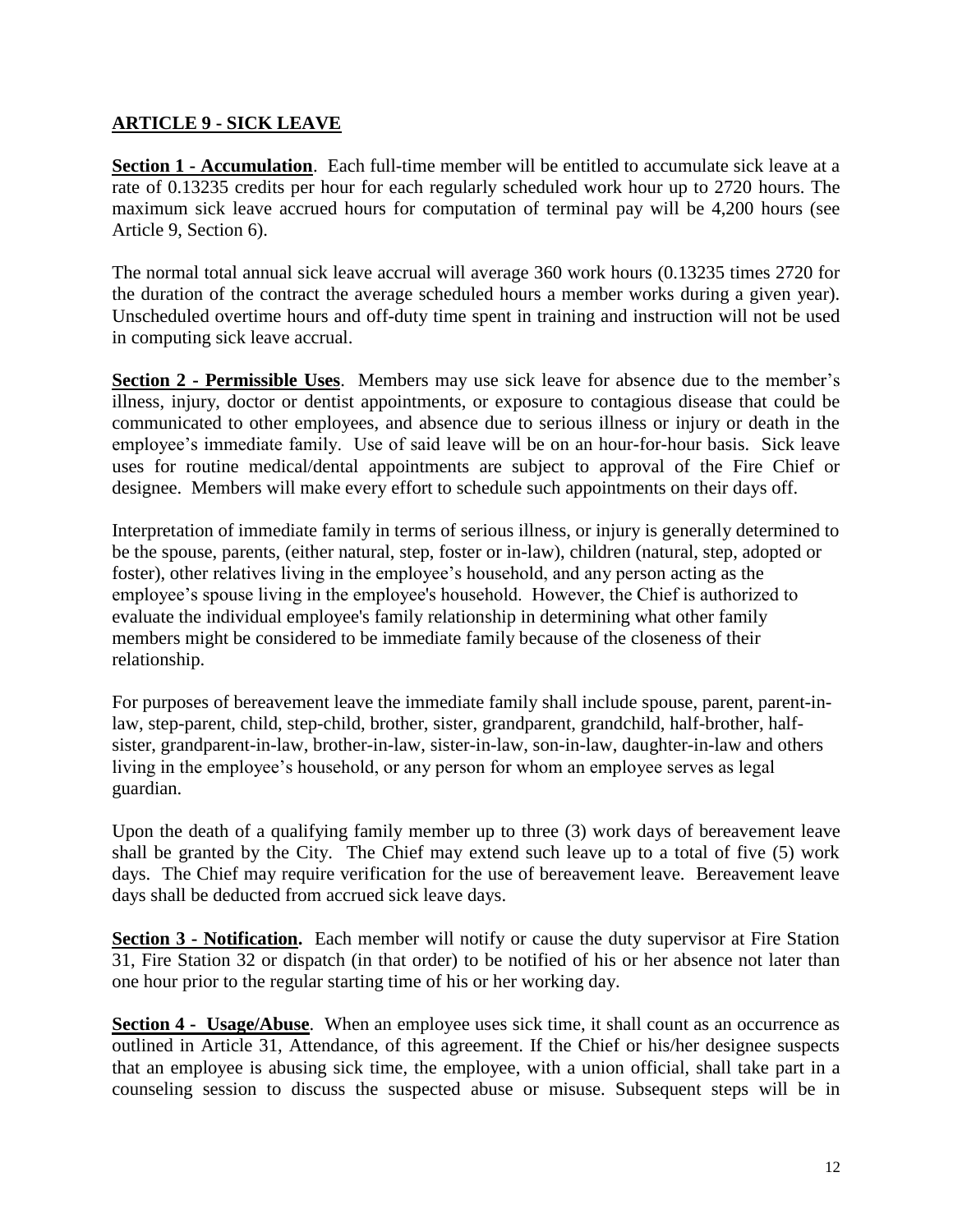accordance with the attendance article.

**Section 5 - Unusual Cases.** A deficit of not more than three shift days may be granted in unusual cases on request of the member and approval of the City Manager.

**Section 6 - Compensation Upon Separation.** Accumulated (unused) sick leave at termination of employment will be reimbursed as follows:

> Terminal Pay =  $\underline{R}$  [ 5 +  $\underline{H}$  ] H 300 96 "H" will not exceed 4200

In the above formula, "R" is the 28-day salary of the member at date of termination divided by 160, and "H" is the accumulated sick leave hours at date of termination.

Members, because of a disability retirement, will have their compensation upon separation benefit calculated under the above formula.

In the event of death of a member, there will be paid to his or her widow, widower, or other beneficiary as provided by statute, in addition to back pay when due, an amount that will compensate him or her for sick leave which has accrued in accordance with this Article.

**Section 7 - Reinstatement.** Any member who receives payment for unused sick leave and is later reinstated, may not have sick leave reinstated. This Section does not apply to members whose employment is terminated as a result of the City's layoff procedures. Members laid off and rehired under those procedures will have the option of, upon reimbursement of the amount previously received for said days, having that earned sick leave reinstated.

**Section 8 - Transfer of Sick Leave.** Any member with prior service with another public agency of the State of Ohio will be credited with the balance of his or her accumulated but unused sick leave upon proper certification of the accumulated but unused sick leave from the previous public employer.

**Section 9 - False Claim.** The City has the right, and may if it so chooses, to investigate any/all sick leave before compensation is paid. Management reserves the right to withhold benefit payments or take disciplinary action up to and including discharge against a member who is guilty of submitting a false claim for benefits covered in this Article or for working for another employer or engaging in self employment while on sick leave where:

- a. such employment indicates an ability to perform the essential functions of his or her firefighter position, or
- b. such employment is medically inconsistent with the convalescence from his or her injury or illness and would tend to either exacerbate the condition or delay his or her recovery.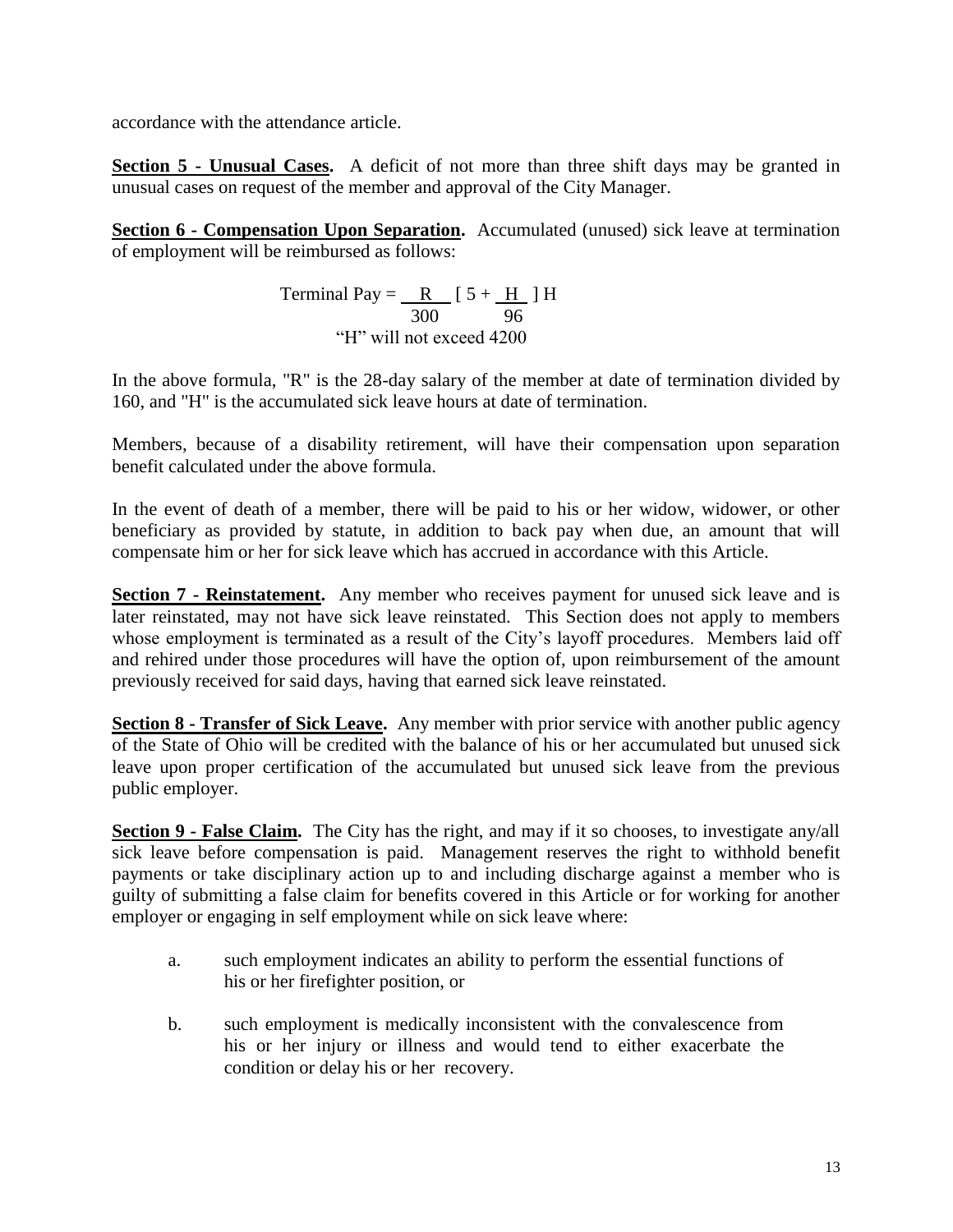**Section 10 - Duration of Benefits.** Where disability caused by illness or an on-duty injury continues for a period of 12 months, or where the employee is found to be permanently disabled from performing the essential functions of his or her job, whichever occurs earlier, the member will apply for disability retirement with the Ohio Police and Fire Pension Fund. The City may require the employee to submit to a medical examination for purposes of determining his or her degree and duration of incapacity by a physician of the City's choice. In the event of a dispute as to the employee's ability to perform restricted duty, the City and the Union will mutually agree on a disinterested physician to make the final determination as to the employee's limitations and ability to perform restricted duty. Any costs incurred to this disinterested physician shall be paid by the party contesting the ruling.

**Section 11 - Sick Leave Donation Program.** This program has been established to help those employees who are in need because of their own serious health condition or the serious health condition of their immediate family members as defined under the Family Medical Leave Act, and who have exhausted all other paid leave including sick leave, vacation leave and compensatory time. This program does not supersede or replace other retirement or disability programs.

When the Personnel Office is made aware of the need for sick leave donations, a notice will be sent to all eligible participating employees requesting their help. Any eligible employee may then voluntarily elect to contribute, permanently, sick leave credits for a Sick Leave Catastrophic Incident.

In addition the following criteria will apply:

- a. Only regular, full-time employees are able to donate sick leave credits or to be a recipient of a donation. The employee must have at least fifty-six (56) sick leave credits (448 hours) accumulated at the time of donation.
- b. A sick leave credit will be defined as eight (8) hours and will not have an hourly rate attached.
- c. An employee may contribute only seven (7) sick leave credits (56 hours) per year per employee in need of donations.
- d. A sick leave credit donation is permanent and therefore cannot be returned to the donor or converted to cash by the donee's estate.
- e. The sick leave credits will be used in place of the employee's regularly scheduled work days to the extent they are necessary.
- f. A donated sick leave credit will not count as a separate absence for the donating employee.
- g. Donated sick leave credits can be used to cover retroactive unpaid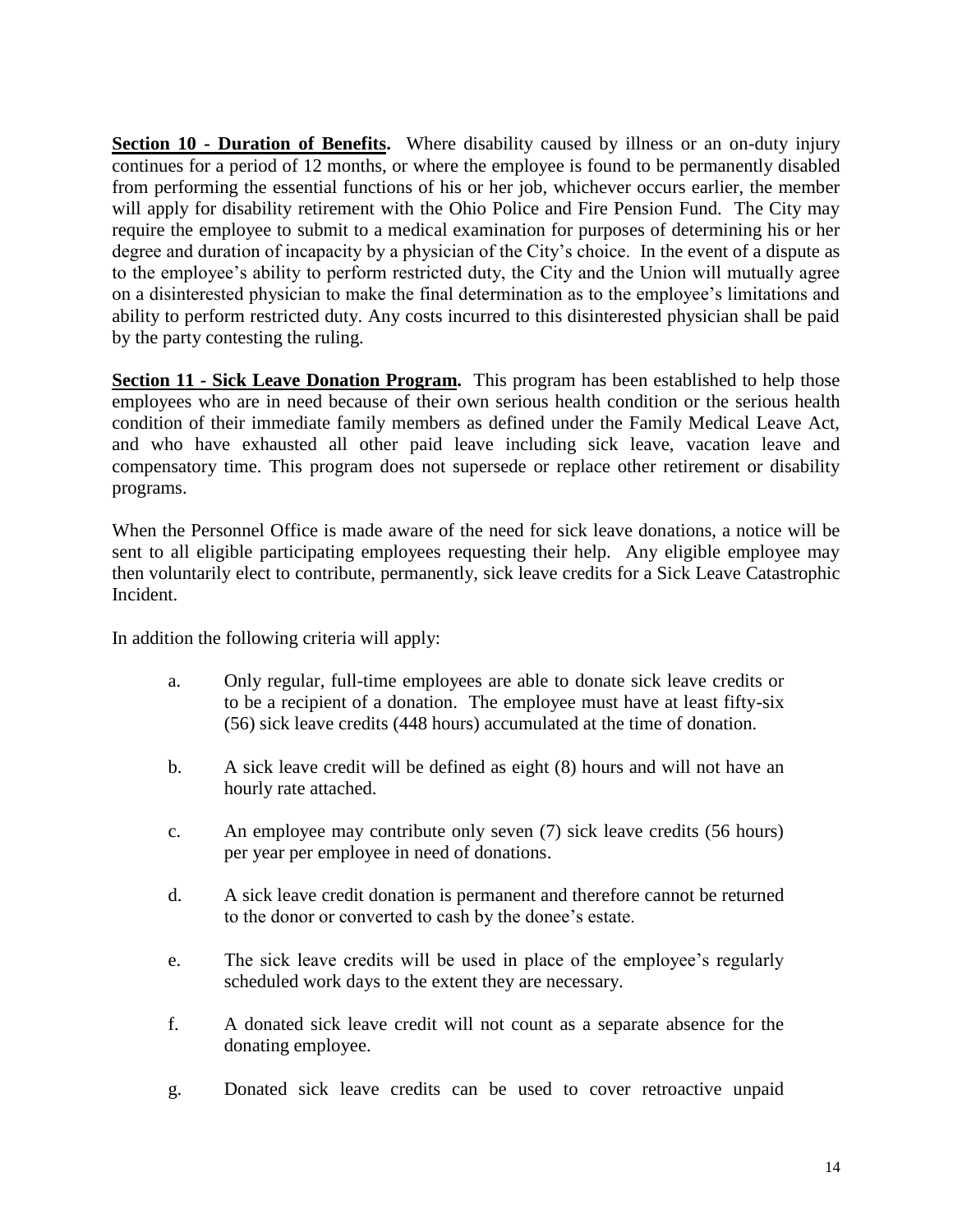regularly scheduled work days.

- h. An employee will not accrue vacation or sick leave while receiving donated sick leave.
- i. An employee may receive up to 636 hours of donated sick leave during a rolling twelve month period measured backward until donations are not available.
- j. An employee's illness or disability must be certified by a physician.
- k. When an employee is about to exhaust his or her own accumulated sick leave, a request for donated sick leave may be made in writing to the Human Resources Director. The physician's certification must be attached to the request. The City will determine eligibility for donations and that determination will be final. If it is determined that an employee is eligible to receive donated sick leave credits, eligible employees will be notified in writing of the request for donation. An employee who voluntarily chooses to donate sick leave credits must complete a Sick Leave Donation Form and submit it to the supervisor who will notify the payroll department to deduct the credit from the employee's sick leave balance. A copy of the donation form will be maintained in the donor's personnel file. The payroll clerk will increase the donee's sick leave balance by the number of credits received from other employees.

**Section 12 - Family Medical Leave.** For the purpose of implementing the provisions of the Family Medical Leave Act, the time period for calculating the benefit year will be a rolling 12 month period measured backward from the date leave is taken and continuous with each additional leave day taken. Employees are required to submit all necessary paperwork in compliance with the Act and any incidental costs associated with completion of the paperwork is the responsibility of the employee.

Family or Medical Leave approved in accordance with the Act will be used concurrently with available paid leave before any leave becomes unpaid.

An employee must follow the usual and customary call-in procedures for reporting an absence, absent unusual circumstances.

An employee may use sick leave for scheduled shifts following the first fourteen (14) calendar days of the child birth, adoption, or new placement of a foster child. An extension of such leave may be granted under sick leave if the condition of the baby and/or the mother qualifies.

It is intended that this Article comply with the Family and Medical Leave Act of 1993 (as amended) and the Employer may promulgate policies in furtherance of the Family and Medical Leave Act that are not inconsistent with this Agreement.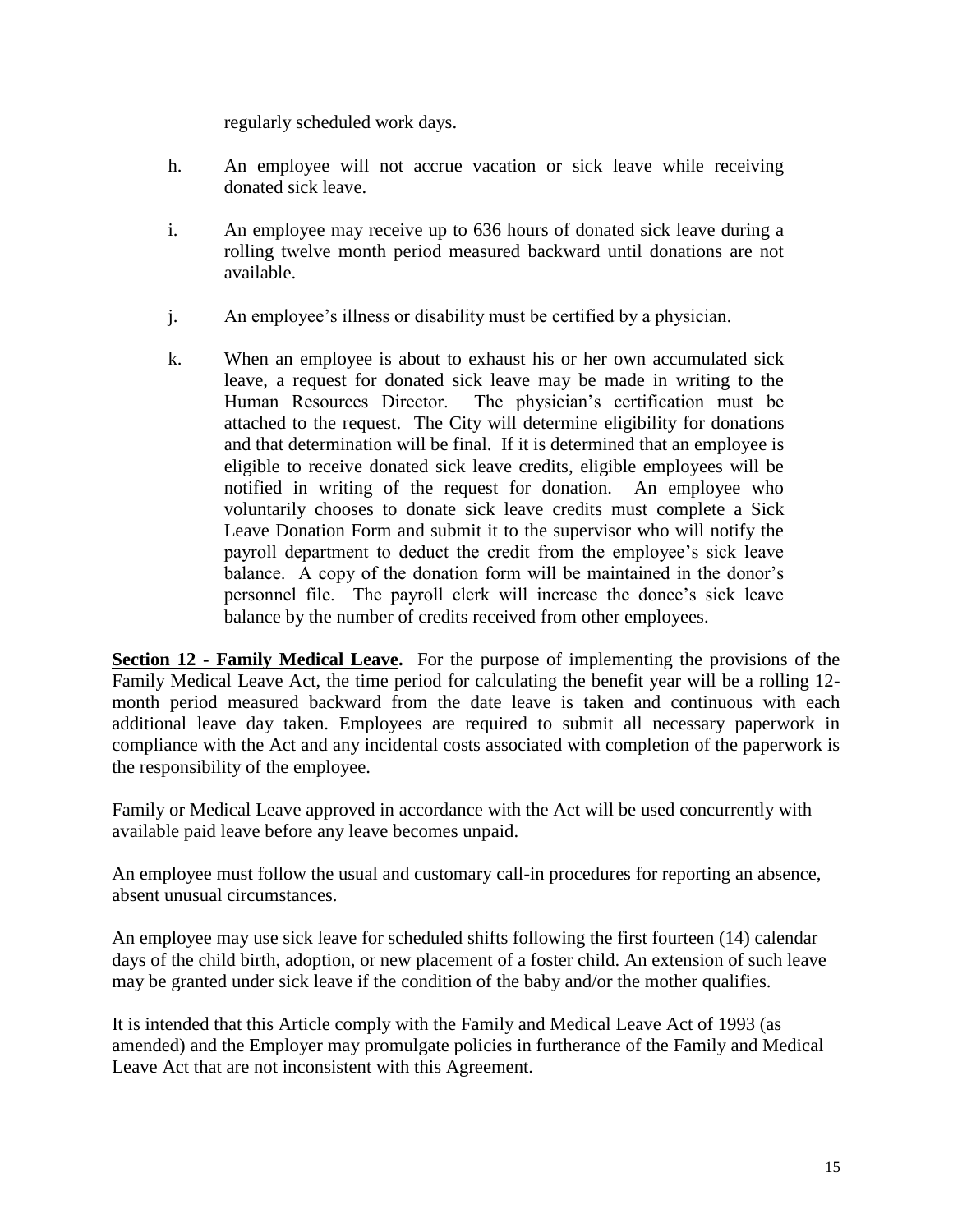**Section 13 – Sick Leave Conversion**. An employee, who does not utilize sick leave during a specified period below, excluding sick leave use for bereavement leave, and provides proof of an annual preventative physical and preventative lab work, including but not limited to, cholesterol screening and diabetes screening, shall be entitled to convert six (6) hours of paid sick leave to six (6) hours of compensatory time for that period. The first specified period shall be from January 1 to March 31. The second specified period shall be from April 1 to June 30. The third specified period shall be from July 1 to September 30. The fourth specified period shall be from October 1 to December 31. In order to be eligible for the benefit, the employee must submit proof of a recent physical (no older than 12 months) prior to the end of the first period of the year, to become eligible for all upcoming conversions for that year. The employee must submit the request to the Chief or their designee to sign-off on and submit to finance for processing.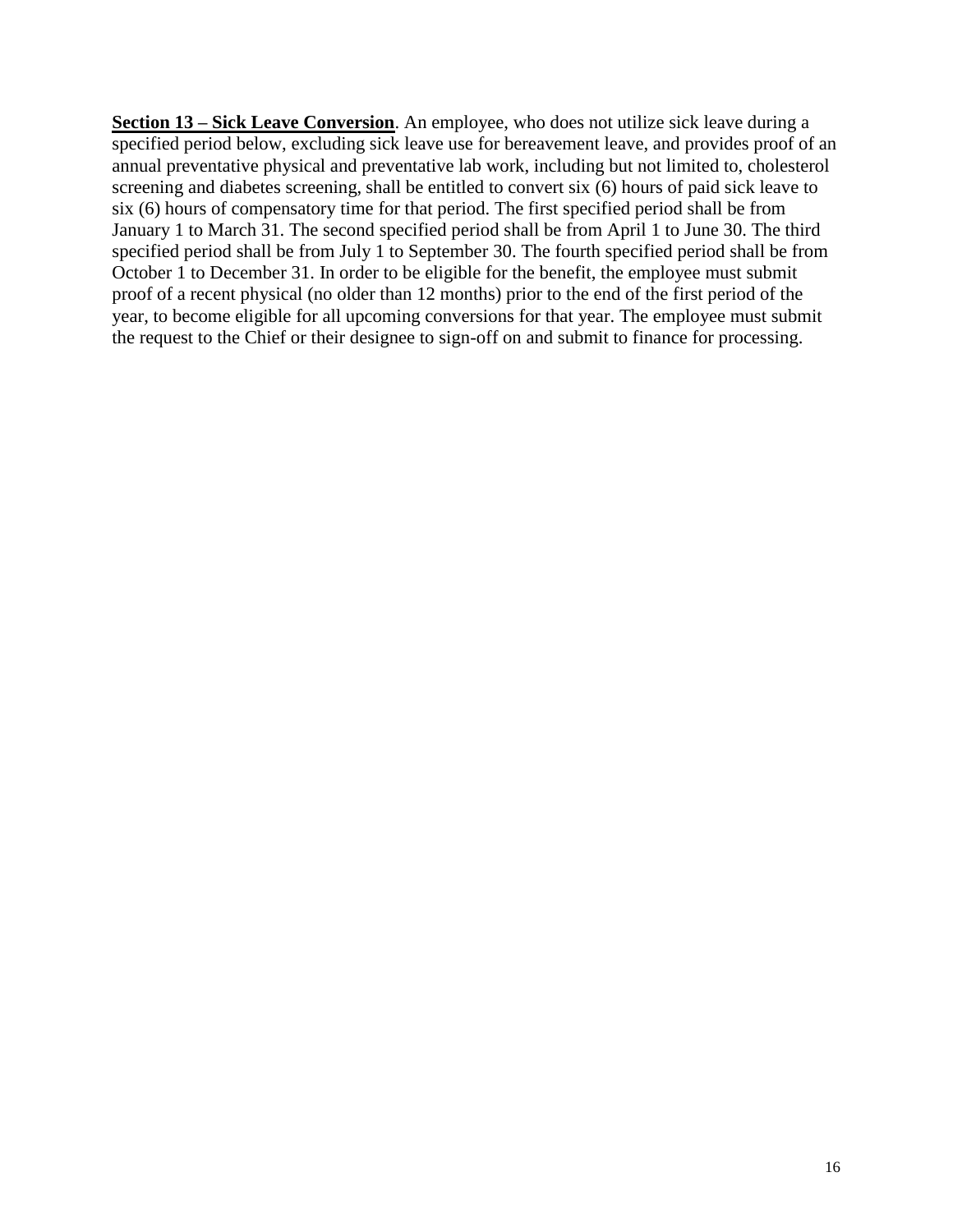#### **ARTICLE 10 - GROUP INSURANCE BENEFITS**

**Section 1 - Life Insurance.** The City will provide and pay the necessary premium for \$50,000 life insurance and \$50,000.00 accidental death and dismemberment coverage.

**Section 2 - Medical and Hospitalization Insurance.** All full-time employees (excepting parttime, seasonal and intermittent employees) will be entitled to participate in the City's Group Hospitalization (Health) Insurance Program and Dental plan.

An eligible employee may waive rights to participate in either single or family coverage. If an employee waives this benefit, such employee may not revoke the waiver until the next open enrollment period and may be accepted only after medical review by the insurance provider.

**Section 3 - Payment of Premiums.** For employees hired prior to September 1, 2003, the City will pay 85% of the cost of the monthly health insurance premium. The participating bargaining unit employees will pay 15% of the monthly premium by payroll deduction. For employees hired after September 1, 2003 the City will pay 80% of the monthly insurance premium. The participating bargaining unit employees will pay 20% of the monthly premium by payroll deduction. The City of Xenia agrees to pay 60% of the monthly premium for the comprehensive dental care policy for employees already enrolled in the program. All other employees will become eligible for this benefit during open enrollment with the restrictions that are in place by the program.

For plan year 2020, health insurance deductions for employees subject to the 70/30 premium split will change to 80/20 effective with the first paycheck in February 2021.

In addition, when the City offers a Health Savings Account (HSA) plan, the City shall contribute \$3500.00 total in a calendar year for employees enrolled in the HSA family plan or the City shall contribute \$1500.00 total in a calendar year for employees enrolled in the HSA single plan. The City shall determine the contribution dates.

The City agrees to enroll all employees in the IRS 125 plan for both health and dental insurance.

**Section 4 - Payroll Deductions.** The City agrees to deduct the member's payment for health and dental insurance by payroll deduction twice a month in equal amounts. In the event the monthly excess stated above is not an even amount (i.e., divisible by 2), the member will pay two equal amounts not to exceed the monthly excess, and the City will pay the monthly amount listed above plus the balance owed (1 cent).

**Section 5 - Compensation in Lieu of Benefits.** The City may establish a health Savings Account or Flexible Spending Arrangement or other alternative or improved benefit for employees not participating in the Health Insurance Plan.

When the City, at the recommendation of the insurance committee, offers an opt-out program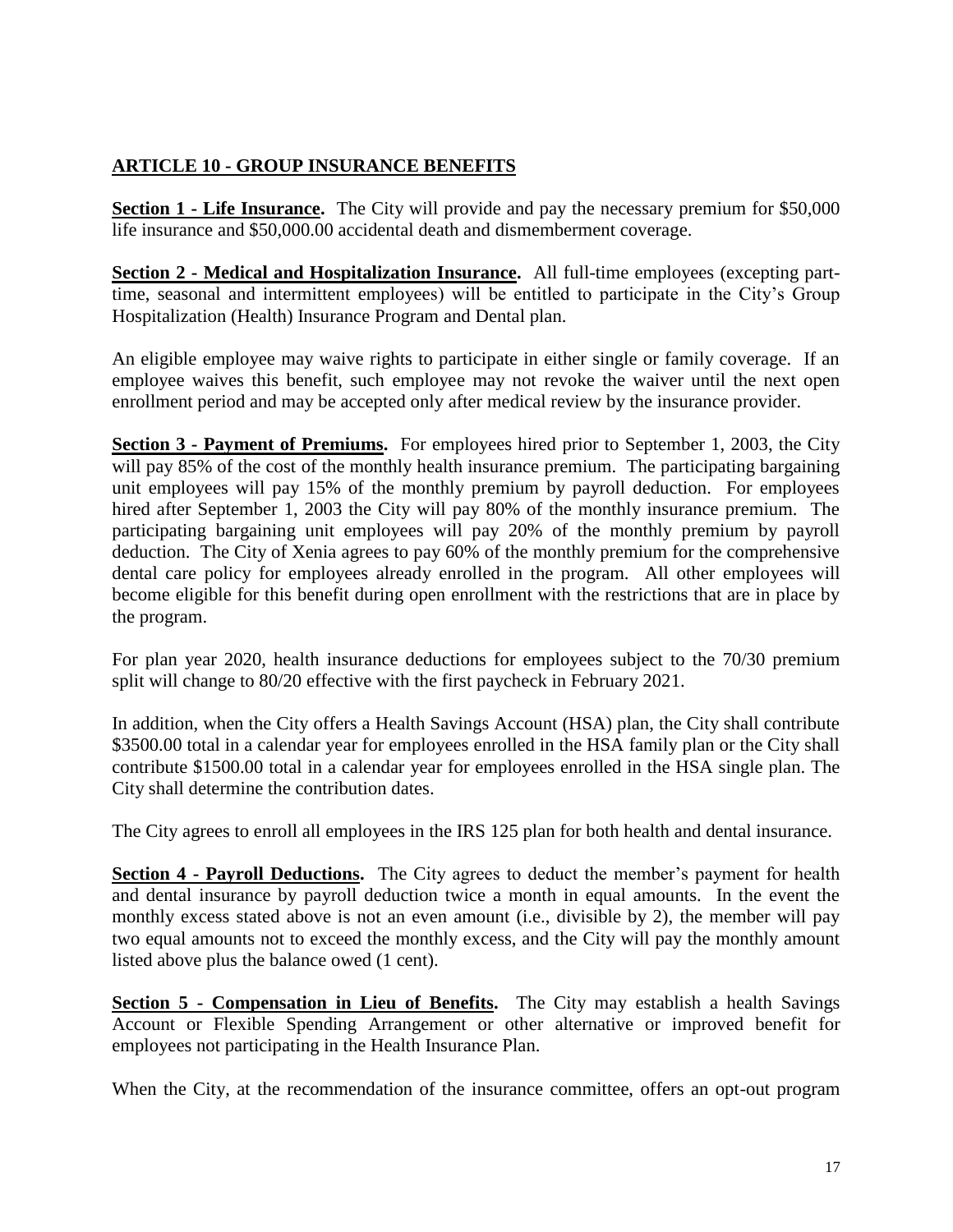(compensation in lieu of benefits) eligible employees who waive participation in the City's group health insurance plan will be eligible for an opt-out benefit based on the terms and conditions of the program.

In the event both spouses or a parent and adult child are employed by the City and one waives coverage, the spouse, parent or child waiving the City's coverage is not eligible to receive compensation in-lieu of benefits offered under the opt-out program.

**Section 6 - Substitution of Coverage.** The parties commit to participate in a City-wide Insurance Committee consisting of representatives from the bargaining unit, management, representatives from other City bargaining units and representatives from non-union staff. This committee will participate in the insurance renewal process. The scope of the committee's charge shall be to review the current plan and cost, and to investigate alternate plans, benefits, and brokers. The goal of the committee will be to maintain an acceptable level of coverage and cost for both the employees and the City. The recommendation approved by the committee members will be presented to the appointed officials. City Council retains the right to accept or reject the committee's recommendation.

**Section 7 - Errors and Omissions Insurance.** The City will continue to provide E & O Insurance for members based on market and availability.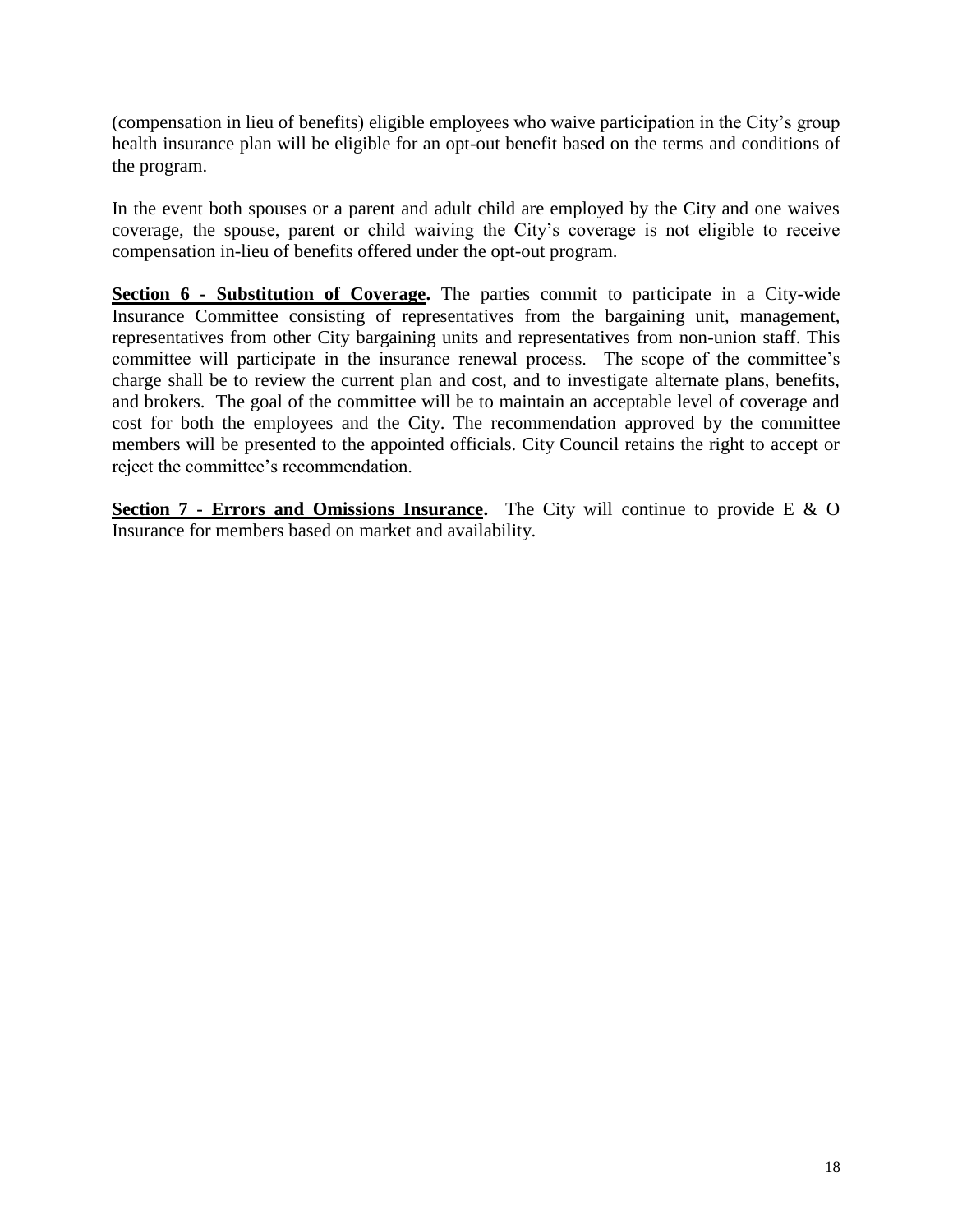#### **ARTICLE 11 - VACATIONS**

**Section 1 - Accumulation.** Each full-time member with continuous service will accumulate vacation leave, with pay, based on the following schedule:

| Length of Service                                                | Average<br><b>Annual Vacation</b> |
|------------------------------------------------------------------|-----------------------------------|
| Less than five $(5)$ complete years<br>of service.               | 6 shift days (.05294)             |
| Five $(5)$ but less than ten $(10)$<br>complete years of service | 8 shift days (.07058)             |
| Ten but less than 15 complete<br>years of service                | 9 shift days (.07941)             |
| 15 but less than 20 complete years<br>of service                 | 11 shift days (.09705)            |
| Over 20 years of service                                         | 12 shift days (.10588)            |

- a. Overtime hours and off-duty time spent in training and instruction (see Article 16, Section 10) will not be used when computing vacation accrual.
- b. Maximum Vacation Accumulation:

| Length of Service                      | <b>Maximum Accumulation</b> |
|----------------------------------------|-----------------------------|
| Less than 22 complete years of service | 360 Hours                   |
| Over 22 complete years of service      | 540 Hours                   |

c. Scheduled vacation will be charged on an hourly basis; *i.e*., each shift day equals 24 hours.

**Section 2 - Vacation Scheduling and Selection.** The number of vacation days per shift will be determined by the requirements of the shift calendar. A list of vacation days available for each shift will be provided by Management.

Vacation selection(s) will be completed during one shift day in December of the preceding year from the list referred to above. The selection day will be scheduled by the Shift Commander. There will be a maximum of three members on either SDO or vacation (per article 15) per shift day. The Selection day pick will not be subject to cancellation.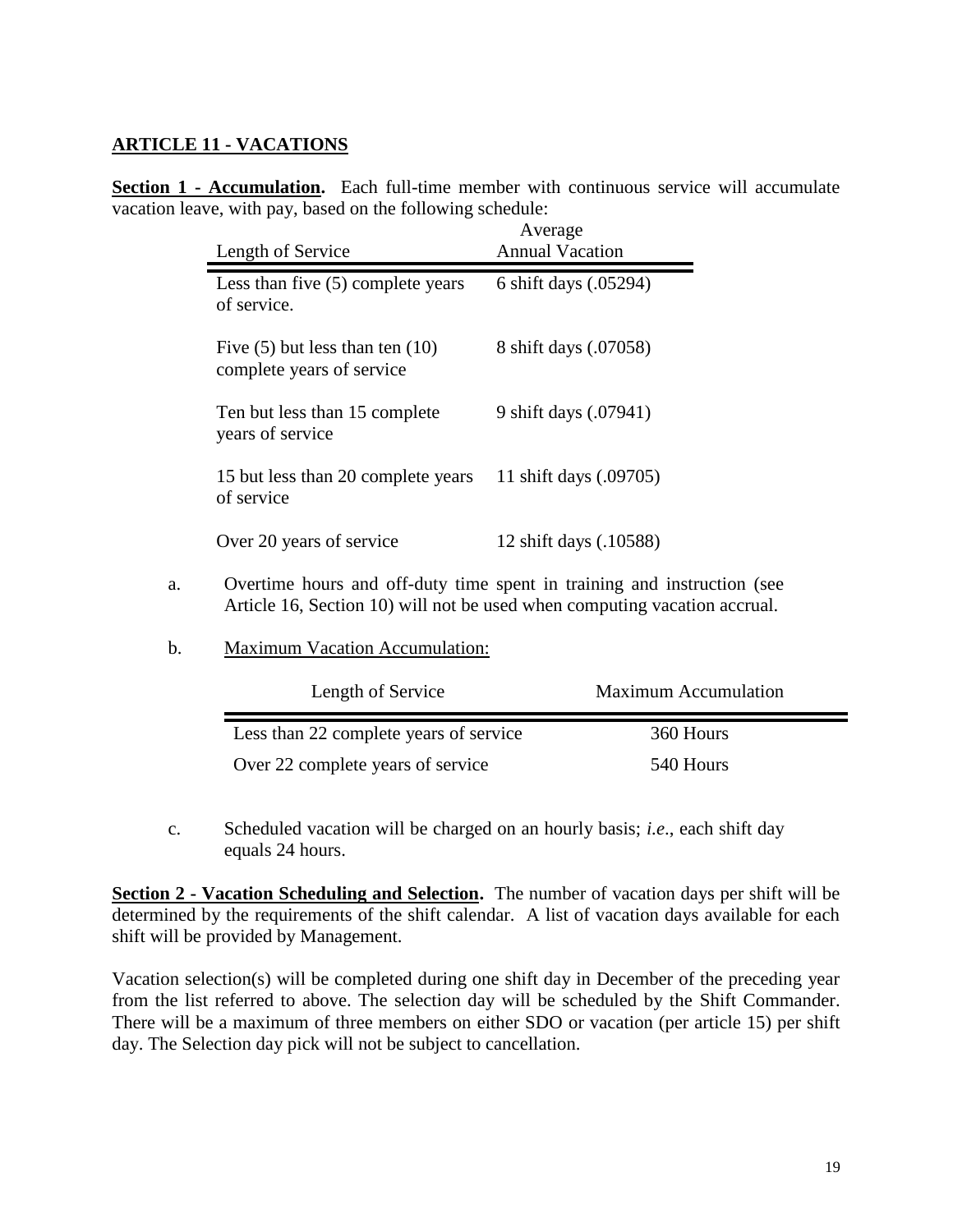- a. During each round of vacation selections each member by seniority has one choice and may take any amount of duty time from 12 hours to 144 hours. Selected vacation days must run consecutively.
- b. The Shift Commander will facilitate the selection rounds and will allow for multiple rounds by seniority if needed.
- c. Members may not select vacation if they will not have the vacation time available at the time of the selection.
- d. A member transferred from one shift to another will be permitted to take their annual picks within the same time frame.
- e. At the conclusion of selection day picks, the Shift Commander will provide a comprehensive list of each shift members' vacation picks.
- f. Members desiring to extend vacation hours must call the on-duty Shift Commander within one hour of the scheduled return for permission to extend his or her vacation or return to duty.

**Section 3 – Spontaneous Picks**. Any vacation time requested after the annual selection held in December.

- a. Vacation time requested after annual selection must be used in a minimum block of four (4) hours.
- b. A minimum of one member on vacation or comp time per day will be guaranteed. No additional leave will create an overtime situation unless it is a special circumstance approved by the Chief or his/her designee. Special circumstances may include extended sick/injury leave (more than three shifts), scheduled training, military leave, and Task Force One assignments.
- c. Maximum of two members on vacation per day unless a day has 2 SDOs assigned in which case there is a maximum of one member allowed on vacation.
- d. Members desiring to extend vacation hours must call the on-duty Shift Commander within one hour of the scheduled return for permission to extend his/her vacation or return to duty.
- e. The Fire Chief or his/her designee has the authority to cancel a spontaneous pick until the end of the member's last working day prior to scheduled spontaneous pick vacation.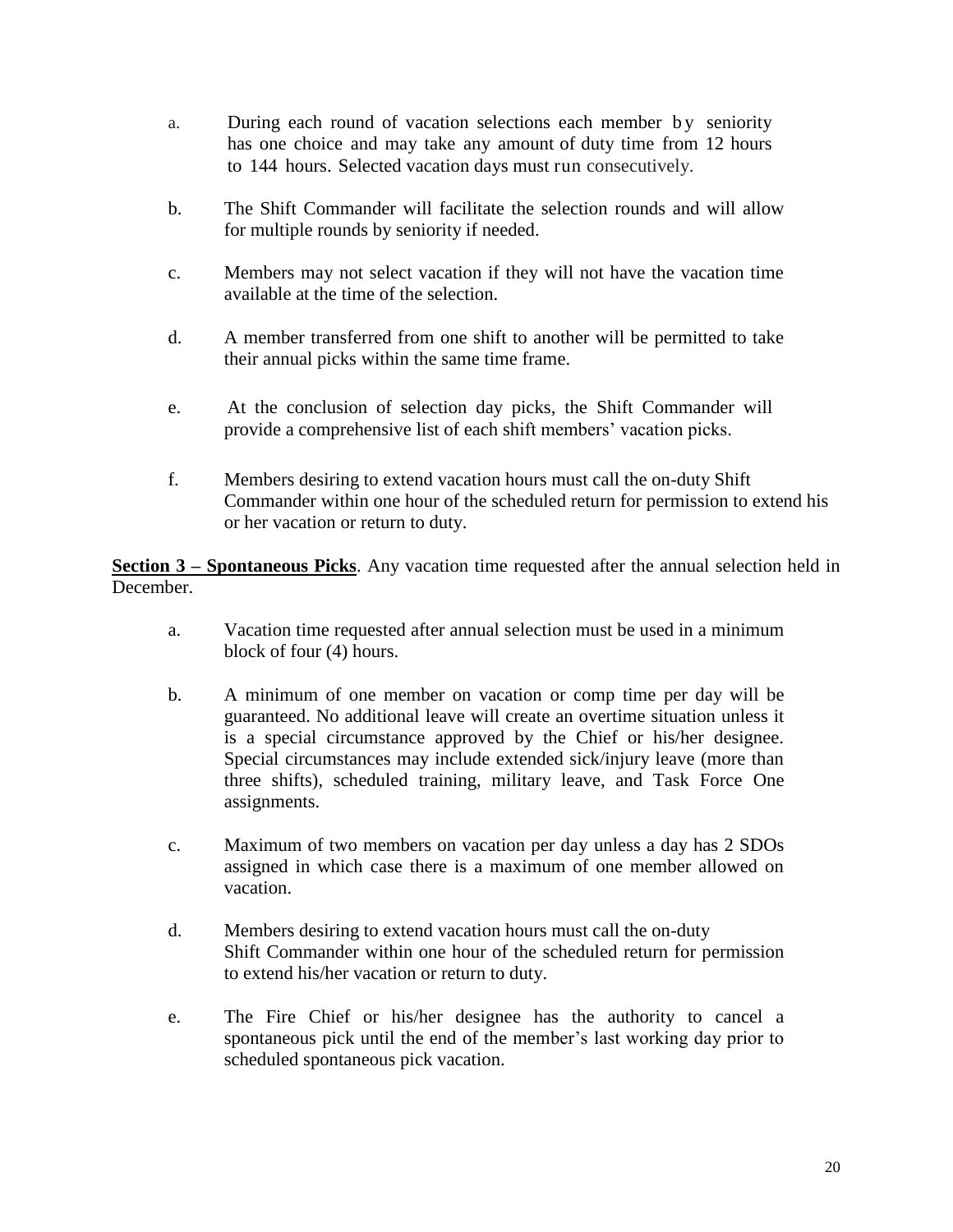**Section 4 - Purpose.** The intent of vacation is to permit the member time to rejuvenate from his or her work schedule. Therefore, substantial accumulation of vacation is strongly discouraged. No member may be requested to take his or her vacation in units of less than three shift days.

**Section 5 - Holidays During Vacations.** Refer to Article 12 (Holidays), Section 3, for applicable options if a holiday occurs on a regularly scheduled work day during a member's vacation.

**Section 6 - Call-in During Vacations.** If a member is called in to work while he or she is on scheduled vacation, he or she will have the choice of the following options:

- a. He or she will work and not be charged any accrued vacation time on an hour-for-hour basis.
- b. He or she will be charged the proper number of hours of vacation and be compensated at one and one-half times the unscheduled overtime rate for hours if actual hours worked exceed 106 hours in a 14-day pay period. The member will notify his or her superior of his or her choice of options prior to the end of a pay period.

**Section 7 - Compensation Upon Separation.** Upon separation from the City's service, a member will be entitled to compensation for all earned, but unused vacation leave. Compensation will be for unused vacation hours at the time of separation divided by 2720 for all three years of the contract, times the member's annual salary at the time of his or her termination. In the case of death of the member, there will be paid to his or her widow, widower, or other beneficiary as provided by statute, in addition to back pay when due, an amount that will compensate him or her for vacation leave that has accrued in accordance with this Article.

**Section 8 - Prior Public Service Employment Credit.** Members are entitled to receive prior public service employment service credits as follows:

- 1. A full-time member hired after January 1, 1985 and before May 24, 2018 will accumulate vacation time using prior public service with the State of Ohio or a political subdivision thereof for the six-year period preceding his or her employment with the City. Each member will, within 60 days of his or her employment, furnish the Director of Finance with certification of such public service to receive prior public service employment credit.
- 2. For employees hired on or after May 24, 2018:
	- a. An employee is entitled to have prior public service with the State of Ohio or a political subdivision thereof, or armed forces, for the six-year period immediately preceding his or her employment with the City, used for the purpose of computing the employee's vacation accrual rate.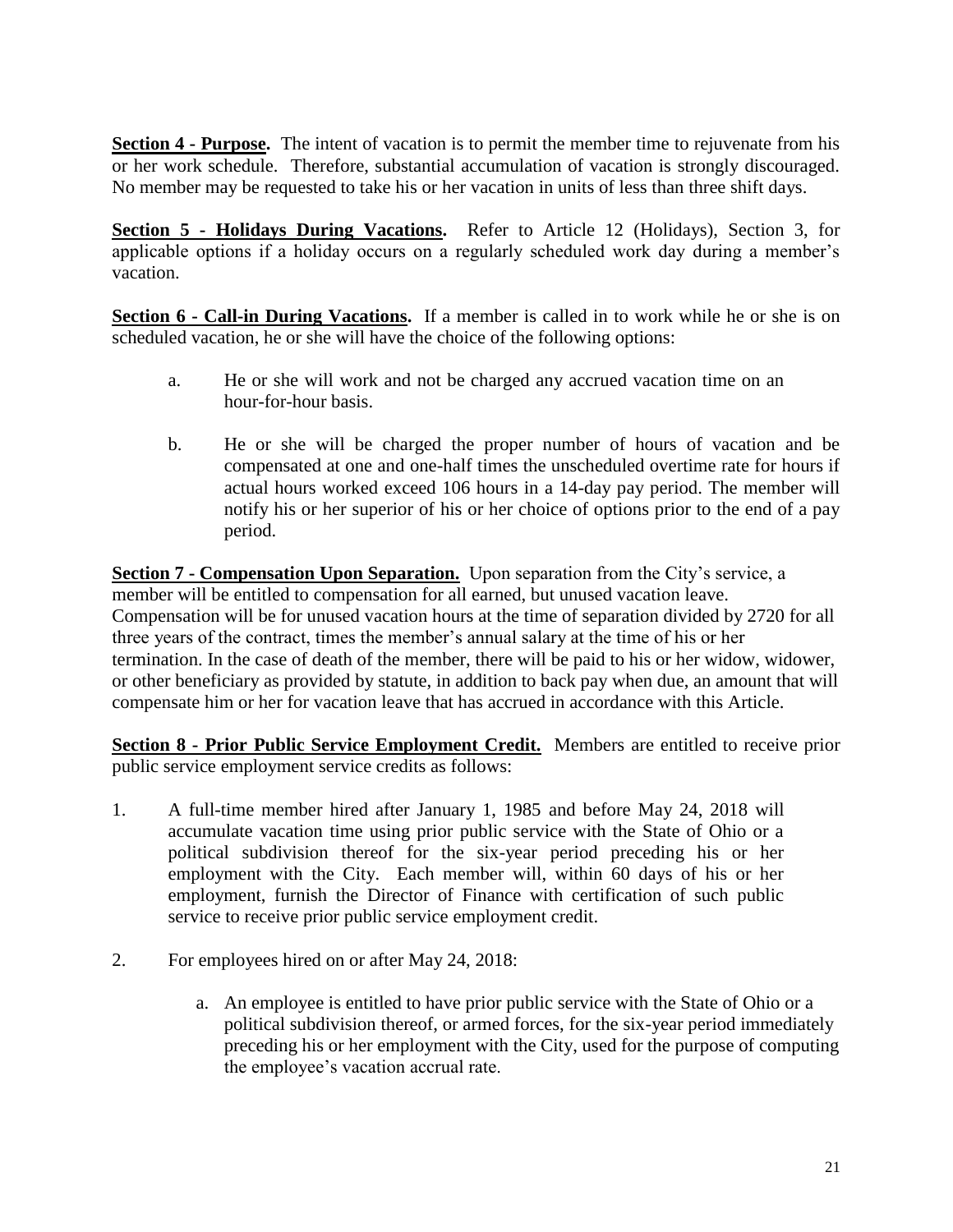- b. "Political Subdivision" is defined as an Ohio city, county, township or special district which pays into either the OPERS or OP&F pension systems.
- c. "Armed forces" are defined as active duty served, including active reserve, with the Coast Guard, Army, Marines, Navy or Air force.
- d. Other entities not specifically referenced will not be considered for prior public service credit.
- e. An employee who has received or is receiving retirement benefits in accordance with the provisions of any retirement plan offered by the State of Ohio (a reemployed retiree) will not have any prior public service included in the calculation for the purpose of determining vacation accrual benefits.
- f. It is the responsibility of the employee to provide documentation from prior employers and/or the applicable pension plan verifying prior service within ninety (90) days from his/her full-time date of employment with the City. Requests for prior service credit received after the  $90<sup>th</sup>$  day of full-time employment must be approved by the appropriate appointed official.

The City agrees to recognize prior service in the "Armed forces" as defined above for eligible employees hired prior to May 24, 2018 for future vacation accrual purposes only. Retroactive vacation accruals will not be provided.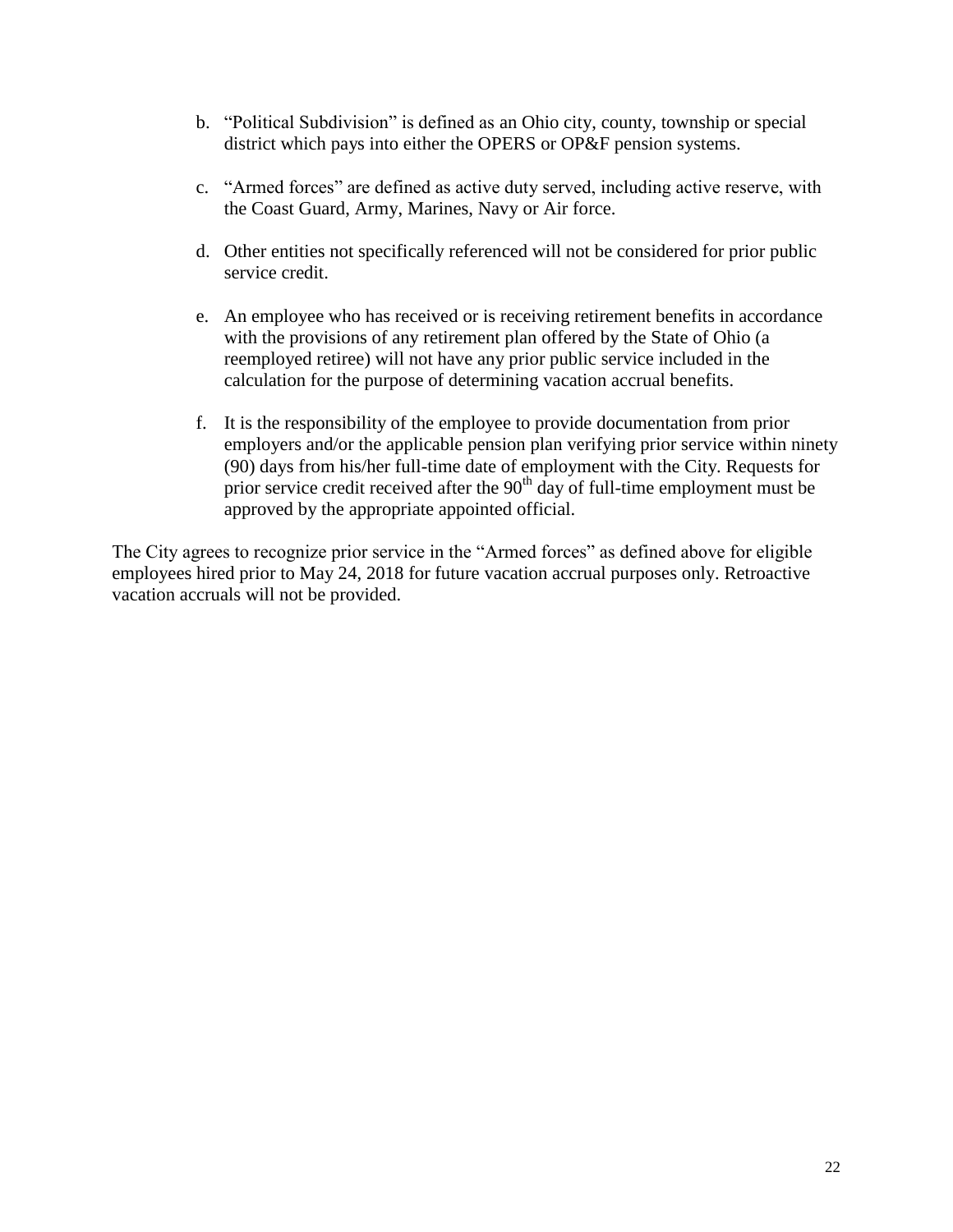#### **ARTICLE 12 - HOLIDAYS**

.

The following days are designated as paid holidays for all bargaining unit members:

- 1. The first day of January, known as New Year's Day
- 2. The third Monday of January, known as Martin Luther King Day
- 3. The third Monday of February, known as Washington-Lincoln Day
- 4. The Friday preceding Easter, known as Good Friday
- 5. The last Monday of May, known as Decoration Day or Memorial Day
- 6. The fourth day of July, known as Independence Day
- 7. The first Monday of September, known as Labor Day
- 8. The eleventh day of November, known as Veteran's Day
- 9. The fourth Thursday of November, known as Thanksgiving
- 10. The twenty-fifth day of December, known as Christmas Day

**Section 1.** This section will govern compensation on holidays.

A. Bargaining unit members scheduled to work on a holiday:

Bargaining unit members scheduled to work and who do work on either part of a holiday (17 or 7 hours) will be granted an additional 7.5% of their 28-day salary. Bargaining unit members may be on leave up to and including four hours of the 17-hour part of the holiday or two hours of the 7-hour part of the holiday and remain eligible for the overtime benefit listed above. Exceeding the four-hour or the two-hour limitations above will result in the bargaining unit member's receiving compensation for the holiday consistent with the member not working on the holiday (see B. below)

B. Bargaining unit members not scheduled to work on a holiday:

Should a holiday occur on a regularly scheduled day off for a bargaining unit member, the member will be granted an additional 5% of their 28-day salary.

C. Employees may opt to receive compensatory time off for Holiday pay in the amount of 12 hours straight time for the employee entitled to 7.5% of their 28-day salary and 8 hours of straight time for the employee entitled to 5% of their 28-day salary. Use of the 8 or 12 hours of holiday comp time must be approved by the Chief as provided in Article 16, Section 9.

D**.** Bargaining unit members not scheduled to work on a holiday but is called in to work:

Should a holiday occur on a regularly scheduled day off for a bargaining unit member and the member is called to work, the member will be granted 5% of their 28-day salary as shown in (B) above, and in addition, will be compensated for actual hours worked as unscheduled overtime.

E. Bargaining unit members scheduled to work but on vacation: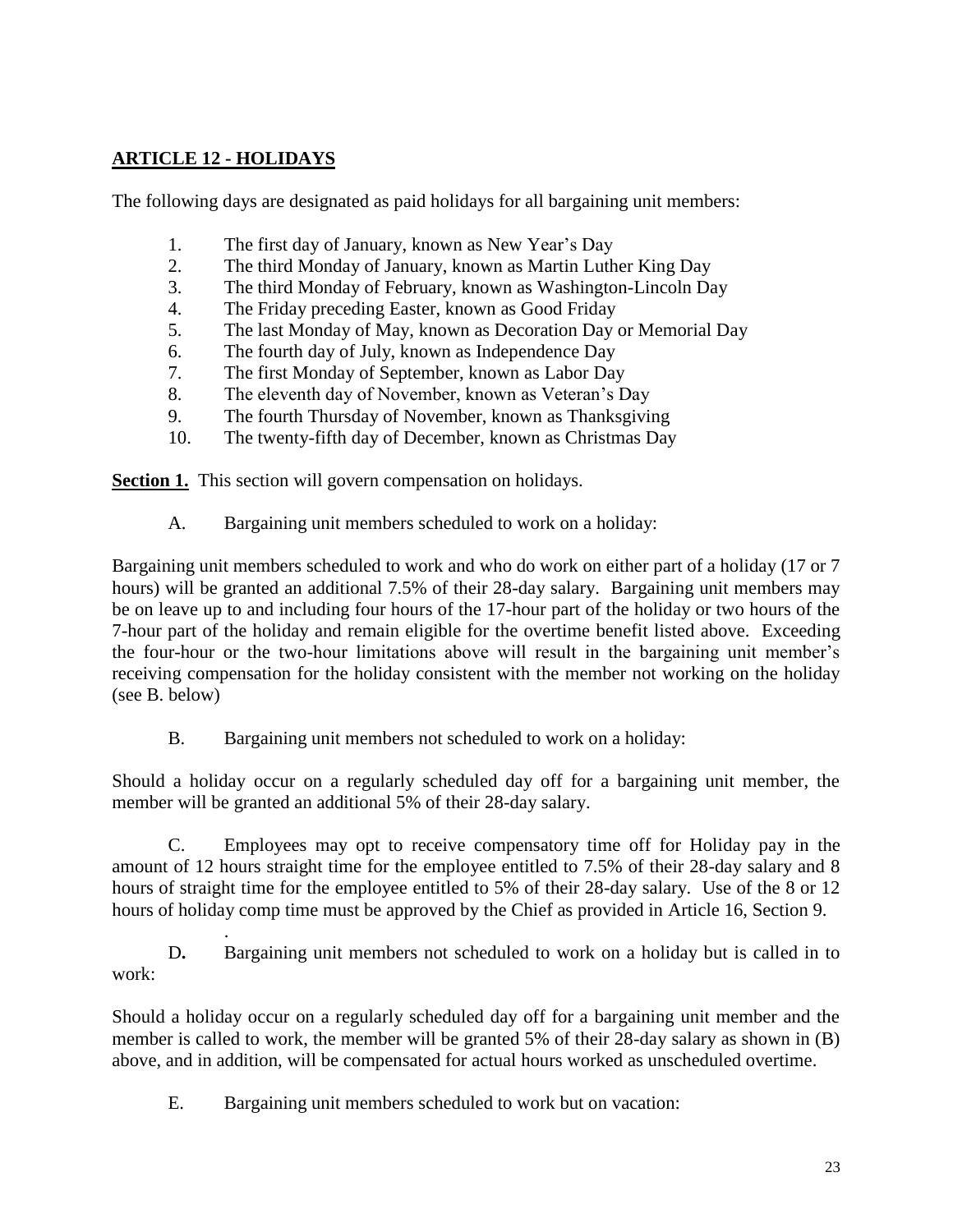Should a holiday occur on a regularly scheduled work day during a member's vacation, the member may choose from either of the following options:

- Option 1. The member may use vacation time and be granted an additional 5% of the member's 28-day salary, or;
- Option 2. The member may elect to have additional time off, equal to that portion of the holiday the member would have normally worked. The member will be granted the additional time off in lieu of payment for the holiday as identified in Option 1.

The member will notify the Fire Chief of his or her intentions in writing, should Option 2 be chosen, not less than two weeks in advance of the holiday; otherwise, the member will be paid according to Option 1.

**Section 2.** In order for a member to receive his or her pay for the holiday, he or she must work his or her regularly scheduled day before and his or her regularly scheduled day after the holiday, unless otherwise excused. An unexcused absence, occurring on the regularly scheduled work day prior to or after the holiday, will result in the member's receiving no holiday pay.

**Section 3.** Shift requirements will determine which member will work on the holiday, consistent with Article 4.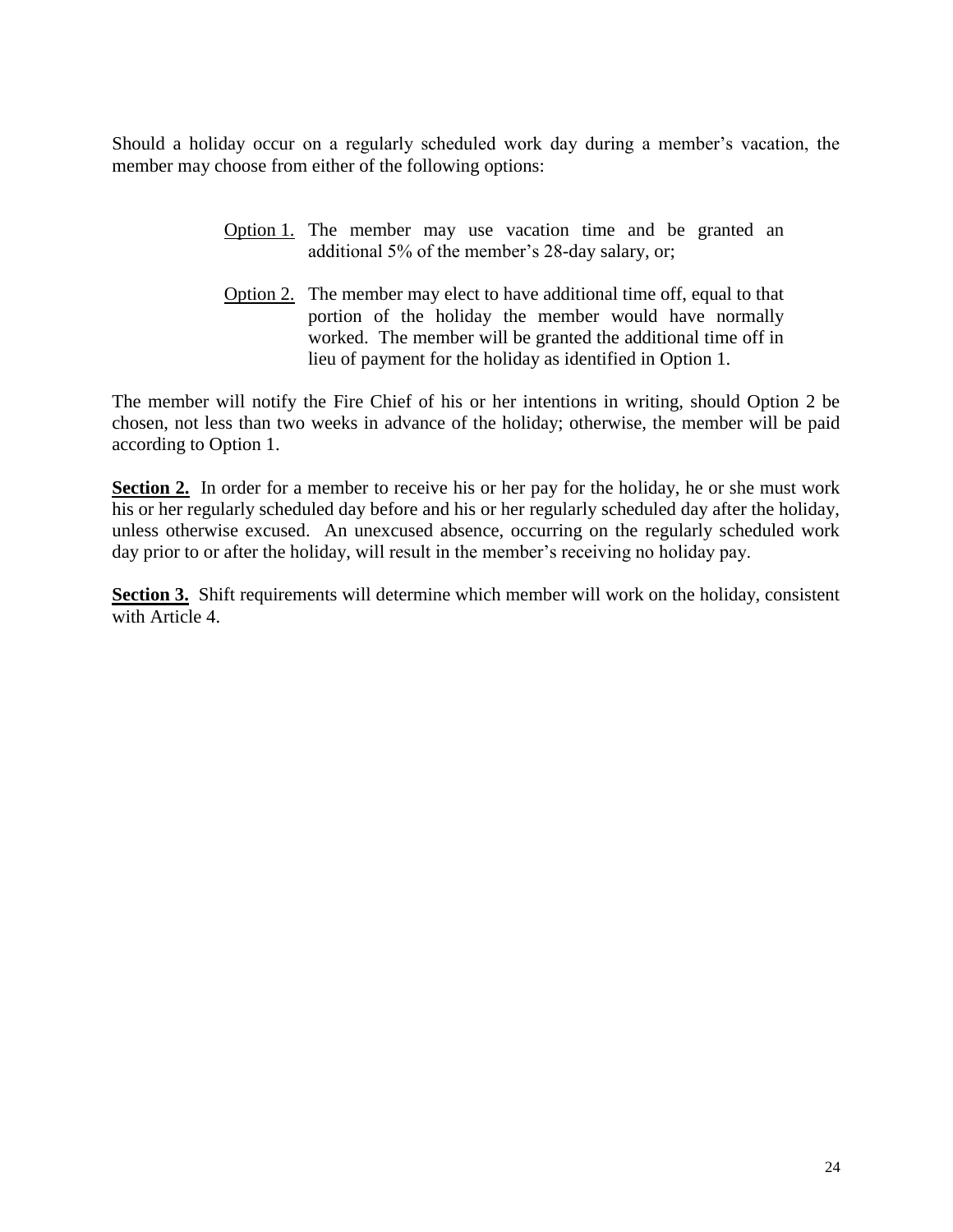#### **ARTICLE 13 - INJURY LEAVE**

In the event an employee suffers an injury and is unable to work as a result of an on-duty accident or incident other than for reason of misbehavior on the part of the employee, and such injury is determined to be allowable by the Bureau of Workers' Compensation (BWC) or Industrial Commission (IC), the employee may receive up to the extent of 42 shift days (1,008 hours) for each new and separate injury.

An employee who contracts a communicable disease, which is the result of an on-duty exposure incident with the City of Xenia, will be eligible for injury leave.

The parties agree to have a transitional work program. The transitional work program is designed to provide, on a temporary basis, suitable alternate work schedules (in consultation with the employee) and job tasks that provide reasonable productive accommodations for employees who are unable to perform their normal job duties due to a work-related injury or illness. Employees unable to perform their normal job duties due to a non work-related injury or illness may be eligible to participate in the Transitional Work Program at the discretion of management.

Employees who are eligible to participate in the Transitional Work Program due to a workrelated injury or illness but refuse to return to work will not be eligible for injury leave benefits.

Injury leave will be granted in accordance with the following provisions:

**Section 1 - General Provisions.** Members have an obligation to notify their supervisor of all injuries. The supervisor will initiate an injury report on members injured on duty to the Office of the Fire Chief by the end of the duty shift on which the injury occurred. When a member is unable to work for three or more calendar days as a result of an on-the-job injury, the Fire Chief will cause an application for Workers' Compensation for said member to be filed.

When there is no negligence or violation of standard safety practices on the part of a member, members who are injured on the job may be paid to the extent of 42 shift days (or 1,008 hours) for each new and separate injury in addition to and prior to the use of sick leave accumulations, except as herein after provided.

Injury leave will begin when the member provides the following to the Fire Chief's office:

- 1. A completed injury report.
- 2. Verification of existence and severity of the on-the-job injury and estimated duration of recuperation time.

The City Manager has the right to extend injury leave on a case-by-case basis. After all injury leave is used, the member may elect to use sick leave or vacation leave due him or her at the time of the injury. Where disability caused by an on-duty injury continues for a period of 12 months, or a physician certifies that a member will be disabled for 12 months or more, the employee will apply for disability retirement within 30 days of the earlier notice, as provided for in Article 9,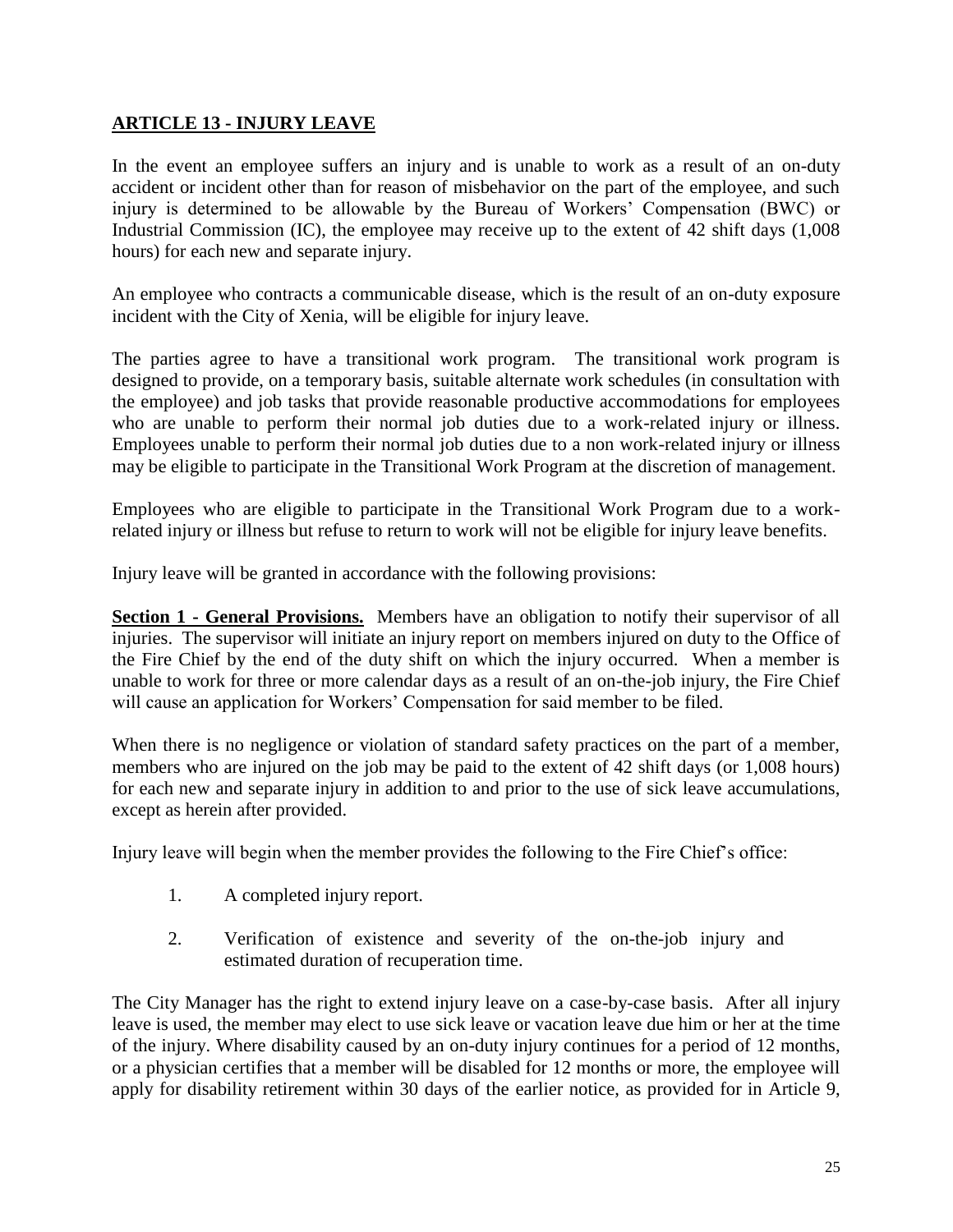Section 10.

**Section 2 – Workers' Compensation.** A member receiving sick leave or injury leave with pay and simultaneously receiving compensation under Workers' Compensation will receive only the portion of his or her regular salary which will, together with said compensation, equal his or her regular salary. In lieu of workers' compensation benefits, the employer may pay wage continuation benefits which will be treated as injury leave.

Qualification for Workers' Compensation benefits will not imply that a member is eligible for injury leave, consistent with other provisions of this Article. An employee will become disqualified from receiving further injury leave for:

Failure to comply with any claims processing requirements for Workers' Compensation, such as failure to appear or cooperate with independent medical examinations, failure to provide releases for medical records, and failure to timely submit other forms related to the injury.

In the event the Bureau of Workers' Compensation (BWC) or the Industrial Commission (IC) determines that the injury is not the result of an on-duty accident or incident with the City of Xenia, any injury leave hours the employee received will be reverted to sick leave and/or other available paid leave hours. If the employee does not have sufficient paid leave hours available to reimburse the City for all injury leave hours received for a denied claim, the employee shall make full restitution to the City through a mutually agreeable arrangement.

**Section 3 - Medical Proof.** The Fire Chief may require the member to furnish medical proof or submit to medical examination by the City at its expense to determine the degree of impairment or disability, the probable duration of incapacity or disability and whether a subsequent injury is a new and separate injury or an aggravation of a former injury received while in City service. Certification of the member's physical ability to return to work may also be required.

Any injury which requires a doctor's certificate will also require written permission from the doctor for a member on injury leave to participate in any activity which might aggravate or extend the injury leave. Participation in any sport or strenuous activity while on injury leave without the written permission of a doctor may subject the member to disciplinary action.

**Section 4 - Leave Without Pay.** Leave of absence without pay may be granted by the Fire Chief with the approval of the City Manager for off-duty injuries, illness or temporary physical disability, pursuant to the rules and regulations of the Civil Service Commission.

**Section 5 - False Claim.** The City has the right, and may if it so chooses, to investigate any/all injury leave before compensation is paid. Management reserves the right to withhold benefit payments or take disciplinary action, up to and including discharge, against a member who is guilty of submitting a false claim for benefits covered in this Article or for working for another employer or engaging in self employment while on injury leave where: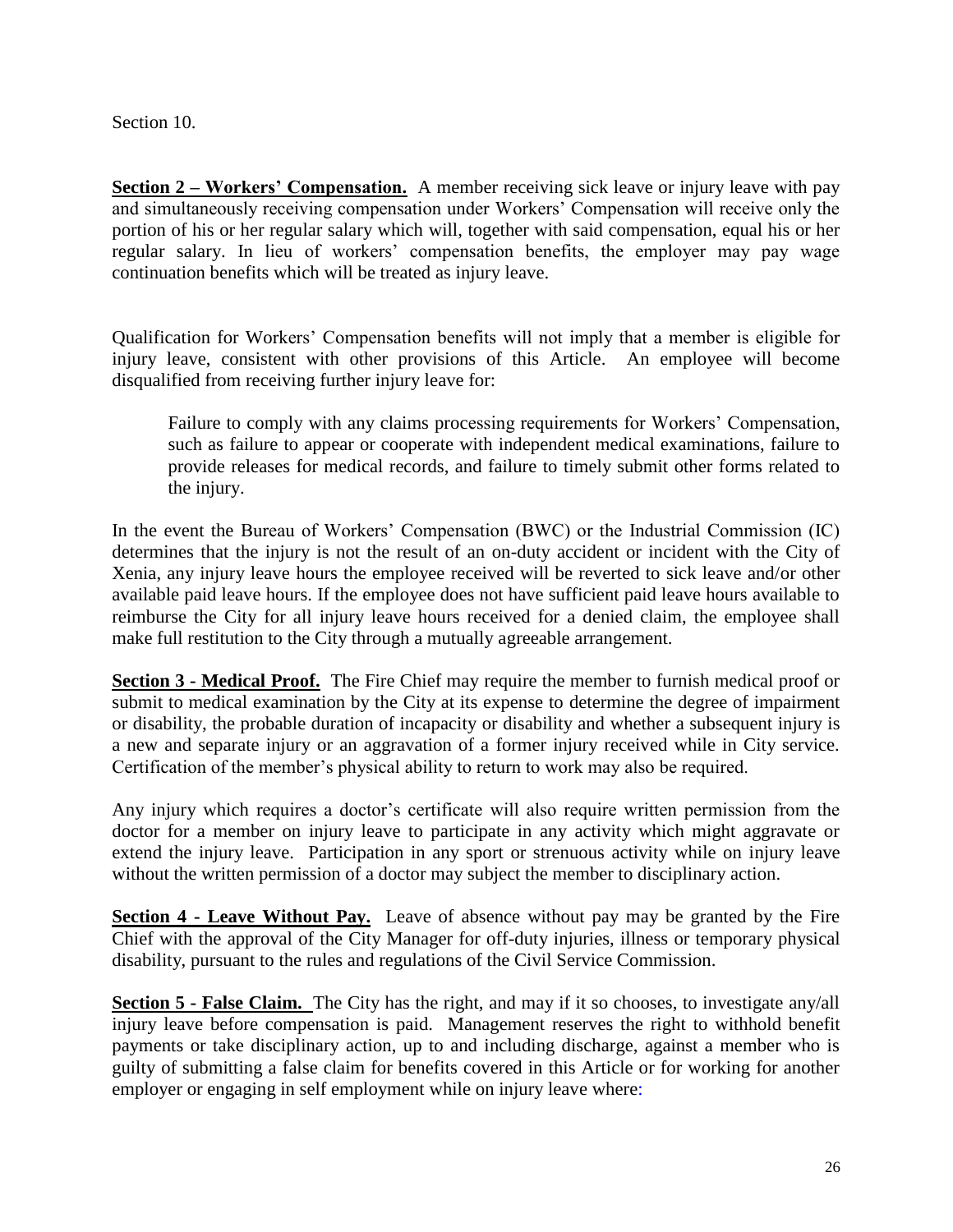- a. such employment indicates an ability to perform the essential functions of his or her firefighter position; or
- b. such employment is inconsistent with the convalescence from his or her injury or illness and would tend to either exacerbate the condition or delay his or her recovery.
- c. such employment occurs on any day on which the employee is normally scheduled to work for the City.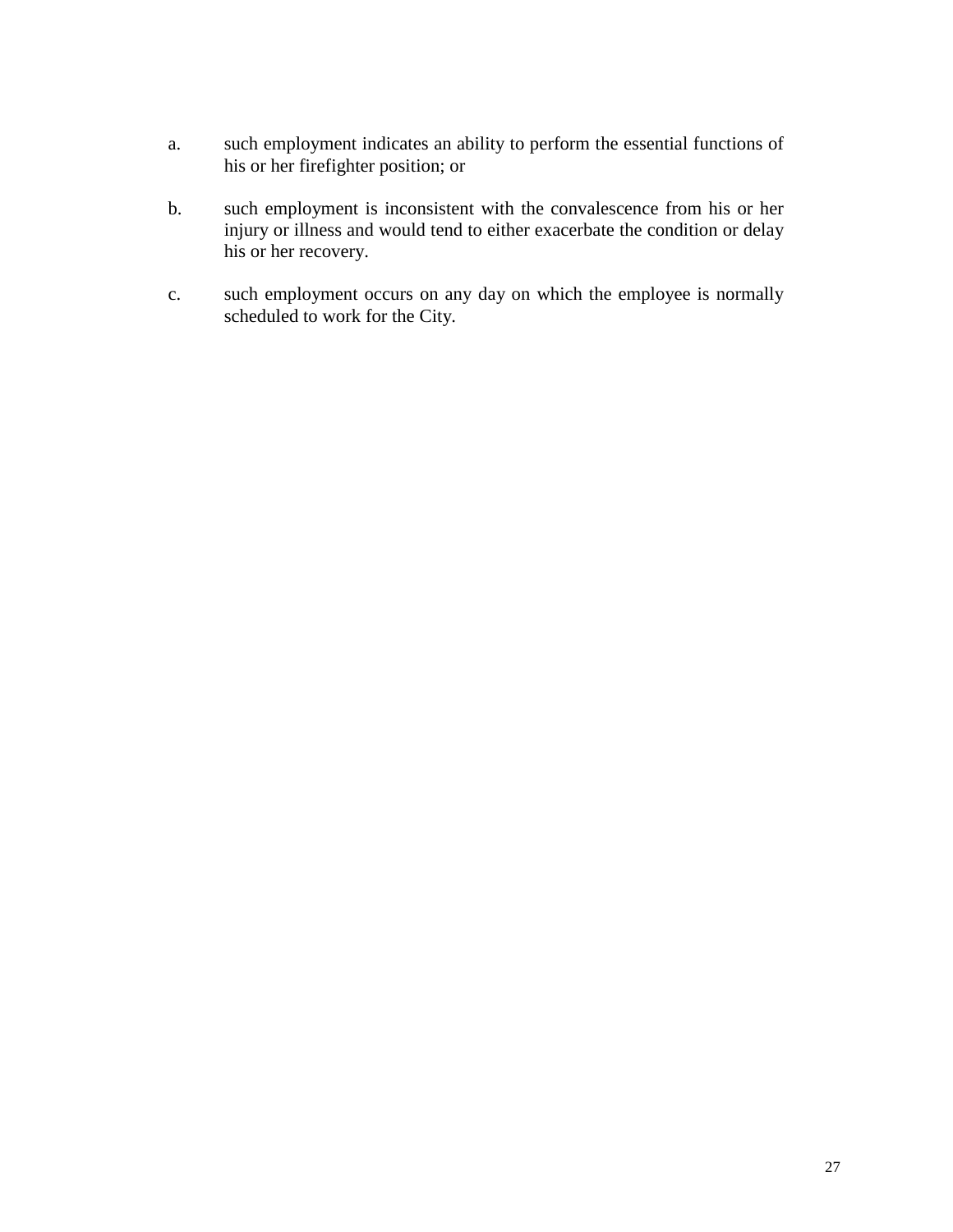#### **ARTICLE 14 - COURT TIME**

**Section 1 - Required Appearance.** All members who are required to appear in court for criminal proceedings or administrative hearings arising out of their official duties and responsibilities, when off duty, will be compensated for the actual time that they are required to be in court. The City will be entitled to the witness fee for all court appearances in criminal cases when the member receives compensation for his or her appearance.

Members will not ordinarily be paid for court appearances in civil matters. However, when the appearance of the member in a civil action is at the request of, or on behalf of, the City in a matter in which the City is directly interested, or the testimony arises out of and is directly related to the performance of his or her official duties, the member, if off duty, will be compensated for actual time required to be in court.

**Section 2 - Compensation.** Provided the appearance is an eligible appearance consistent with Section 1, the member will be compensated at one and one-half times the unscheduled overtime rate for actual time the member is required to be in court, provided such time is unscheduled hours and is in excess of 212 hours in the 28-day work period. Members on duty will be released from duty without loss of pay.

**Section 3 - Witness Fee.** Members appearing in court during scheduled hours must collect the witness fee and remit said witness fee to the City. Members seeking payment for court appearances while off duty and seeking compensation as unscheduled overtime for actual time required to be in court are required to collect the witness fee and remit said witness fee to the City. If the member wishes to retain the witness fee and waive the court time payment for unscheduled overtime hours, he or she may exercise this option.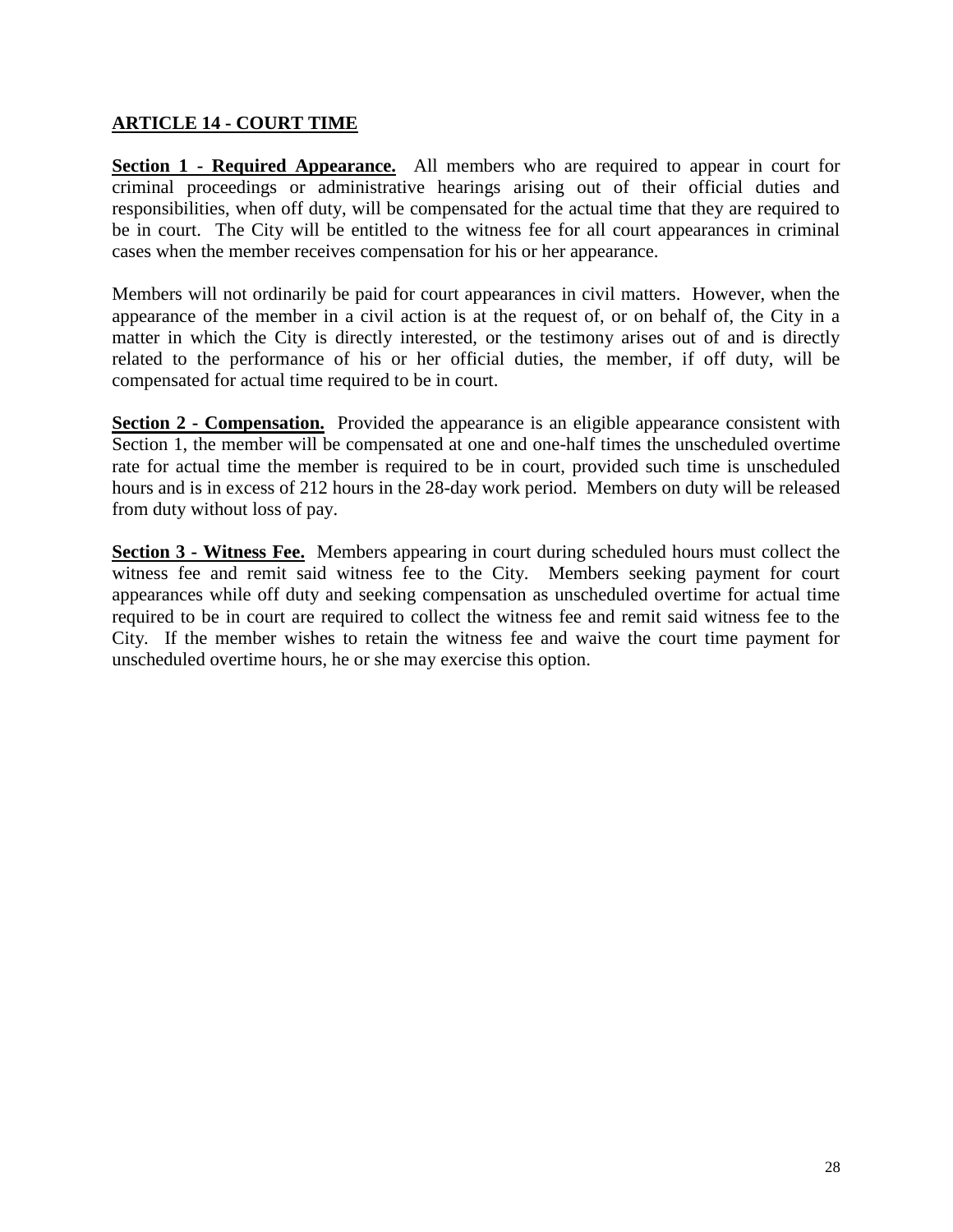#### **ARTICLE 15 - HOURS OF EMPLOYMENT**

The regularly scheduled hours of work for full-time City members will average 52.3 hours for year 1 of the contract, 51.8 hours for year 2 of the contract and 51.4 hours for year 3 of the contract. The normal work cycle for the Fire Division will be as follows:

**Section 1.** For bargaining unit members, the work cycle for scheduling and overtime purposes will be 28 days in length, and will include nine 24-hour tours of duty for each of two shifts, and ten 24-hour tours of duty for one shift. Overtime payments will be made for all hours worked in excess of 212 hours in a 28-day period, consistent with Article 16.

**Section 2.** For bargaining unit members, Saturday and Sunday working hours are included as regularly scheduled work hours in the interest of public health, safety, and welfare and will not result in premium pay, except to the extent that they exceed the maximum hours limitations in Section 1 above.

**Section 3.** Trading of work days occurs occasionally. In such cases both members will take such time at straight time and the days will be accounted for with a notation of the trade.

- A. All trades will be approved by both shift officers only.
- B. Pay back of trades will be accomplished within 60 calendar days. Date of a pay back will be included on original trade day request form. The pay back day may be changed with the approval of both trading parties and the pay back parties' immediate supervisor.
- C. Requests for trades will be filed for approval, allowing sufficient time for both officers involved to process the trade.
- D. Time exchanges at four hours or less may be made with the approval of the officer in charge.
- E. Each member is allowed a maximum of 240 hours trade requests per calendar year.
- F. No trade will be permitted which will require a member to work more than 36 hours in any 48-hour period.
- G. If a trade is made involving a holiday, the member working the holiday will receive the holiday pay consistent with Article 12.
- H. In determining overtime pay, the calculation of "hours worked" for the trading employees will be credited as if they had worked their normal work schedule. (FLSA §207(p)(3).)

**Section 4.** A calendar work week or work week is defined as that period of time from Sunday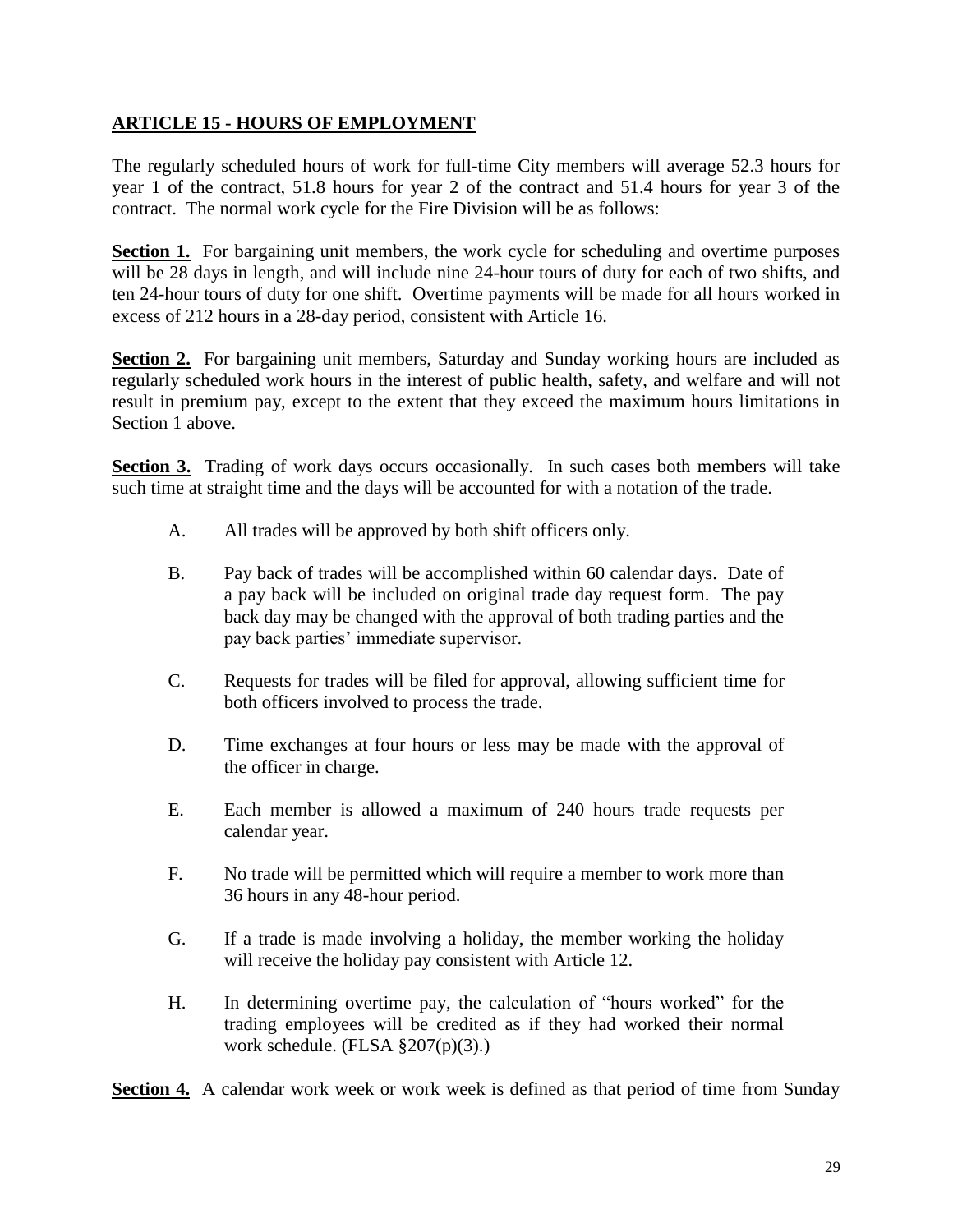(07:00) through the following Sunday at 07:00.

**Section 5.** The work schedule consistent with Section 1 is included as Attachment A to this Agreement.

**Section 6 - Transfer Notification.** Members will be notified within 7 calendar days before his or her transfer from shift to shift. Membership recognizes movement for emergencies.

**Section 7 – Alternative Work Schedule.** Members may be assigned to a forty (40) hour per week work schedule. The members earned benefits shall be prorated accordingly. Both the employee and the City must agree to the alternative work schedule assignment.

#### **Section 8 – Scheduled Day Off.**

- A. Each member shall receive 8 scheduled days off (SDO's) for calendar year 2021, 9 scheduled days off (SDO's) for calendar year 2022 and 10 scheduled days off (SDO's) for calendar year 2023 to adjust their weekly average hours.
- B. During years 2 and 3 of the contract there may be more than 1 SDO on a given shift day but members may not exceed 2 SDO's on any given day. Any day that has 2 SDO slots filled will be restricted to only 1 vacation or comp time slot available.
- C. Trading of SDO's shall be permitted by members on the same shift. All trades shall be approved by the Fire Chief. Written notification of SDO trade requests will be provided as required by the Fire Chief.
- D. Trading of SDO's shall be permitted by members on the same shift. All trades shall be approved by the Fire Chief. Written notification of SDO trade requests will be provided as required by the Fire Chief. SDO's traded may not create overtime or exceed the maximum SDO/vacation/comp allotments for that day.
- E. SDO's shall be taken in increments of 24 hours only.
- F. A member transferred from one shift to another shall have their remaining SDO's assigned by the Fire Chief once the transfer has been announced. SDO selection shall be made based on available/open days only.
- G. Employees are not permitted to elect to work on a scheduled SDO and collect pay for the hours worked. If a member is called in to work while he or she is on a scheduled SDO (unscheduled overtime), the member shall forfeit that SDO and shall be compensated at one and one-half times the unscheduled over time rate for hours actually worked.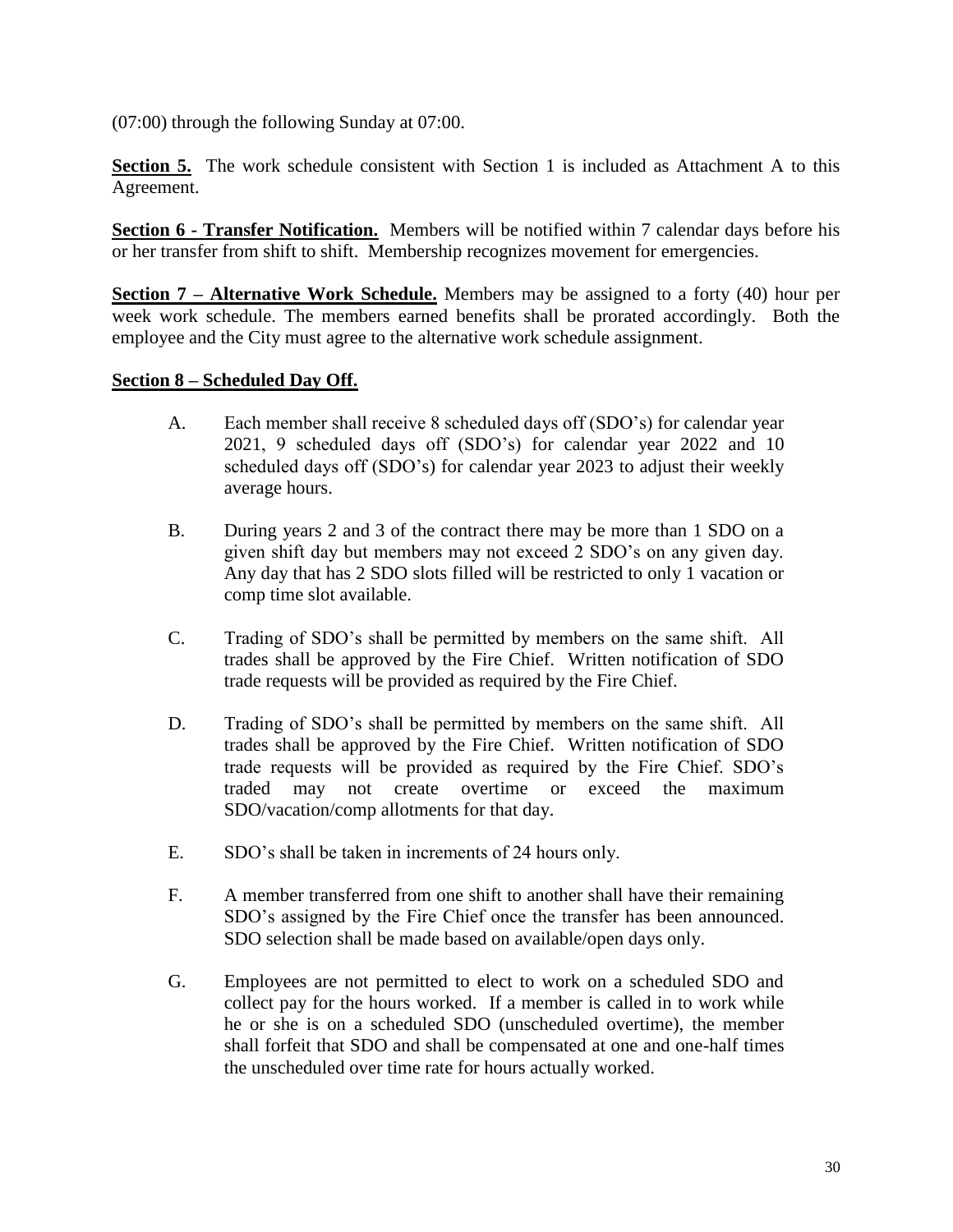- H. A member who is sick on their SDO cannot take sick leave for that day and bank SDO hours.
- I. There will be no reimbursement for SDO's not taken, nor may SDO's be carried over to a following year. SDO time not taken is lost as of December  $31<sup>st</sup>$  of each year.
- J. Any new appointments made to the Fire Division shall receive appropriate FLSA pay each 28-day cycle until SDO selections for the following year.

**Section 9 – Daylight Savings Time/Time Changes.** For annual time change dates, the members and the City will treat the assigned shift as a 24-hour work day. On time change occasions in which leave applies to a member(s), such occasions will also be treated as a 24-hour work day and will be charged as such. Overtime compensation will be calculated based on actual hours worked.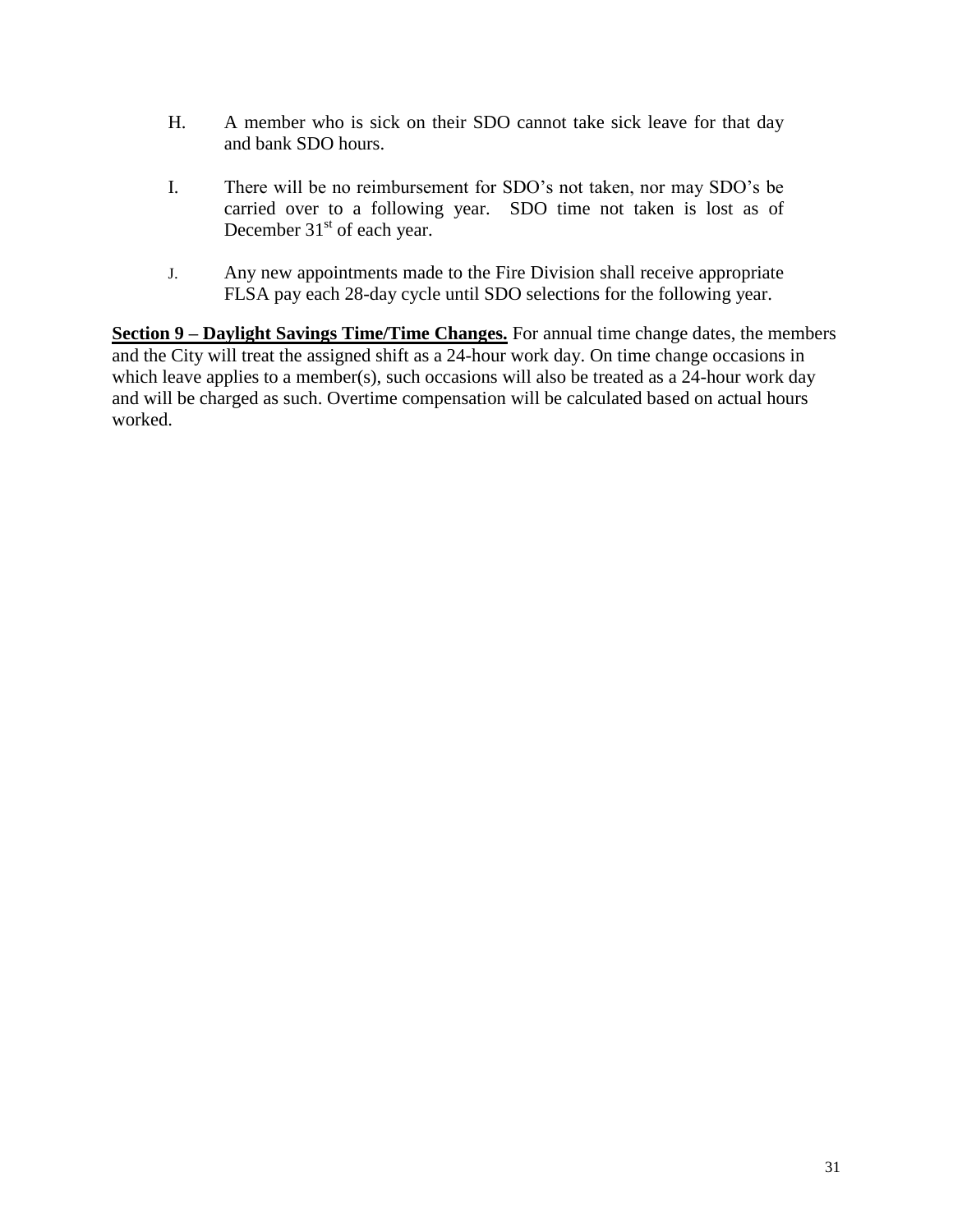#### **ARTICLE 16 - OVERTIME PAY**

All members will be paid for scheduled overtime and unscheduled overtime in accordance with rules delineated below:

**Section 1 - Scheduled Overtime.** An employee's 28-day salary includes his or her straight-time pay for all regularly scheduled hours worked in the 28-day pay period.Members will be compensated for scheduled overtime at the rate of one half (0.5) times their regular rate of pay for all regularly scheduled hours worked in excess of 212 hours in a 28-day period.

**Section 2 - "Regular Rate of Pay" Defined.** An employee's "regular rate of pay" is his or her 28-day salary divided by the number of regularly scheduled hours in the pay period for such employee. For example, if the employee is scheduled to work on a shift with 216 hours during the 28-day pay period, his regular rate of pay for the pay period is equal to his 28-day salary divided by 216. If, however, the firefighter is scheduled to work on a shift which has 240 hours in the pay period, his regular rate of pay would be equal to his 28-day salary divided by 240. Once again, the firefighter's compensation for scheduled overtime will be for the regularly scheduled hours worked in excess of 212 hours in a 28-day period times .5 times the 28-day salary divided by the regularly scheduled hours in the 28-day period.

**Section 3 - Unscheduled Overtime.** Members will be compensated for additional hours worked beyond those which are regularly scheduled as delineated in Article 15 - Hours of Employment. Overtime Call-in Procedure will be done in accordance with OFC #15. Changes to OFC #15 will be made by the parties in collective bargaining or by the Labor Management Committee.

**Section 4 - Compensation for Unscheduled Overtime.** Unscheduled overtime will be paid at 1.5 times a member's 28-day salary divided by 160 when the "Hours Worked" exceed 106 in a 14-day pay period. When the "Hours Worked" do not exceed 106 in a 14-day pay period the member will be paid for unscheduled hours at the member's regular rate of pay.

**Section 5 - Overtime vs. Leave Hours.** "Hours worked" for purposes of computing scheduled overtime will include only hours actually worked by the member. Vacation hours, sick leave hours, SDO's, injury leave hours, and other types of paid leave granted on regularly scheduled days will not be included in the total hours worked to determine scheduled overtime hours.

"Hours Worked" for purposes of computing unscheduled overtime will include only hours actually worked by the member, paid vacation, paid sick, paid injury leave, SDO's and paid compensatory hours.

**Section 6 - Training.** Members will receive additional compensation for required Fire Division Training or instruction if said training or instruction occurs when a member is not scheduled to work. Compensation will be for actual hours of training or instruction and treated as unscheduled overtime.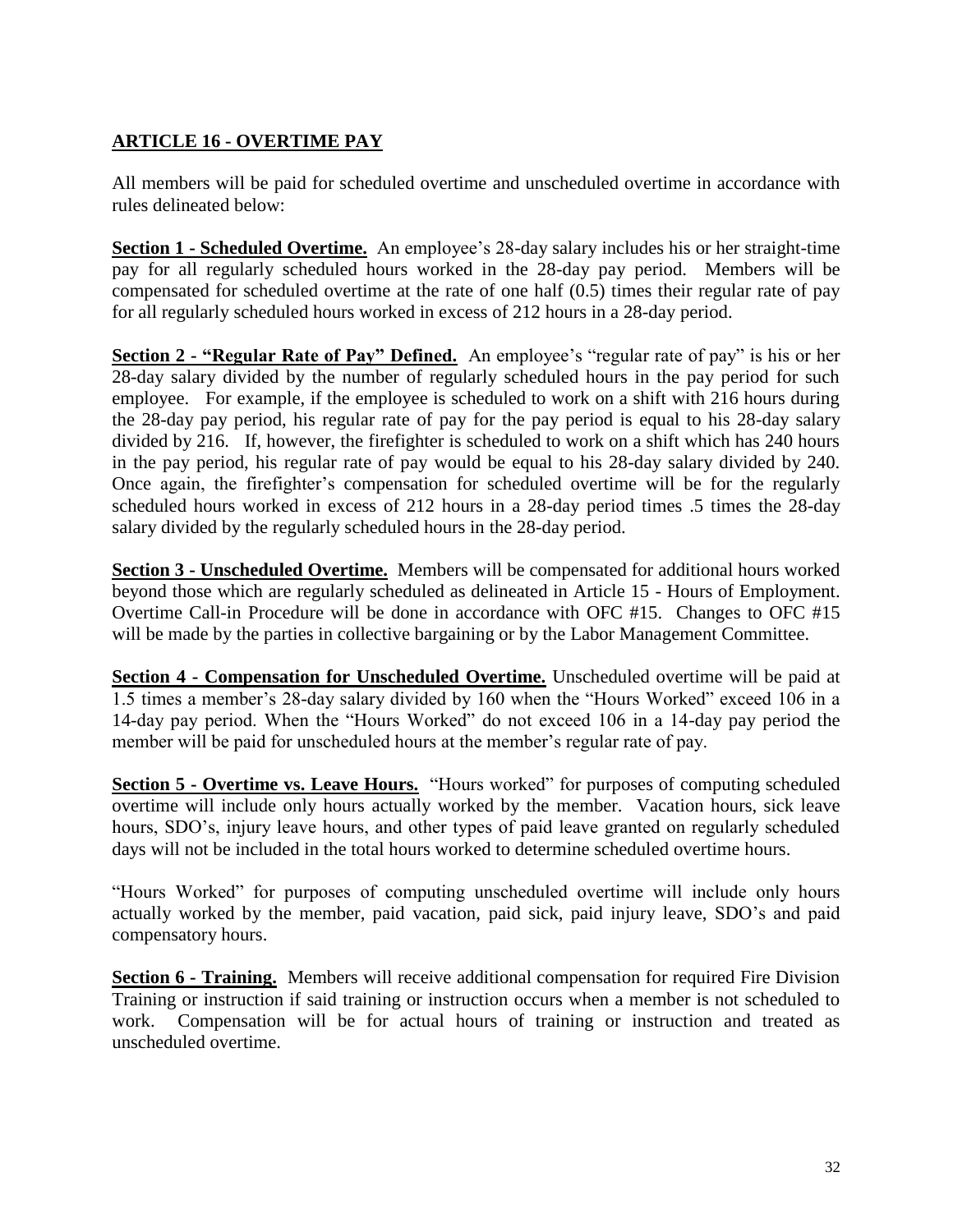Members hired after December 31, 2020 attending class to acquire Fire Level I, Fire Level II, EMT-B or Paramedic certifications will be compensated at the straight time 40-hour rate for all class pre-requisites, class, lab times and clinical hours. The 40-hour rate is defined as the member's 28-day salary divided by 160.

**Section 7 - Call-in Time.** Call-in time is defined as time for work assigned by the Fire Chief and performed by a member at a time disconnected from his or her normal and regularly scheduled hours of work. Employees will be compensated for call-in time at their regular hourly rate until their total number of hours worked exceeds 106 hours in a 14-day pay period. Call-in time begins with the time recorded by the dispatch center or commanding officer when the member was contacted.

An employee who is called in will be credited with a minimum of two (2) hours of work. An employee who is called in and works more than two (2) hours will be paid for actual hours worked.

**Section 8 - Work on Holidays.** When an employee works on a holiday, see Article 12 - Holidays, for compensation, etc.

**Section 9 - Time Off in Lieu of Payment.** If a member elects to take time off regularly scheduled hours in lieu of payment for any time compensable as unscheduled overtime, such time will be granted by the Chief on an hour and one-half for every hour worked basis at a time mutually convenient to the member and the Chief of his or her designee. Once compensatory time is approved it cannot be cancelled by management.

Each member will be allowed to accumulate up to a total 240 hours compensable time. Hours will be accrued at a rate of one and one-half hours for every hour worked.

Accumulated unused compensable time will be reimbursed between November 1 and Thanksgiving each year at the member's regular hourly rate of pay. The member may carry over 72 hours of compensable time from one year to the next.

Accumulated unused compensable time at termination of employment will be reimbursed at the member's hourly rate of pay at the time of termination.

**Section 10 - Overtime Availability.** When unscheduled overtime is offered, it will be offered equally within the respective rank, except in case of an emergency or when a particular member or group of members with special skills and/or qualifications is needed. This Section does not apply to required training or instruction.

**Section 11 - Eligibility.** Payments for scheduled and unscheduled overtime will be made following the pay period worked.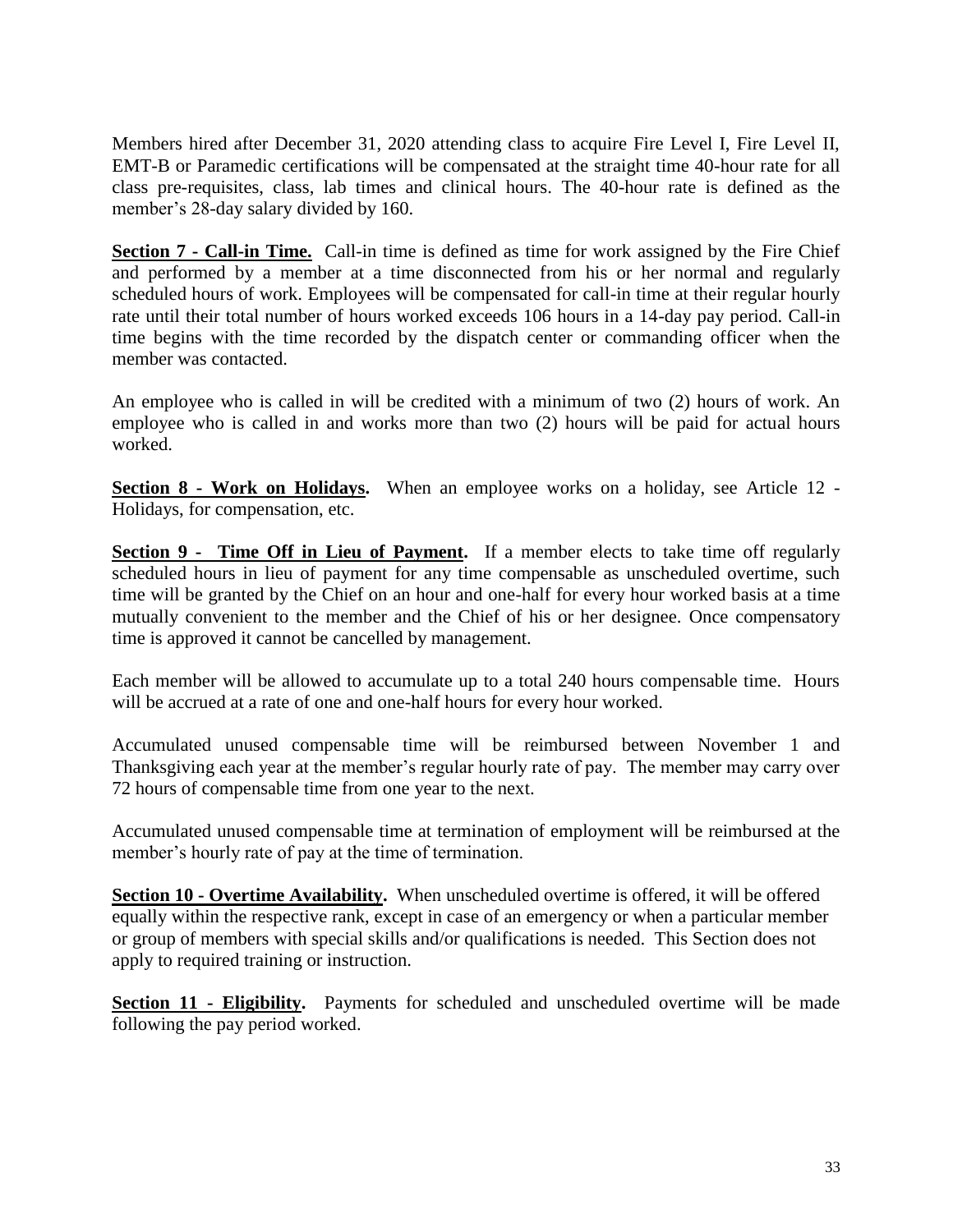# **ARTICLE 17 - RESIDENCY**

**Section 1.** There is no residency requirement for employees.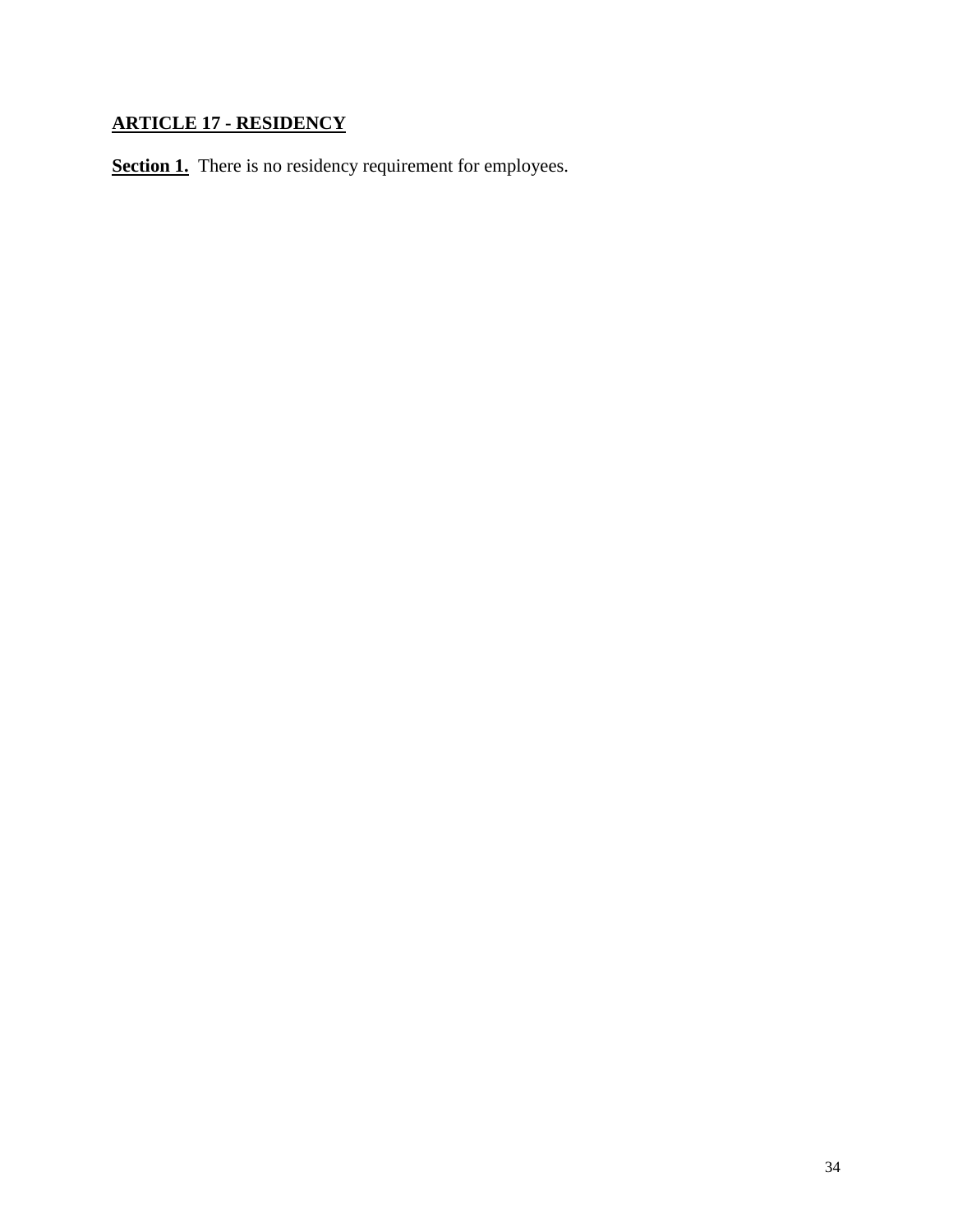#### **ARTICLE 18 - EMERGENCY RECALL**

**Section 1. Definition -** When an incident or series of incidents occurs in which the on-duty personnel resources have been exhausted, a call back of off-duty personnel may be necessary. It is Management and labor's goal to make this call back as quick, simple and fair as possible. An emergency recall will be ordered by the Chief or his or her officer in charge. When a call back is issued automatically through the Computer Aided Dispatching System, it will be considered an order.

**Section 2. Notification -** Notification shall be made in accordance with the division's notification program.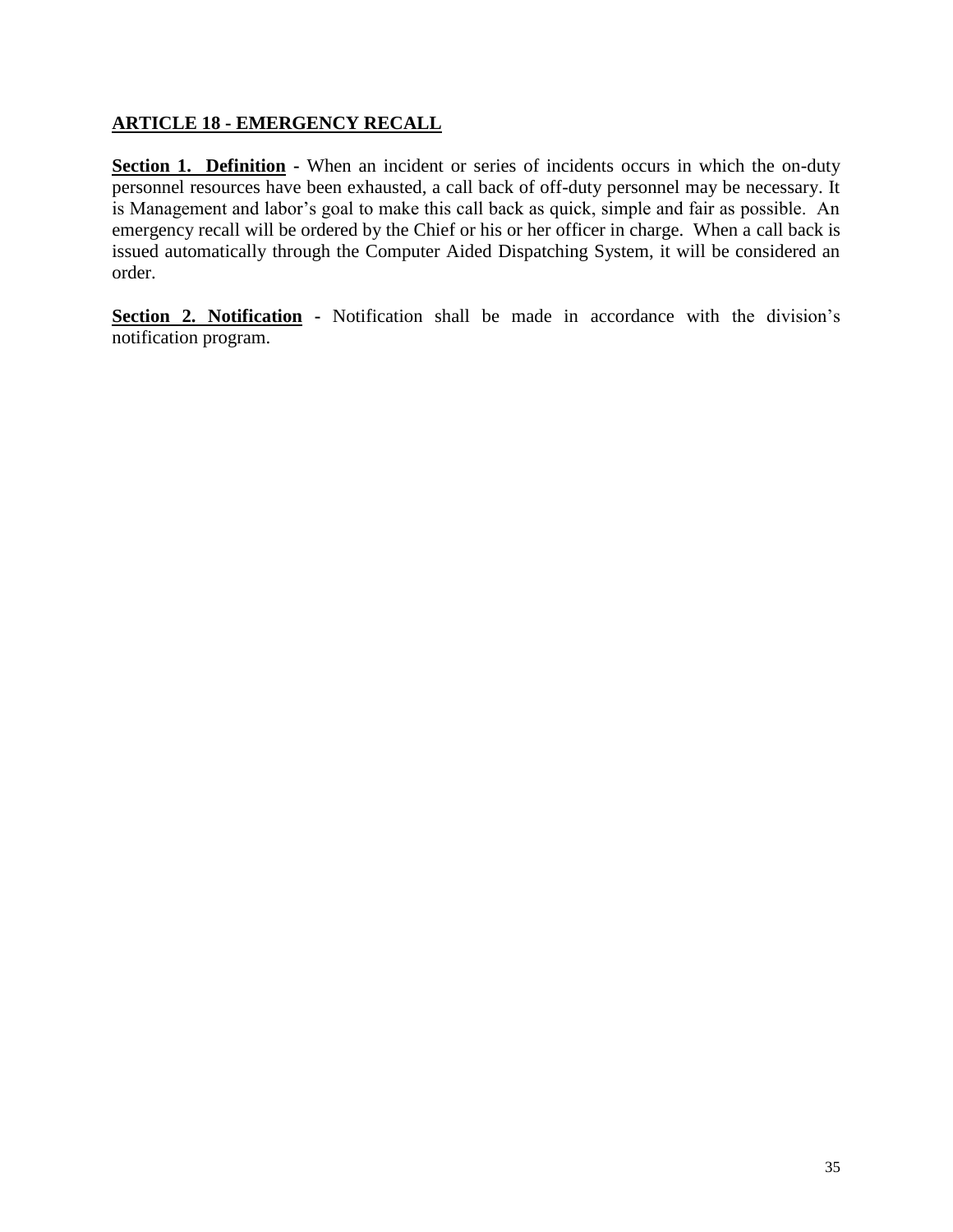#### **ARTICLE 19 - TRAVEL, CONFERENCE and TRAINING EXPENSES**

Members will be entitled to their actual expenses incurred on official business of the City as approved by the Fire Chief. They will either file an itemized statement of such expense, if the actual expenses incurred are to be reimbursed, or the member will be entitled to expenses delineated as follows:

**Section 1.** Members are entitled to an advance for the above purpose from the accounting department. The current amount of the advance is listed in the Employee Handbook and is updated as needed to reflect current average costs.

**Section 2.** Authorized use of personal vehicles is entitled to reimbursement at the rate stated in the Employee Handbook.

**Section 3.** Either reimbursement or advance payment will be reviewed by the Fire Chief, and a positive recommendation is necessary before the City Manager may approve the voucher. A member is entitled to actual expenses whether or not an advance payment is made.

**Section 4.** Receipts for expenditures will be presented with the voucher so as to accurately determine the actual amount of expenditures.

**Section 5.** This Article does not apply to Association business (see Article 23, Section 3). Expenses related to Association business are not chargeable to or reimbursable by the City.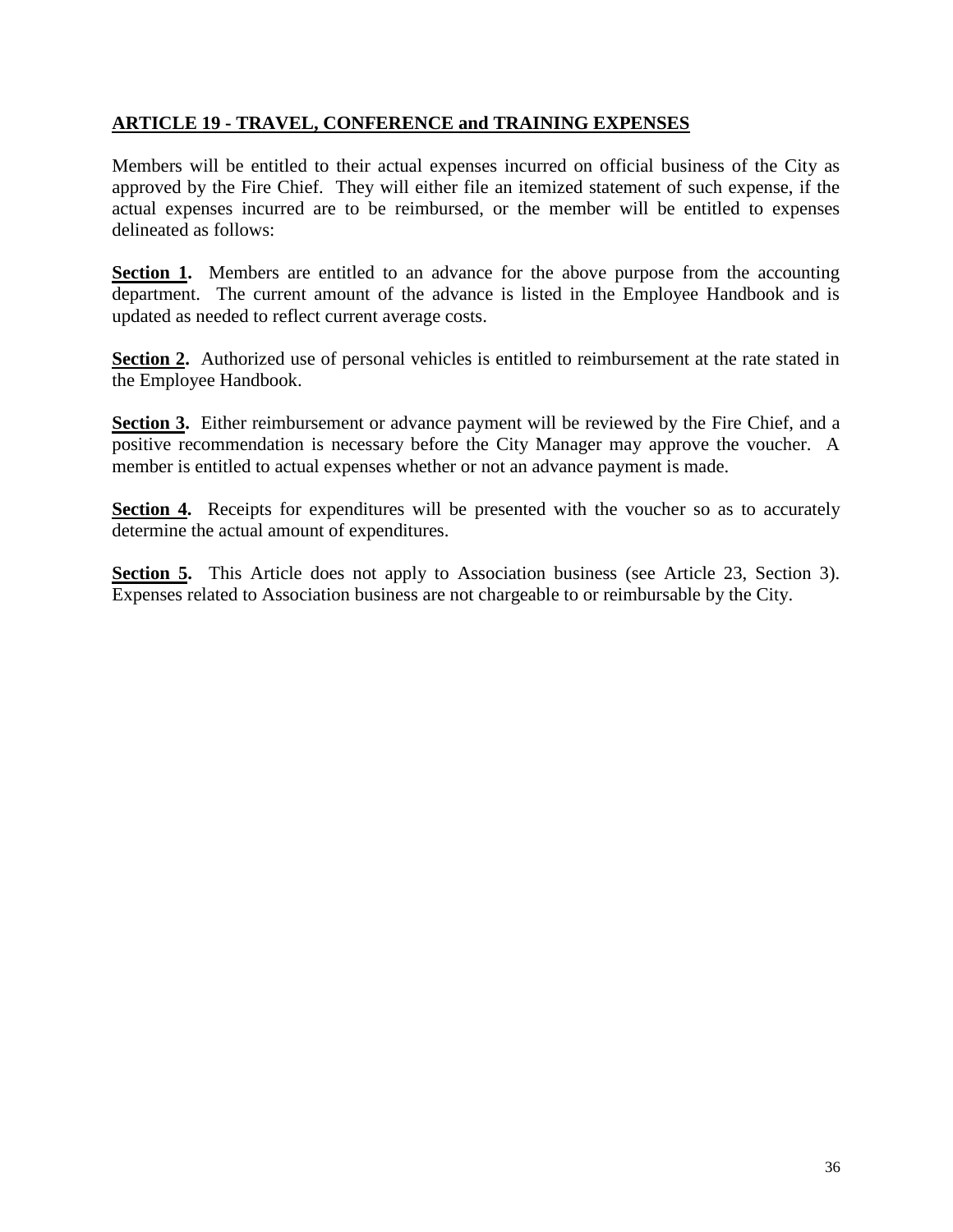#### **ARTICLE 20 - EDUCATION REIMBURSEMENT**

**Section 1.** The purpose of this Article is to provide an incentive for bargaining unit employees to continue their education and training in job-related programs that will improve their skills and abilities in performing their job responsibilities.

**Section 2.** The City will reimburse employees up to 100% of the cost of approved outside training, approved promotional study materials, and tuition and/or proficiency examinations incurred in pursuing a job-related educational program leading to an Associate, Bachelor's or Master's degree from any institution of higher education.

The following reimbursement will apply:

Grade "C" or higher  $= 100\%$ 

Approved outside training, approved study materials and proficiency exams and/or courses without grades given will be reimbursed at 100%.

Annual maximum reimbursement will not exceed \$1500.00.

**Section 3.** On or before August 15 of each year, each member will complete an education request form indicating his or her intention to enroll in continuing education for the following calendar year. The member will indicate his or her name, degree sought, the courses to be taken in the following calendar year, and an explanation as to how such courses of study relate to the employee's job responsibilities. All such requests will be subject to the approval of the Chief, which approval must be obtained in writing before enrolling in the course(s).

**Section 4.** To be eligible for reimbursement, the member must have successfully completed the course with a grade of "C" or better. Reimbursement will be made within 30 days following receipt of the following information:

- 1. A transcript or grade report.
- 2. A receipt indicating the amount of tuition paid by the member.
- 3. An authorization form permitting the City to deduct the amount of the reimbursement from his or her final pay check should the member terminate his or her employment within one year of completing the course, for whatever reason. In the event the final check(s) do not cover the tuition reimbursed the member by the City, the member will be required to make payment to the City, to the extent the tuition reimbursed exceeds the final check(s).

Section 5. In order to be eligible for reimbursement, the member must have one year of continuous service with the City and must have obtained each of the various certifications required in the member's job description.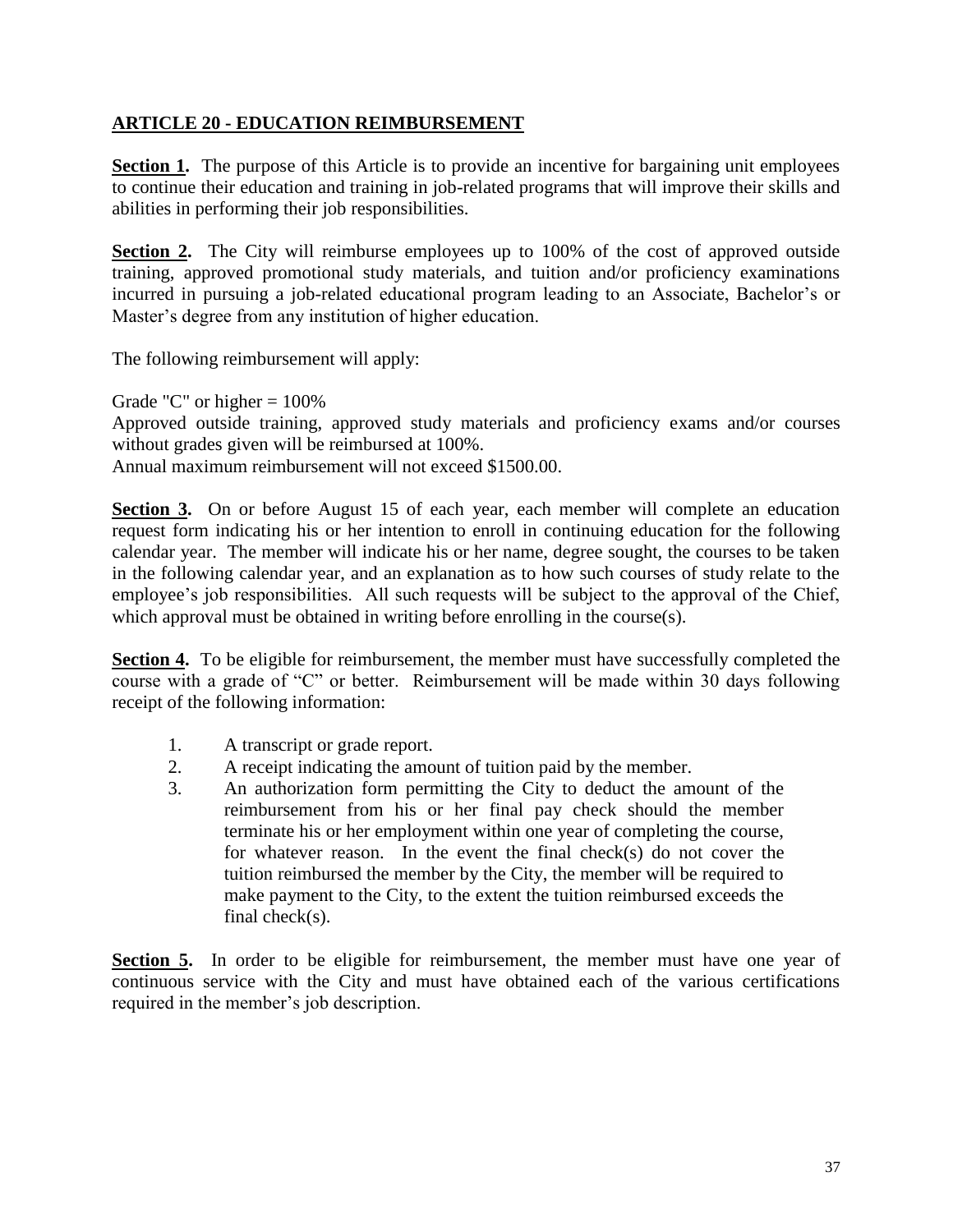#### **ARTICLE 21 - UNIFORMS**

**Section 1.** Members will be issued an initial allotment of new uniforms at the time of original appointment, and will receive the balance of the uniforms necessary to make a full allotment upon completion of the probationary period. Initial allotment shall include:

| 1 name badge | 3 polo shirts           | 9 T-shirts |
|--------------|-------------------------|------------|
| 3 pants      | 1 pair of shoes or boot | 1 belt     |
| 2 job shirts | 1 combination coat      | 1 hat      |

Beginning calendar year 2021, employees will be issued an initial allotment of pants, pair of shoes or boots, belt, and combination coat. Any member previously issued the 5.11 style combination coat will not be re-issued this item. For quartermaster purposes, only the 5.11 job shirt will be considered for replacement. Shoes and boots will have a maximum cost of \$200.

Following this allotment, the City will maintain all uniform items listed in the initial allotment through the establishment of a quartermaster system. The condition of all uniform items will be agreed upon between the member and the quartermaster at the time of issuance.

Members will be permitted to purchase and wear a company level t-shirt as approved by the Fire Chief or his designee. The employee purchased company level t-shirt will be maintained under Section 3 of this article.

The City will provide safety equipment at the discretion of the Chief.

**Section 2.** Members will be allotted funds each year for the purchase of specialty equipment and uniforms.

All employees will be provided with an annual stipend totaling \$300. The annual stipend will be provided as a taxable payment to each employee on or before March 31 of each year.

**Section 3.** If during the exercise of his or her duties a member damages or contaminates an item (or items) of his or her uniform, the member may have the item(s) replaced by the City with the approval of the Fire Chief. This shall include items purchased by the employee.

**Section 4.** Items of uniforms stolen or lost will be replaced by the member.

**Section 5.** Upon separation from City service, all uniforms furnished by the City will be returned to the Fire Chief or his designee.

**Section 6.** Uniforms provided by the City will not be worn at any time other than actual City employment or traveling to and from work.

**Section 7.** Each uniform provided for the member will be kept clean and in good repair by the member. Rented uniforms will be kept clean by the renting agency; however, the member will make sure that uniforms are available to the agency for cleaning.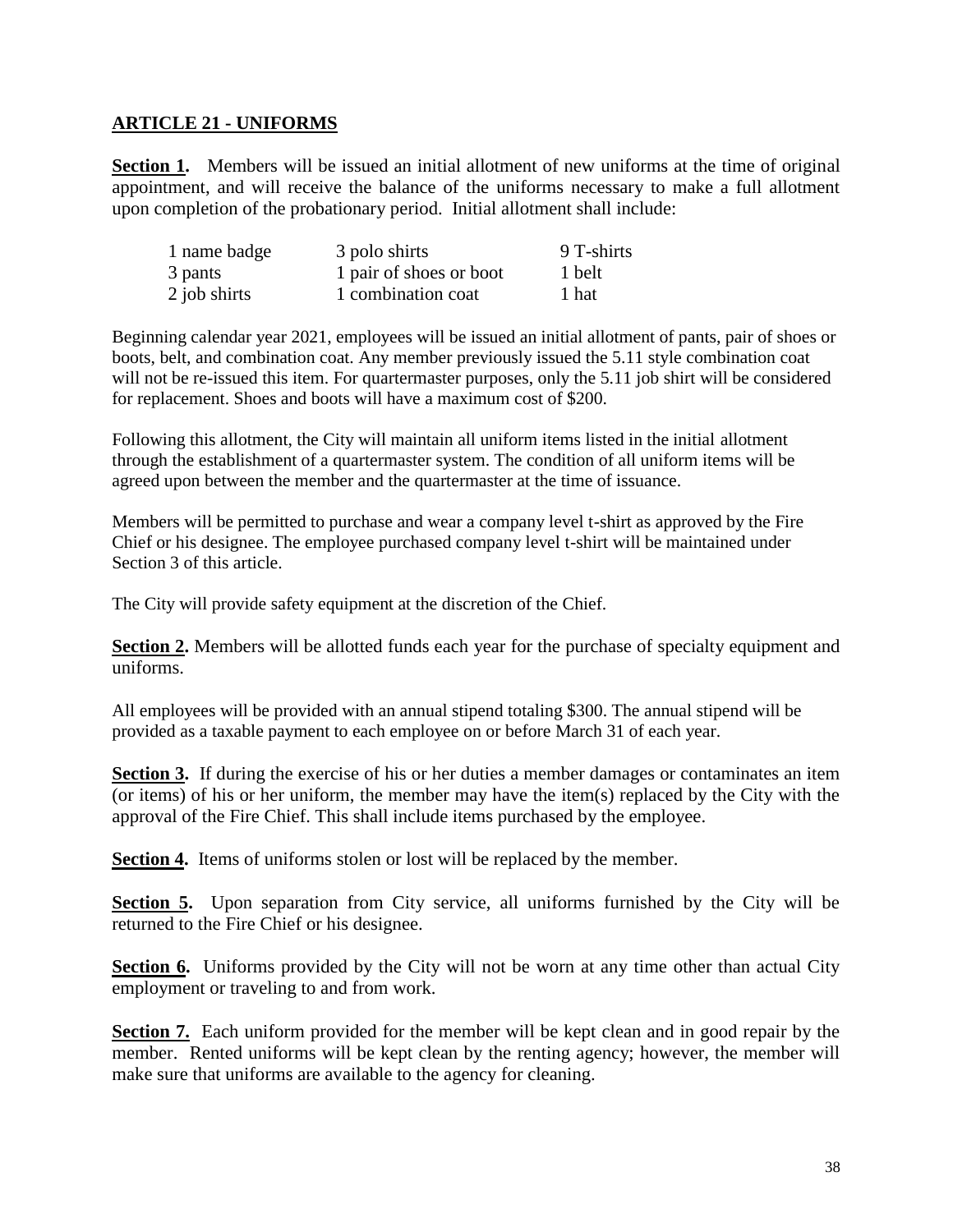Section 8. Members may wear, at the discretion of the Fire Chief, any uniform tee shirt or sweat shirt, in good condition that has been purchased from an approved vendor, both currently and previously. The parties agree that if there is a design change to the uniform tee shirts or sweat shirts, the members will be permitted to wear either shirt design, as long as it is in good condition.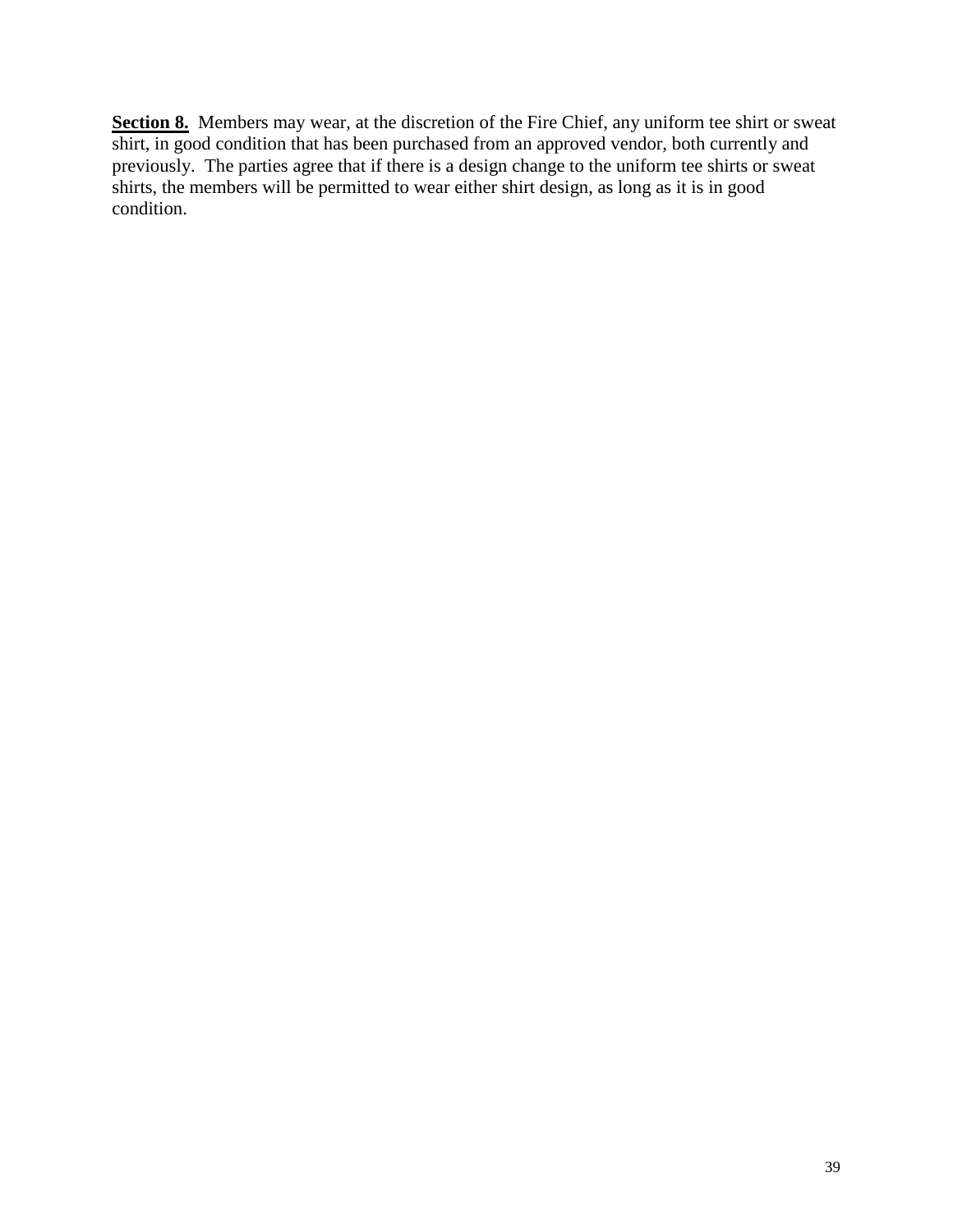#### **ARTICLE 22 - GRIEVANCE PROCEDURE**

**Section 1.** Disputes and differences between the Association and Management concerning the interpretation of this Agreement will be handled as follows:

Step 1. All members and supervisory personnel should make an earnest, honest effort to verbally settle differences and disputes through the chain of command, beginning with the employee's immediate supervisor, in the Fire Division within five (5) business days, (Monday through Friday, excluding holidays), from the time the grievant(s) knew or could reasonably have learned of the grievance prior to making use of the formal procedures. The immediate supervisor must respond verbally within five (5) business days.

Step 2. If the grievance is not resolved in the oral process of Step 1, the aggrieved member(s) will provide the grievance in writing on forms supplied by the Association for this purpose, and present it to the Shift Commander within five (5) business days of receipt of the Step 1 response. Such grievance shall include a detailed description of the alleged violation of the contract and specifically list the contract sections which are at issue. Four copies of the grievance forms will be prepared, dated and signed by the aggrieved member(s), and distribution of said copies by the member(s) will be as follows: one copy of the original grievance and subsequent responses to the Fire Chief, one copy to the City Manager, and one copy to the Director of Human Resources, or their respective designees.

The Shift Commander will reply in writing to the grievant(s) within five (5) business days after it is presented to him or her. If the grievant(s) does not refer the grievance to the third step of the procedure within five (5) business days after the decision rendered in the second step, it will be considered to be satisfactorily resolved.

Step 3. Should the grievance remain unresolved at the preceding step and should it be referred to the third step, the grievance will be provided in writing to the Chief or his/her designee by the grievant(s). After receipt of the grievance, the Chief or his/her designee will reply in writing to the grievant(s) within five (5) business days of receipt of the Step 2 response. If the grievant(s) does not refer the grievance to the City Manager or his/her designee within five (5) business days after the decision in the third step, it will be considered satisfactorily resolved.

Step 4. Should the grievance remain unresolved at the preceding step and should it be referred to the fourth step, the grievance will be provided in writing to the City Manager or his/her designee by the grievant(s). After receipt of the grievance, the City Manager or his/her designee will reply in writing to the grievant(s) within five (5) business days of receipt of the Step 3 response. If the grievant(s) does not file the notice of his/her intent to arbitrate with City Manager or his/her designee within ten (10) business days after the decision in the fourth step, it will be considered satisfactorily resolved.

Step 5. Within fourteen (14) calendar days of receipt of the intent to file the arbitration proceedings under the grievance procedure, the City Manager and the Association shall jointly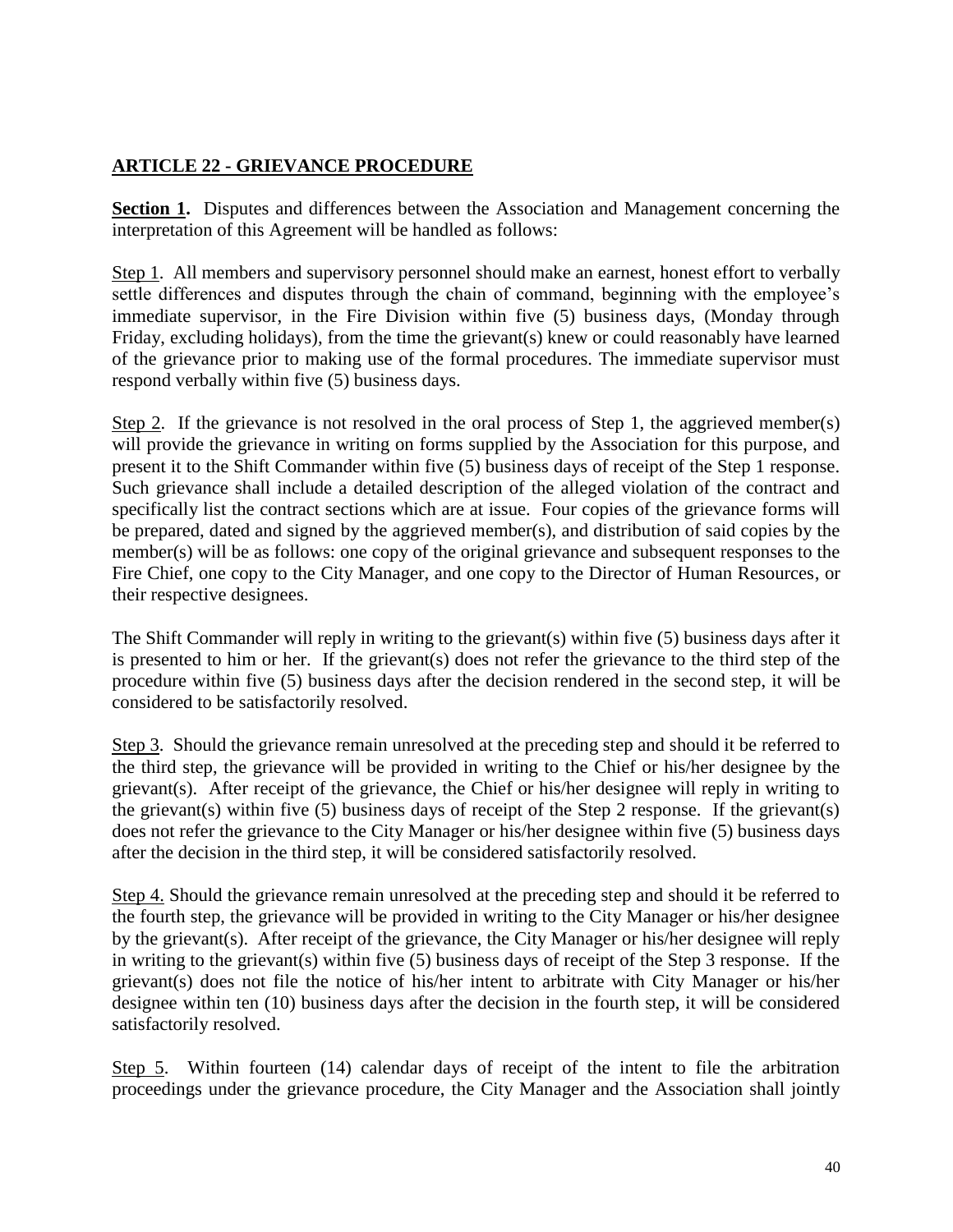request a panel list of at least seven (7) arbitrators (list must be an odd number of arbitrators) from the Federal Mediation and Conciliation Service or the American Arbitration Association. The City Manager and Association shall then select an arbitrator by alternately striking names from the list until such time as one name remains as the arbitrator chosen by the parties. A date for such arbitration will be set as soon as possible in accordance with the wishes of the parties and the availability of the arbitrator. Any City employee called by either party will not suffer loss of pay. The arbitrator will reduce his or her award to writing and state the reasons for reaching the decision. The decision of the arbitrator will be final and binding upon the parties. The unsuccessful party will pay the full costs of the arbitrator, including the arbitrator's fees and expenses, and other necessary expenses of the arbitration procedure. The Association and the City will bear their individual legal expenses.

**Section 6.** It is understood that the time limits imposed in this Article may be extended at any step by mutual written consent of the parties in that step. Likewise, any step in the grievance procedure may be eliminated by mutual consent of the City Manager and the Association.

**Section 7.** The grievant will have the right to have a representative of his or her choice present at any of the steps of the grievance procedure after notifying the Fire Chief's office of the identity of said outside representative not less than 24 hours prior to said proceeding.

**Section 8.** A member has the right to have a representative present at any disciplinary proceeding.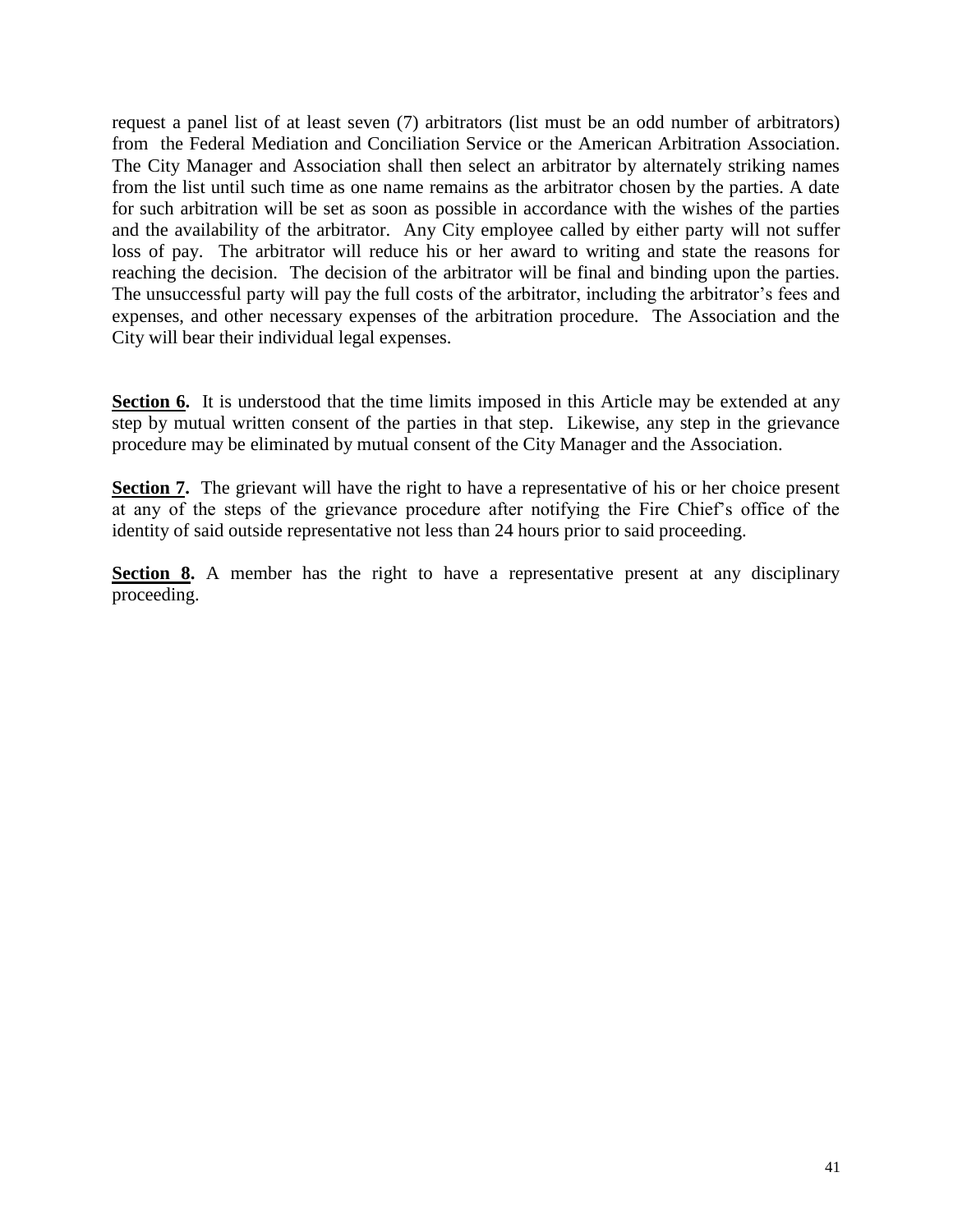#### **ARTICLE 23 - ASSOCIATION BUSINESS**

**Section 1.** The Association may select one representative per shift and one alternate representative per shift to act in the absence of the representative. These representatives will be certified to the City in writing. Only those representatives certified by the Association in writing will be permitted to conduct business on behalf of the Association

**Section 2.** In cases of disciplinary action, discharge or suspension, the member or members and representative will be allowed reasonable time without loss of pay to investigate a grievance, or consult with the City in processing the grievance, if he or she first received permission from his or her commanding officer. When a member is to be discharged, given disciplinary lay off, or a written reprimand, a representative will be present upon the request of the member or Command Officer.

Other grievances may be investigated by the Association representative without loss of pay upon the permission of the Chief. Permission to investigate grievances will not be unreasonably withheld.

**Section 3 - Association Leave Hours.** The City will allow members to attend conferences and/or seminars of any beneficial group or association which is sanctioned by the Association, provided such attendance will not affect minimum manning of the division. Time granted will not exceed an aggregate total of 456 hours for the duration of this agreement. Only Association leave hours selected in December for the upcoming year will be guaranteed and not subject to cancellation. Guarantee of Association leave hours selected in December is limited to one Association representative per shift and will not count towards the two members on vacation. Time granted is applicable only to regularly scheduled hours, will not be charged against a member's annual or accrued leave hours, and will be granted without loss of pay or other benefits as provided within this Agreement. The President of the Association will, at least 10 days prior to a conference or seminar, submit notice to the Fire Chief identifying the conference or seminar, certify the members attending, and indicate the starting and ending dates and applicable scheduled hours for each member. The Chief will approve the request within three working days after receipt provided minimum manning will not be affected on the scheduled days in question.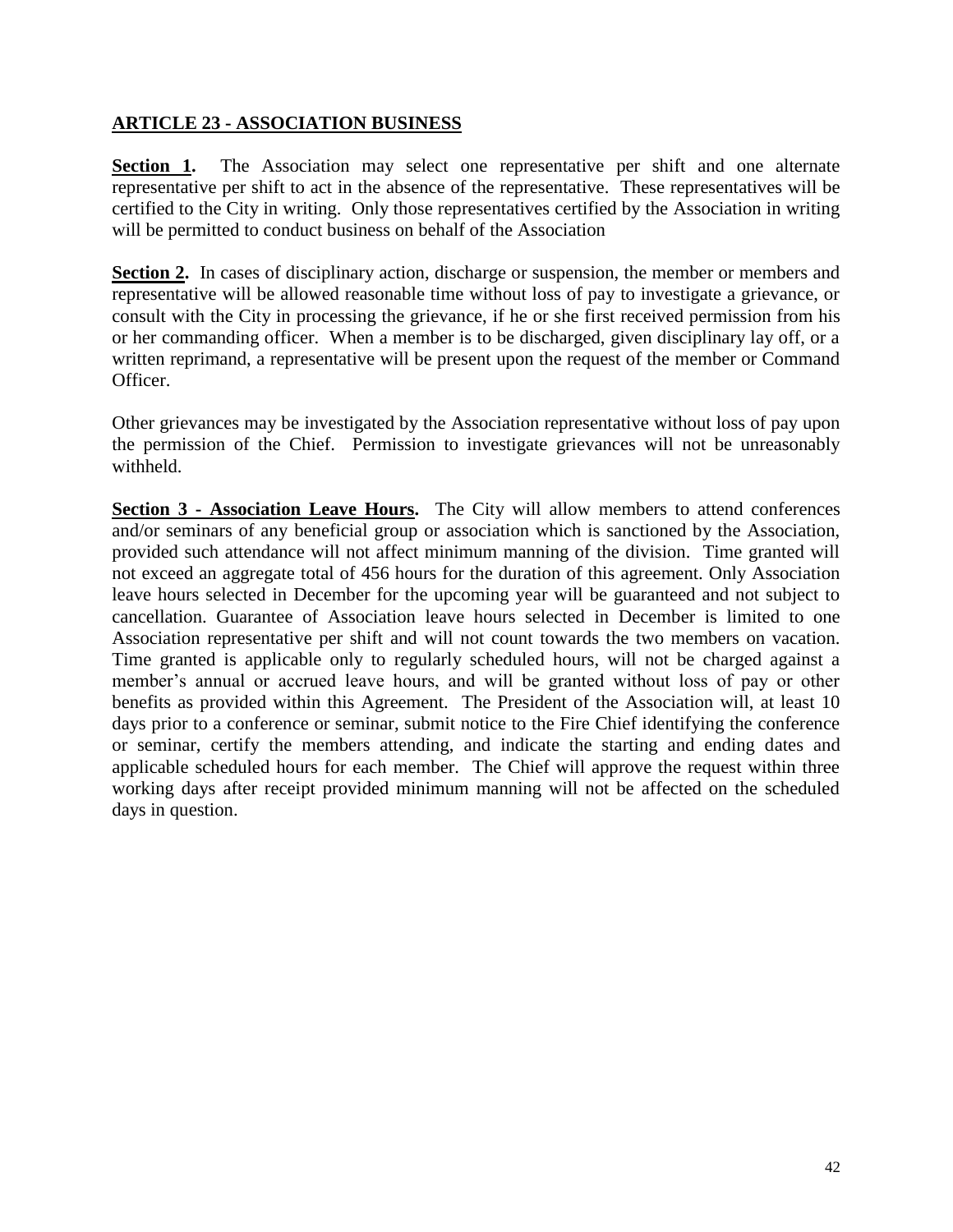#### **ARTICLE 24 - LABOR-MANAGEMENT COMMITTEE**

**Section 1. Committee:** The City and the Association will jointly assist in establishing a Labor Management Committee, which will consist of eight members, half of whom will be appointed by the Association. Each member will serve at the pleasure of the party appointing him or her, and may be replaced from time to time. At such meetings there will be full and forthright discussions and complete disclosures, if possible, by both parties on mutual subjects that would directly or indirectly affect the morale and command of the Department members of the bargaining unit. Meetings will be held within a reasonable time (not to exceed 14 calendar days unless mutually extended by both parties) after a request by either party, having regard for the seriousness of the issues involved.

**Section 2 Agenda:**The party requesting the meeting shall furnish an agenda with the request for the meeting. The Association will furnish names of the Association employees who will be attending. Subjects that may be discussed at these meetings shall include (but not limited to) the items listed below:

- A. Discuss the administration of this Agreement;
- B. Notify the Association of changes made by the City, which may affect bargaining unit members;
- C. Discuss grievances, which have not been processed beyond the final step of the Grievance Procedure when such discussions are mutually agreed by the parties;
- D. Disseminate general information of interest to the parties;
- E. Give the Association representatives the opportunity to share the view of their members and/or make suggestions on subjects of interest to their members;
- F. Discuss ways to improve efficiency and work performance; and
- G. Consider and discuss health, safety, and training matters.

**Section 3. Attendance:** Association employee representatives attending Labor/Management meetings shall not suffer a loss in pay for hours spent in such meetings, if held during the employee's regular scheduled hours of work.

**Section 4. Reports:** Written responses promised by each party's representatives during meetings, to items rose at such meetings, will be submitted to the other party's representatives who attended the meeting within fifteen (15) calendar days after the meeting, unless the parties mutually agree to a time extension. The Association may submit a written report as a result of such meetings.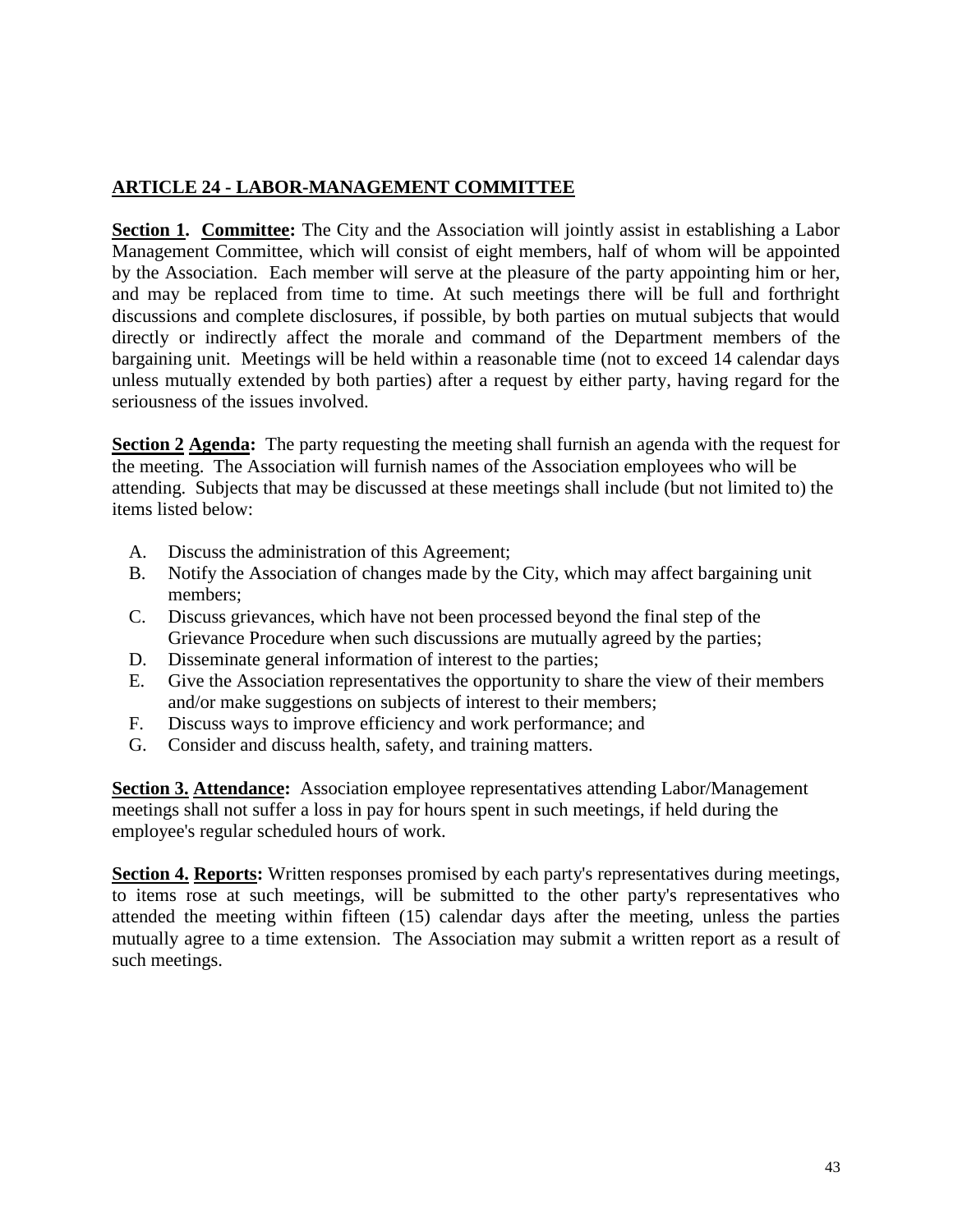#### **ARTICLE 25 - FITNESS FOR DUTY TESTING**

**Section 1.** Chemical tests and/or medical examinations may be administered to any bargaining unit member to determine his or her fitness for duty, when such tests are part of an official internal investigation or when there is "reasonable suspicion" that an employee may be unfit for duty. Any chemical tests may be tested at two different levels; an initial screening, which if positive, will be followed by a confirming test using gas chromatography/mass spectrometry. Such tests will be conducted in a manner so as to minimize an invasion of the employee's privacy. Chain of custody procedures will be maintained. The employee will be advised that the results may not be used against him or her in criminal proceedings, and the employee will be given the opportunity to give explanation why the test may be positive.

NOTE: Examples of evidence that would give the City a reasonable basis to test for drug or alcohol use includes, but are not limited to, observation of an employee's behavior patterns and physical manifestations; circumstantial evidence, such as drug paraphernalia; and the occurrence of on-the-job accidents or incidents associated with physical manifestation of impaired functioning.

**Section 2.** Bargaining unit members will participate in substance use testing, as required by the City to be in compliance with the BWC's Drug Free Workplace Program. These tests may include random drug testing. Testing procedures and frequencies will not exceed that which is required by the DFWP. Those members who test positive for substance use will be given the opportunity for rehabilitation and a "last chance agreement" as allowed through DFWP. This Section will only be enforceable while the City is in compliance with DFWP, and upon request, the City will provide the Union with notification of its compliance any time testing is required.

**Section 3 - Right of Appeal.** Each member has the right to challenge the results of the substance abuse testing under the grievance procedures in this Agreement.

**Section 4 - Right of Union Participation.** At any time upon request of the member, the union will have the right to inspect and observe the test procedures, with the exception of urine collection, and the test results. The union may inspect the test results if so authorized by the member affected.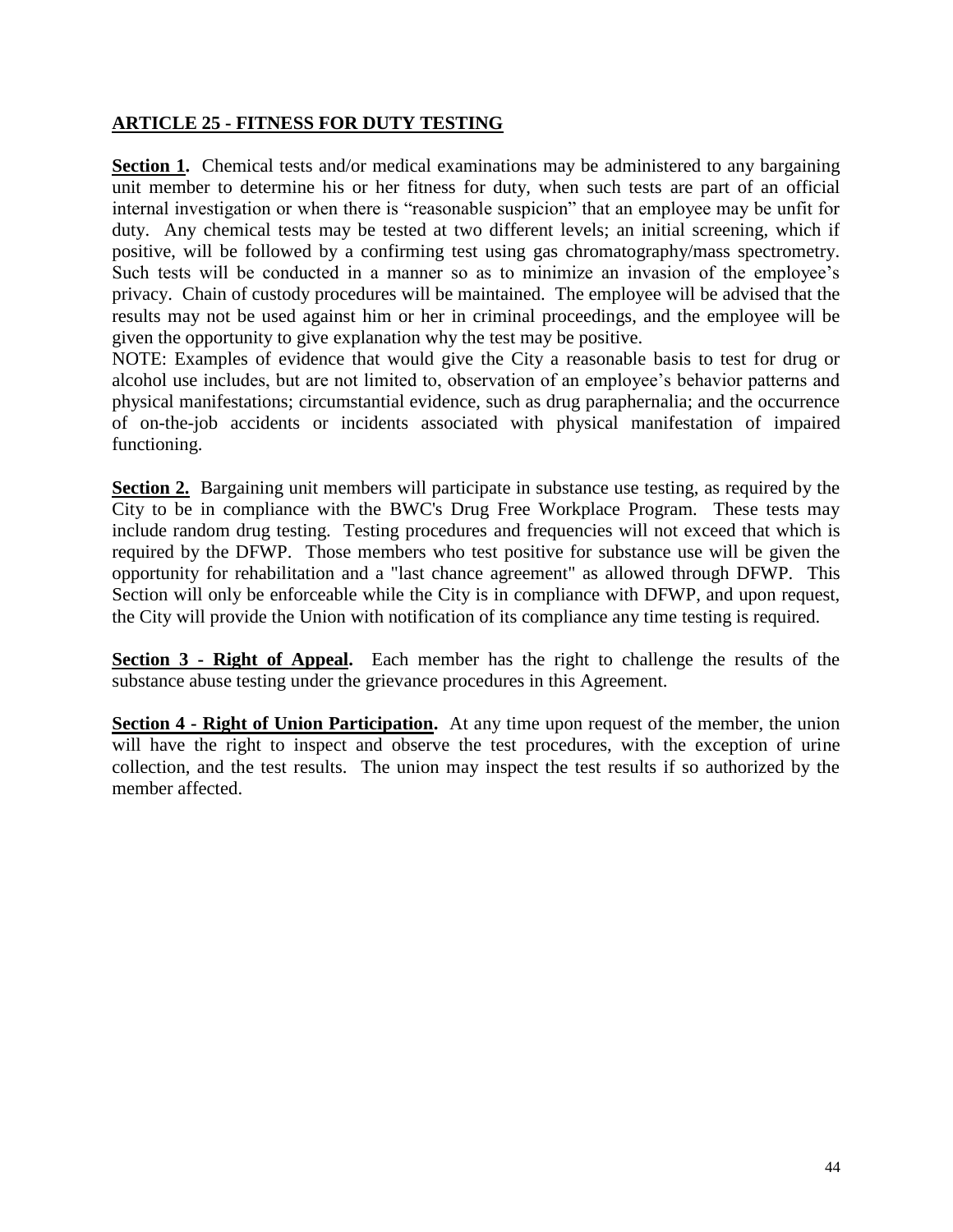#### **ARTICLE 26 - NO STRIKE OR LOCKOUT**

**Section 1 - No Lockout**. During the term of this Agreement, the City will engage in no lockout of the members covered by this Agreement.

**Section 2 - Association Responsibilities.** It is understood and agreed that the services performed by members covered by this Agreement are essential to the public health, safety and welfare. Neither the Association nor any member will take part in, cause, or aid any strike, slowdown, picketing (so as to encourage members not to work), or any other interference with the operations of the City during the term of this Agreement. In addition to other rights and remedies prescribed by law, the City will have the right to discharge or otherwise discipline members violating this Section, and no such discharge or discipline may be set aside unless the member is found innocent of any violation of this Section.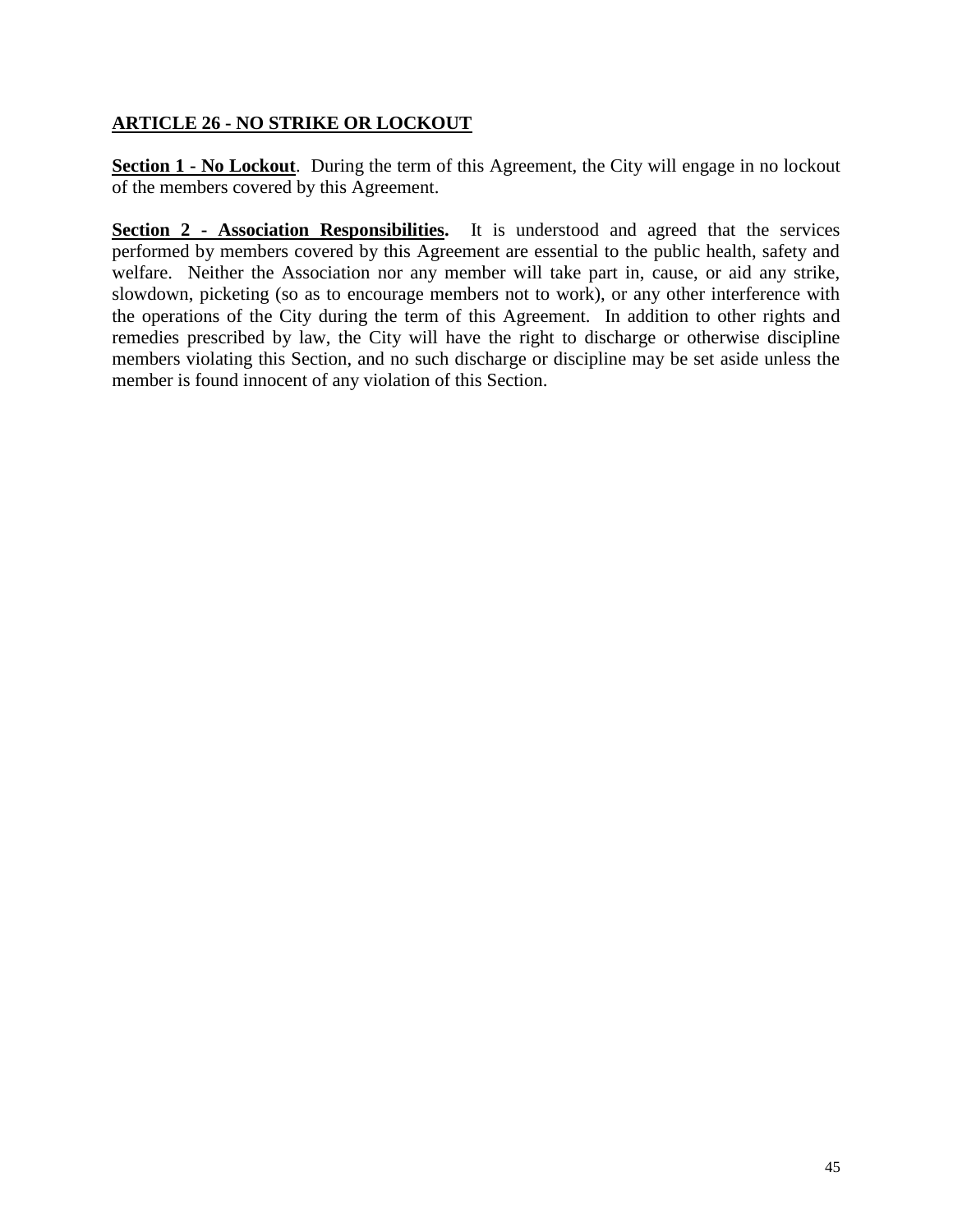#### **ARTICLE 27 - TRAINING**

**Section 1 Purpose.** In order to assist the employee with tracking his or her continuing education for paramedic recertification and to manage the Fire Department effectively, a mutual understanding and consideration by both parties is necessary.

**Section 2. Mutual Aid to the City.** A member who responds to the City of Xenia, for mutual aid while employed by another department or service will not be compensated in any form by the City of Xenia.

**Section 3. Training.** An employee desiring to attend an outside fire or EMS class shall submit a department training request 30 days prior to the class.

Departmental approval is required before any payments can be made for tuition, books, or travel. Requests must be submitted to the company officer in writing. The company officer will determine or in consultation with the shift commander the approval or denial of the request and respond in writing no later than five (5) business days from receipt of the request.

Total compensation will be for no more than 50 hours of the continuing education requirements for the duration of the contract.

Upon approval by the Fire Division the employee may upon agreement with Administration

- a) Be placed on a 40 hour week for the duration of the class; or
- b) Have the individual attend off duty, on overtime.

If any class is unsuccessfully completed, the individual will be required to reimburse the city for expenses incurred.

Fire Division staff who wish to attend an outside training class on a scheduled duty day may be released from duty by the Shift Commander so long as it does not impact minimum manning unless approved by the Fire Chief or Deputy Chief.

If the Fire Division Staff attends training on duty and it causes an overtime situation, that member will have the hours charged against their outside training hour accrual for that recertification period.

**Section 4. Field Training Officer.** The Chief may appoint a bargaining unit member as a Field Training Officer (FTO). The Field Training Officer must meet all established requirements and complete any assigned training for this assignment. All FTO's will be a certified instructor. Upon assignment of a trainee, the Field Training Officer will be responsible for overseeing the completion of all training outlined in the New Hire Rotation manual and completing all rotation paperwork. The Chief, Captain or acting Captain have the ability, and will put the FTO or other members on "plus rating" for the time they spend training a newly hired employee. The total number of "plus rating" hours allotted for each newly hired employee is 320 hours.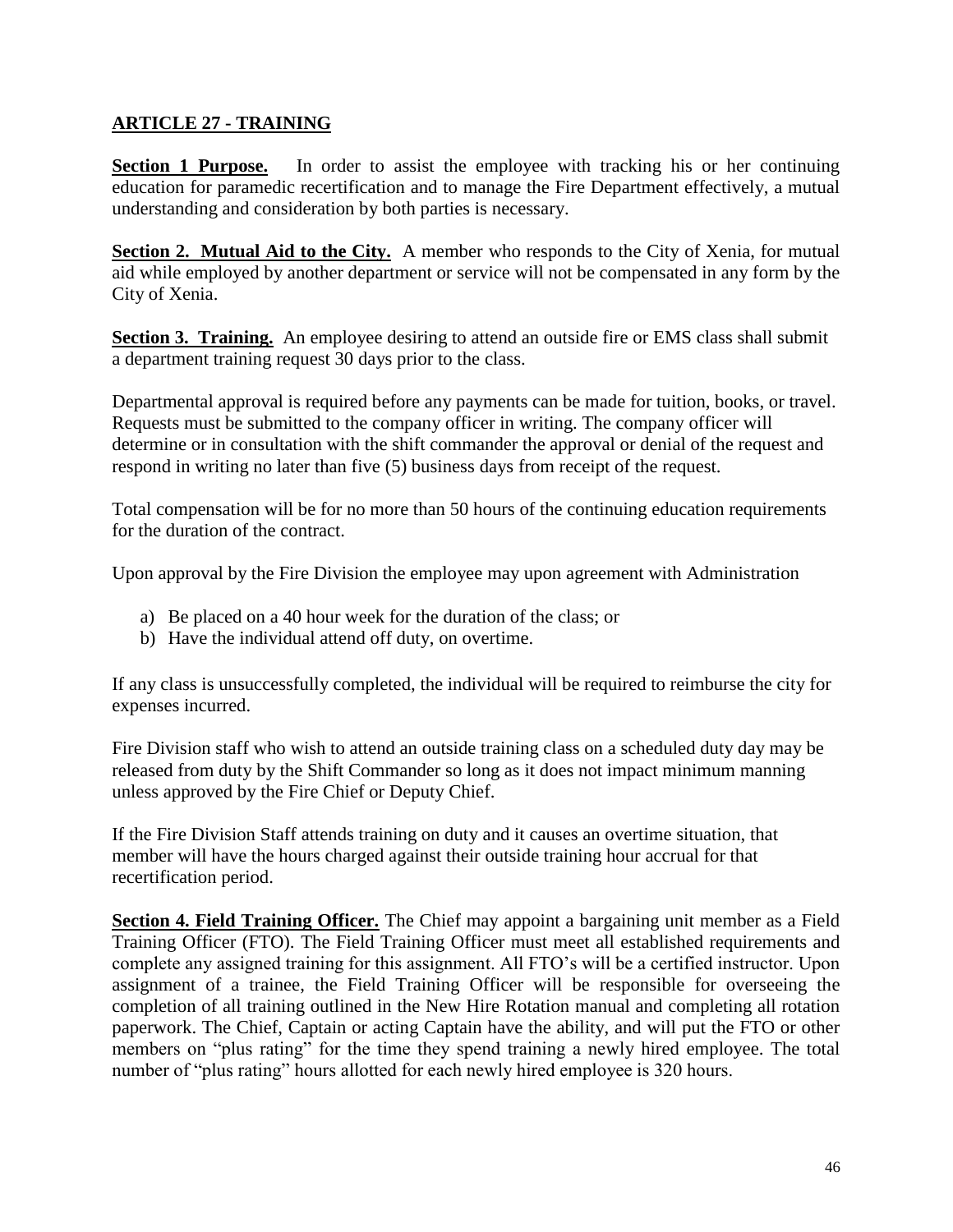#### **ARTICLE 28 - SEPARABILITY**

Section 1. Should any part hereof or any provisions herein contained be rendered or declared illegal by reason of any authorized government agency or court, such invalidation will not affect the remaining portions of this contract. Any such clause declared illegal will be renegotiated by the parties.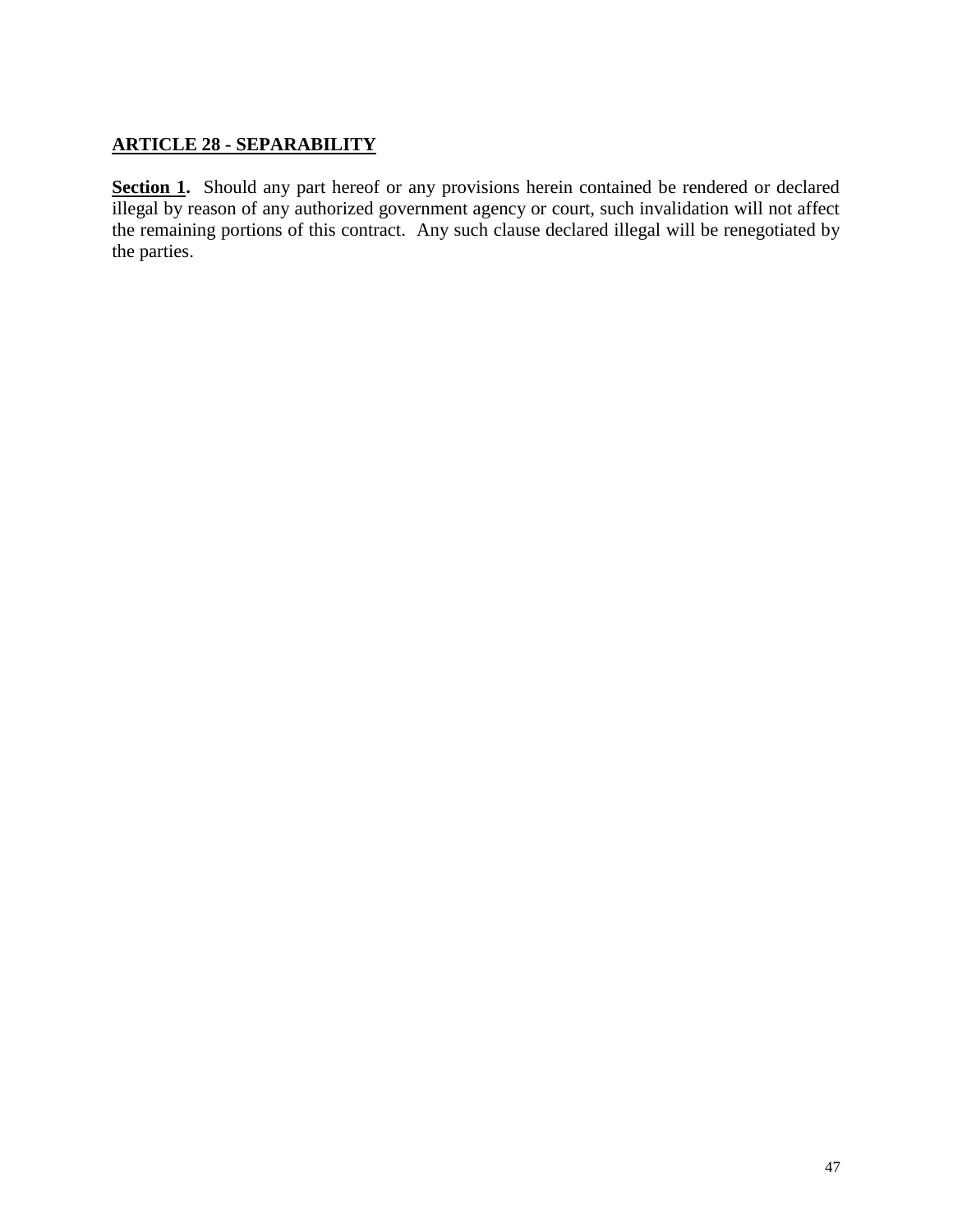#### **ARTICLE 29 - ENTIRE AGREEMENT, WAIVER OF BARGAINING CLAUSE**

**Section 1.** This Agreement supersedes all prior agreements between the parties, whether such agreements were verbal, written, or based upon practice, and constitutes the entire Agreement between the parties.

**Section 2.** The parties acknowledge that during negotiations which resulted in this Agreement, each had the unlimited right and opportunity to make demands and proposals with respect to any subject or matter not removed by law from the area of collective bargaining. This Agreement expresses the complete understanding and agreement of the parties on all matters pertaining to or affecting wages and other compensation, working conditions, hours of work and all other terms and conditions of employment; the parties hereto specifically waive any rights which either may have to require the other to bargain collectively with it during the life of this Agreement on any subject of collective bargaining whether or not written in this Agreement. The City retains those rights inherent to or previously exercised by it, except as specifically limited by this Agreement. The City will have no obligation to bargain collectively with respect to the exercise of any of the rights reserved to and retained by it pursuant to either Section 4117.08 (C) of the Ohio Revised Code or the Management Rights clause of this Agreement.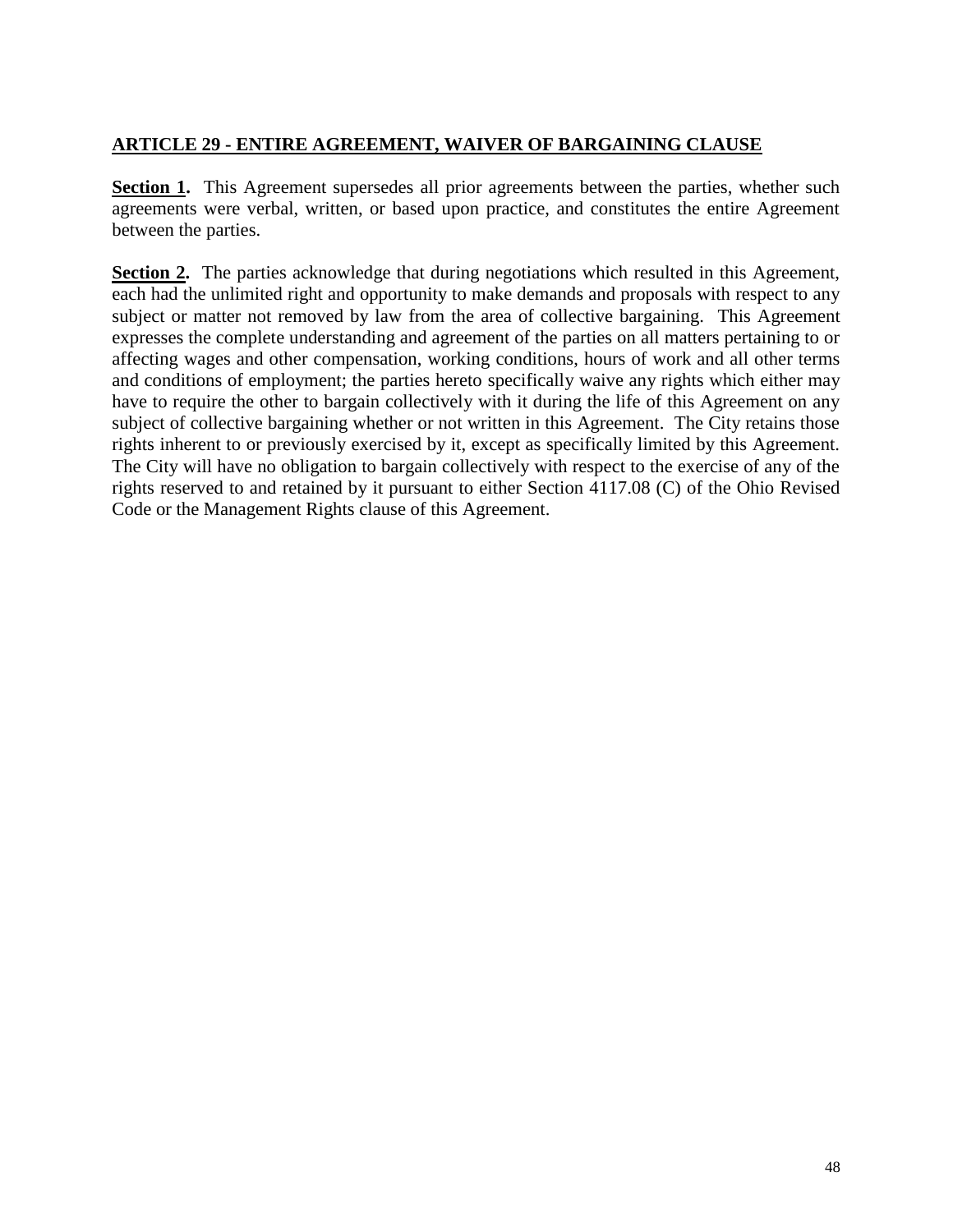#### **ARTICLE 30 – PERSONNEL FILES**

**Section 1.** There shall be only one (1) official personnel file per employee maintained by the City.

- A. Every member shall be allowed to review their personnel file at any reasonable time upon written request. A member may also authorize their attorney to review their personnel file. Such request shall be made to the Human Resources Director and review of the file shall be made in the presence of the Human Resources Director or the Human Resources Director's designee.
- B. Any member may copy documents in their file. The City may levy a charge for such copying. Such charge shall bear a reasonable relationship to the actual costs.
- C. If upon examining their personnel file, any member has reason to believe that there are inaccuracies in documents contained therein; the member may write a memorandum to the Human Resources Director explaining the alleged inaccuracy. The Human Resources Director shall attach the memorandum to the document in the file and shall not thereon the City's agreement or disagreement with the memorandum's content. Any employee's signature on a document shall mean the member has seen the document and not that the member agrees with its contents unless it is so stated on the document.
- D. The Employer shall notify the member when someone outside city government accesses their file. To the extent allowed by law the Employer shall determine the identity of the person and the reason for such request.
- E. Records of oral or written reprimands shall cease to have force and effect or be considered in future discipline matters one (1) year after their effective date, providing there are no intervening disciplinary actions taken during that time period.
- F. Records of suspension, demotion, or discharge shall cease to have force and effect or be considered in future discipline matters three (3) years after their effective date, providing there are no intervening disciplinary actions taken during that time period.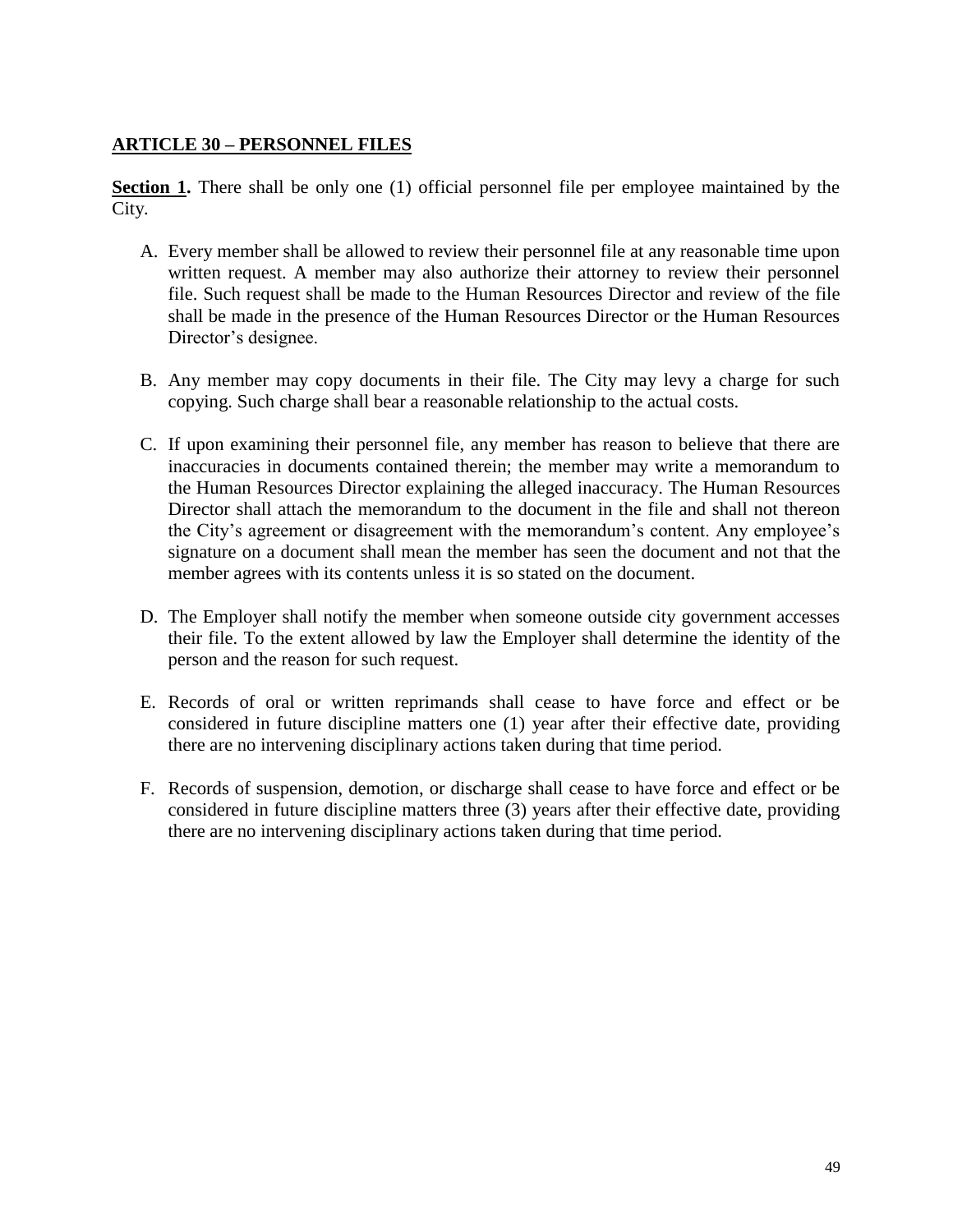#### **ARTICLE 31 – ATTENDANCE**

#### **Definitions:**

- Absence: Absence is defined as work time lost when an employee does not work as scheduled for any reason. **No Call/No Show:** No call/no show occurs when an employee fails to notify his/her supervisor and does not report to work as scheduled. This may result in corrective action up to
- and including termination following investigation of the situation by the Chief or his/her designee.
- **Occurrence:** Use of unscheduled leave. When an employee is absent for twelve (12) or more hours of his/her shift it will count as one (1) occurrence unless the absence is one of the Exceptions set forth below. When an employee is absent for less than twelve (12) hours of his/her shift it will count as one-half (1/2) an occurrence unless the absence is one of the exceptions set forth below. Consecutive absences for the same reason will count as one (1) occurrence.

**Doctor's Certificate:** A doctor's certificate to substantiate a period of absence of three consecutive shift days is required by the City, and may also be required in the following cases:

- **A.** For probationary employees; or
- **B.** A pattern of absences

The doctor's certificate must include the name of the treating physician, date(s) of treatment, and a reason for absence.

**Notification:** Employees will notify the duty officer at Fire Station 31, Fire Station 32 or dispatch (in that order) at least one (1) hour prior to the regular start time of the employees work day. Employees are responsible for keeping their supervisor informed as to when they expect to return to work. This procedure applies when employees are going to be absent or tardy. Employees must provide a reason for their absence or tardiness.

**Exceptions:** Time away from work approved for the following reasons will not count as an occurrence:

- 1. Approved family and/or medical leaves of absence (FMLA);
- 2. Pre-scheduled and pre-approved use of vacation or compensatory time;
- 3. Military leave;
- 4. Leave for Jury Duty;
- 5. Approved Bereavement leave;
- 6. Approved Injury Leave;
- 7. Approved Union Leave;
- 8. Trades

**Corrective Action:** If an employee reaches a total of four (4) or more occurrences in a rolling 12-month calendar measured backward it will result in corrective action that coincides with the number of occurrences. Occurrences fall off 12 months from the date of the occurrence. The Chief or designee may consider the employee's work history and attendance pattern when determining corrective action which may be up to the following.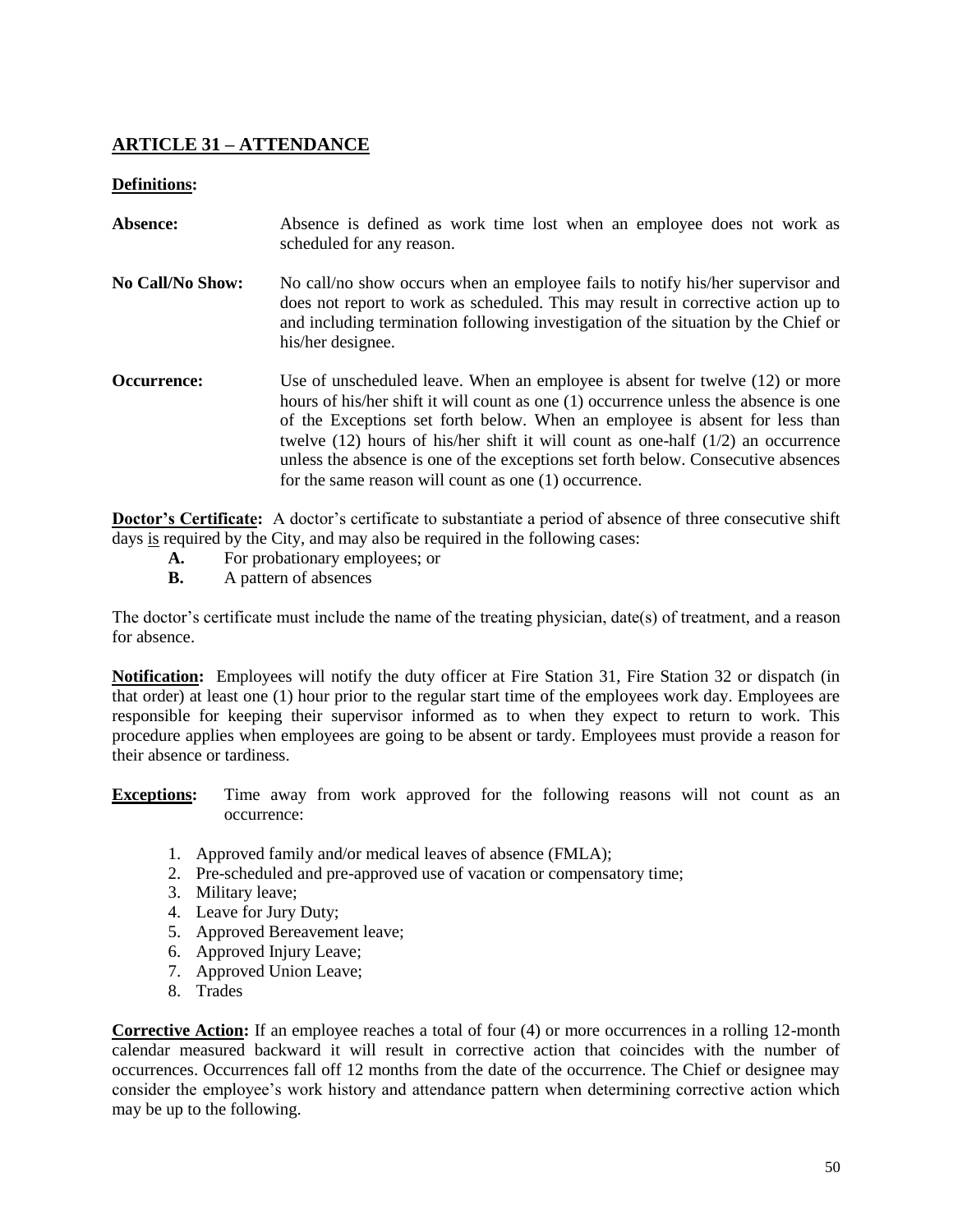| <b>Occurrences</b> | <b>Correction Action</b>     |
|--------------------|------------------------------|
| 4 Occurrences      | <b>Counseling Session</b>    |
| 5 Occurrences      | Documented Verbal Warning    |
| 7 Occurrences      | Written Warning              |
| 9 Occurrences      | <b>Final Written Warning</b> |
| 10 Occurrences     | Termination                  |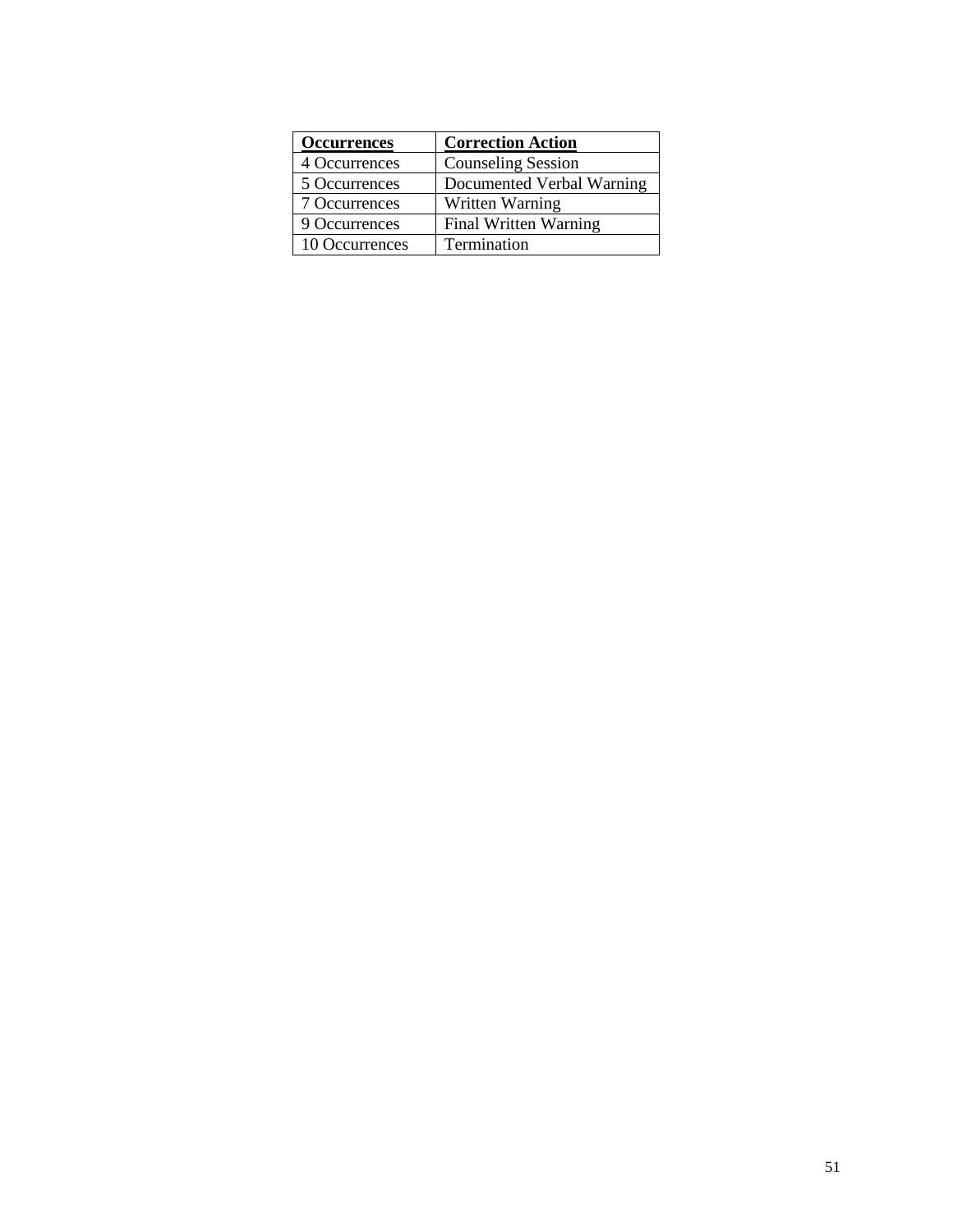#### **ARTICLE 32 - DISCIPLINE**

**Section 1. Purpose**: The purpose of this procedure is to outline the process to be followed in the handling of discipline related to complaints or misconduct by employees. The specific procedures and rights of the City and the employees are outlined so there is a clear understanding by both parties.

**Section 2. Timeframe**: Disciplinary action (or notice of an internal investigation) will only be initiated by Management within ten  $(10)$  normal business days  $(M - F$  except holidays) of the date Management discovered the infraction or incident. Disciplinary action (or notice of an internal investigation) resulting from recurring or cumulative incidents will be initiated within ten (10) normal business days  $(M - F$  except holidays) of the date Management discovered the most recent infraction or incident.

#### **Section 3. Disciplinary Procedure**:

- A. No employee shall be disciplined, reduced in pay or position, suspended or removed, except for just cause. Warnings or reprimands that do not involve a reduction in pay or position, suspension, or discharge are not appealable to binding arbitration.
- B. The principles of progressive disciplinary action will be followed with respect to minor offenses. It shall be corrective and applied in a uniform manner. Normal progressive discipline shall consist of, but not limited to, an oral warning, written reprimand, shortterm suspension, and either a long-term suspension, demotion, or discharge.
- C. The City may take corrective action deemed necessary by the circumstances on a caseby-case basis.
- D. When a hearing for the purpose of determining whether or not the employee has committed an infraction which could result in a disciplinary action of record, the employee will be notified of the right to be represented by a representative of the union. A hearing is a meeting between an employee and the City's Representative at a prescribed time and place after the alleged occurrence of the work-related offense. No such hearing shall be held until the employee has had the opportunity to obtain such representation or has waived such right. A copy of the charges and a brief outline supporting such charges shall be sent to the employee not less than five (5) working days prior to the date of the hearing. Findings will be issued to the employee after any hearing for which formal charges and specifications have been prepared.
- E. The City agrees that all disciplinary procedures shall be carried out in private and in a businesslike manner.

**Section 4. Discovery**: Discovery shall be available, prior to any pre-disciplinary hearing, of evidence to be presented at said hearing. Should any new evidence develop during the hearing, a continuance may be granted to the employee upon receipt so that the new evidence may be reviewed by the employee and the employee's grievance representative and/or attorney.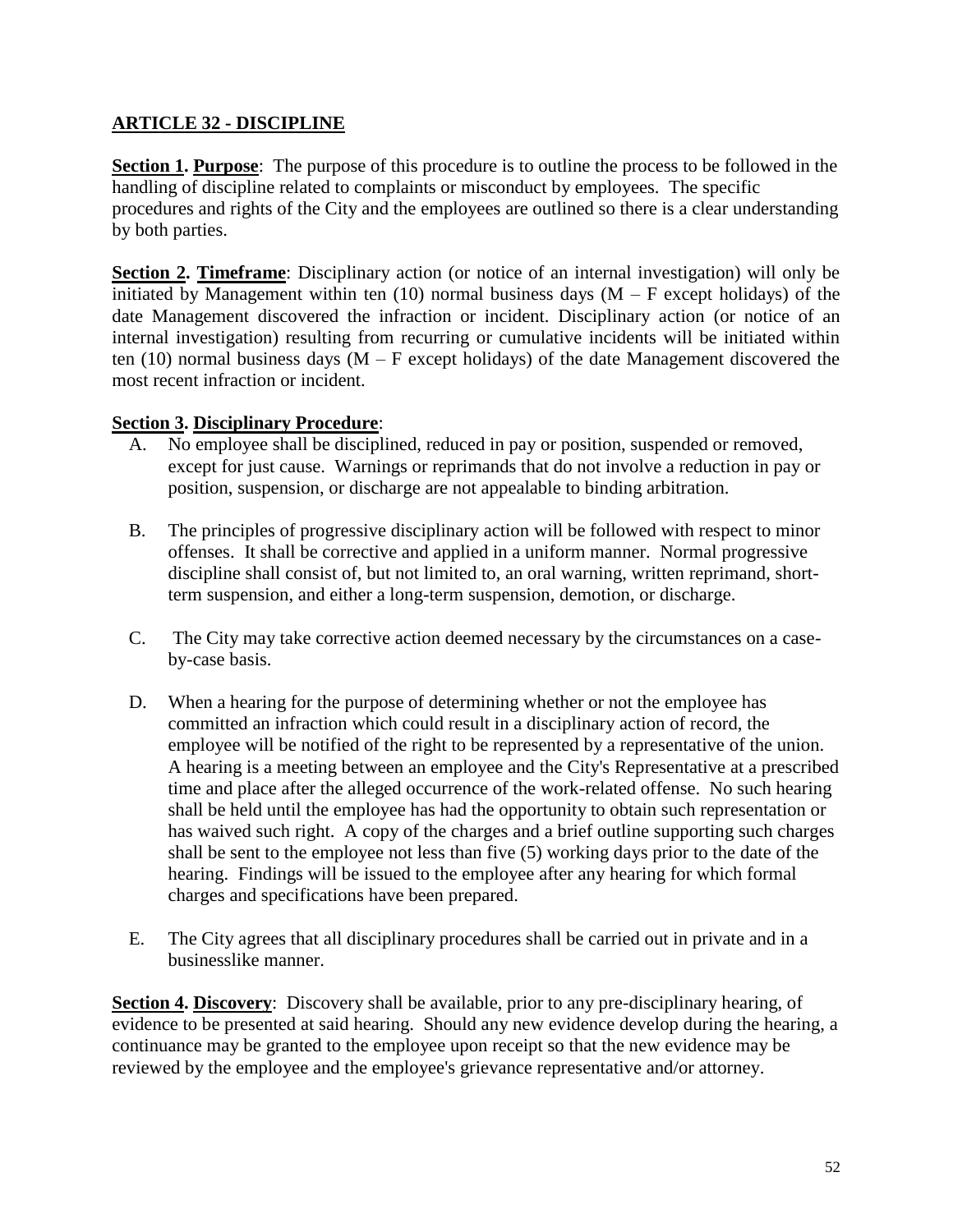#### **ARTICLE 33 – PERSONAL LEAVE**

**Section 1 – Personal Leave**. On January 1 of each year, employees shall receive twenty-four (24) hours personal leave to be used during the calendar year. Such leave shall be used in increments of no less than eight  $(8)$  hours and must be requested at least one  $(1)$  hour prior to the beginning of the employee's shift, unless an emergency arises, but in no event less than one ( 1) hour prior to leaving work. The employee may not leave work until the replacement employee, if any, has arrived. No more than one employee may be off on personal leave at any time. Personal leave must be used by the end of the last pay period to be paid in the current calendar year.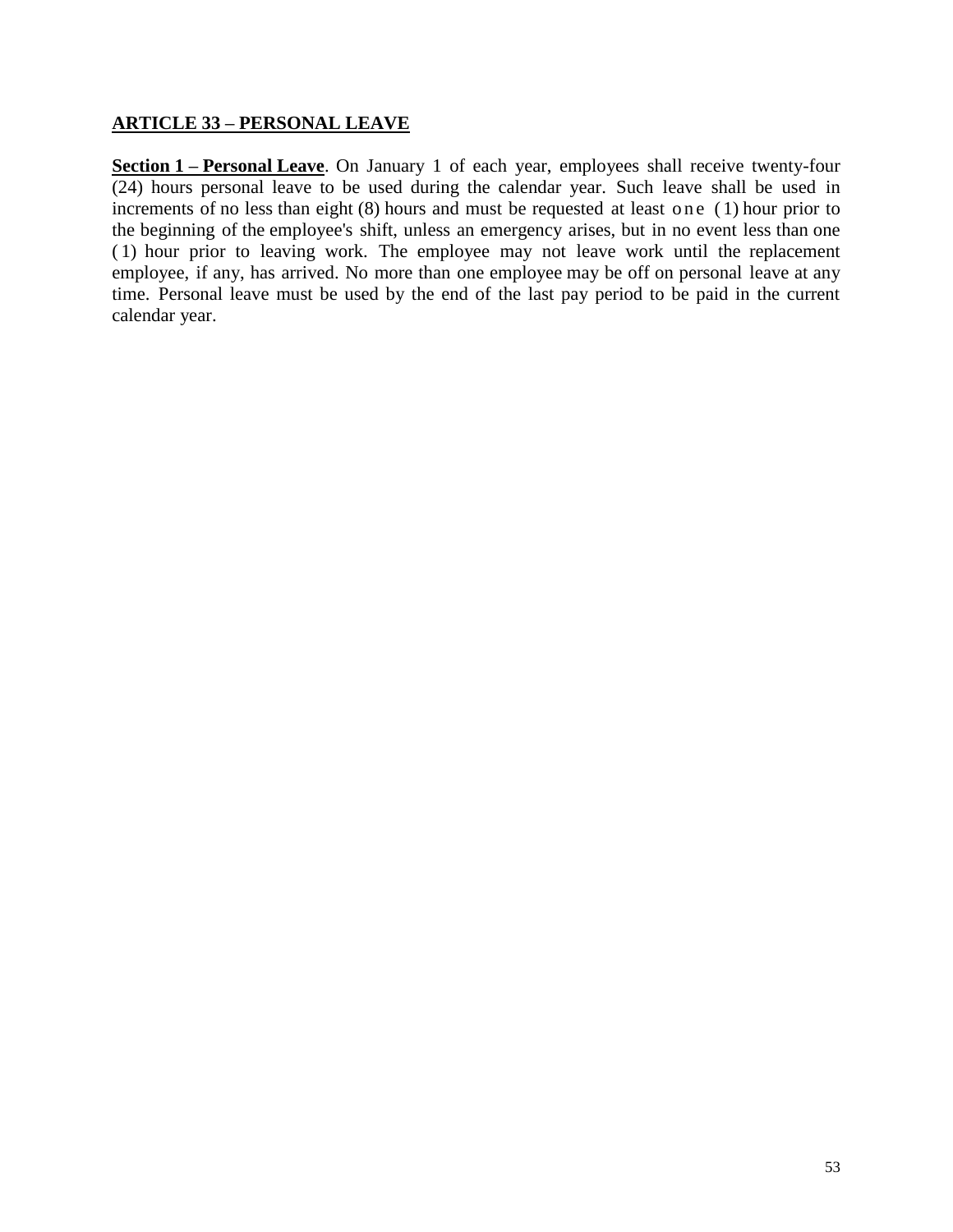#### **ARTICLE 34 - WAIVER IN CASE OF EMERGENCY**

**Section 1. Waiver in Case of Emergency:** In cases of emergency declared by the President of the United States, the Governor of the State of Ohio, the Greene County Sheriff, the City Manager of Xenia, or any other authorized governmental official, for acts of God or civil disorder that creates staffing shortages, the following conditions of this Agreement may be temporarily suspended by the Employer:

- A. Time limits for the processing of grievances; and
- B. Selected work rules and/or agreements and practices relating to the assignment of employees. All work rules and/or agreements and practices limited to the assignment of employees or employee's work schedules, including the use of vacation, personal leave or comp time.

If the City must suspend the use of vacation and/or personal time in an emergency as defined above, the City and Union will meet to discuss options for ensuring the time is available to use at a later date.

**Section 2. Cancellation Reimbursement**: In the event approved leave is canceled by the City, in an emergency as defined in Section 33.1, the employee shall be reimbursed by the City for the employee's loss of unrecoverable monetary deposits, including but not limited to, pre-paid reservations or pre-paid travel tickets. The employee shall be required to present documentation supporting such a claim.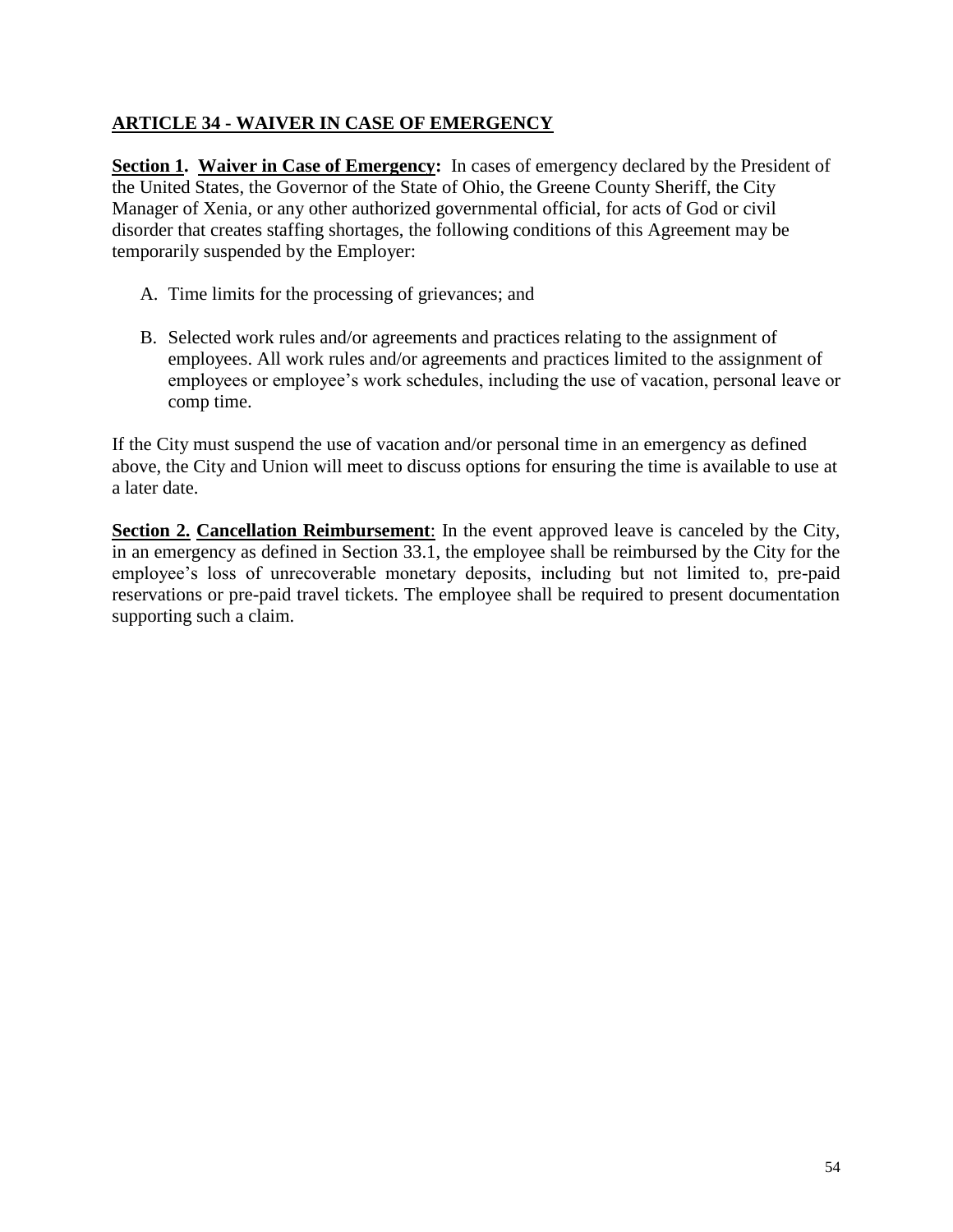#### **ARTICLE 35 - DURATION**

**Section 1.** This Agreement will become effective on January 24, 2021at 0700 and will remain in effect through January 20, 2024 at 0700 and will continue thereafter for successive periods of 12 months, unless either party to this Agreement, on or before 90 calendar days prior to the expiration of such period, notifies the other party in writing of its intention to terminate this Agreement or to amend any terms thereof at the conclusion of any such period.

**Section 2.** Upon the delivery of such notice, the parties will meet with respect to a new agreement, sufficiently in advance of the expiration date so as to enable the parties in their attempts to reach an Agreement prior to expiration. The parties will meet and exchange proposals at least 120 calendar days prior to the expiration date.